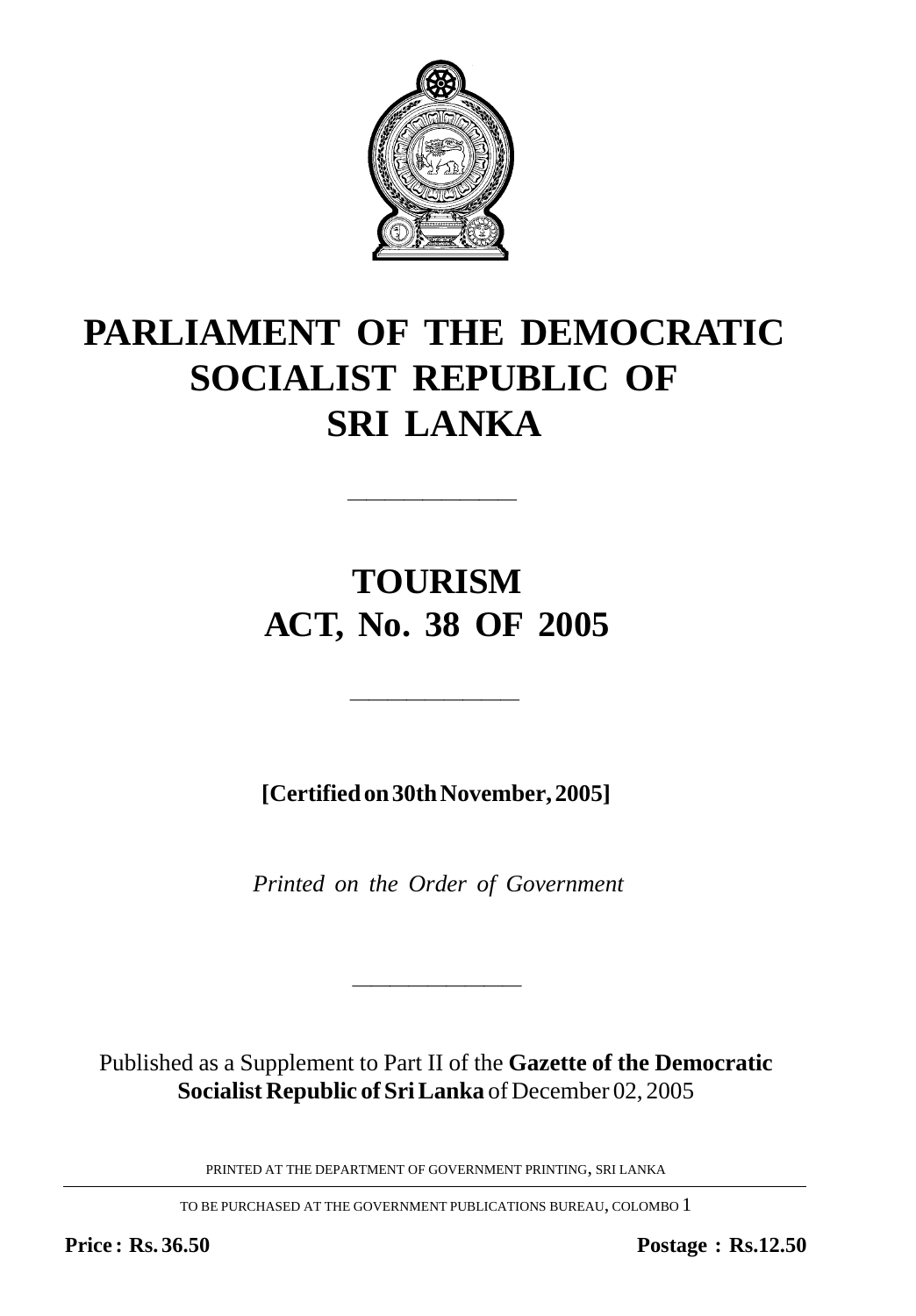*Tourism Act, No. 38 of 2005* 

[Certified on 30th November, 2005]

# $L.D = O 18/2005$

AN ACTTO PROVIDEFORTHEESTABLISHMENTOF THE SRI LANKA TOURISM DEVELOPMENT AUTHORITY; TO VEST THE SAID AUTHORITY WITH SUCH POWERS AS ARE NECESSARY FOR FACILITATING THE PLANNING AND IMPLEMENTATIONOF THEPOLICY RELATING TO THE TOURISM INDUSTRY AND OTHER RELATED INDUSTRIES; TO PROVIDE FOR THE REGULATION AND MONITORINGOF THE INDUSTRY; TO REPEALTHE CEYLON TOURIST BOARD ACT, NO. 10 OF 1966 AND TO REPEAL CERTAIN PROVISIONS OF THE TOURIST DEVELOPMENT ACT, NO. 14 OF 1968; AND TO PROVIDE FOR MATTERS CONNECTED THEREWITH OR INCIDENTAL THERETO.

BE it enacted by the Parliament of the Democratic Socialist Republic of Sri Lanka as follows :—

1. This Act may be cited as the Tourism Act, No. 38 of Short title and 2005 and shall come into operation on such date as the date of operation. Minister may appoint by Order published in the *Gazette* (hereinafter referred to as "the appointed date").

# PART I

# CHAPTER I

## SRI LANKA TOURISM DEVELOPMENT AUTHORITY

**2.** (1) There shall be established for the purposes of this Establishment of Act, an Authority called the Sri Lanka Tourism Development the Sri Lanka Authority (hereinafter referred to as "the Authority"). Tourism

Development Authority.

(2) The Authority shall by the name assigned to it by subsection (1) be a body corporate with perpetual succession and a common seal and may sue and be sued in such name.

(3) The seal of the Authority shall be kept in the custody of the Authority and may be altered in such manner as may be determined by the Authority.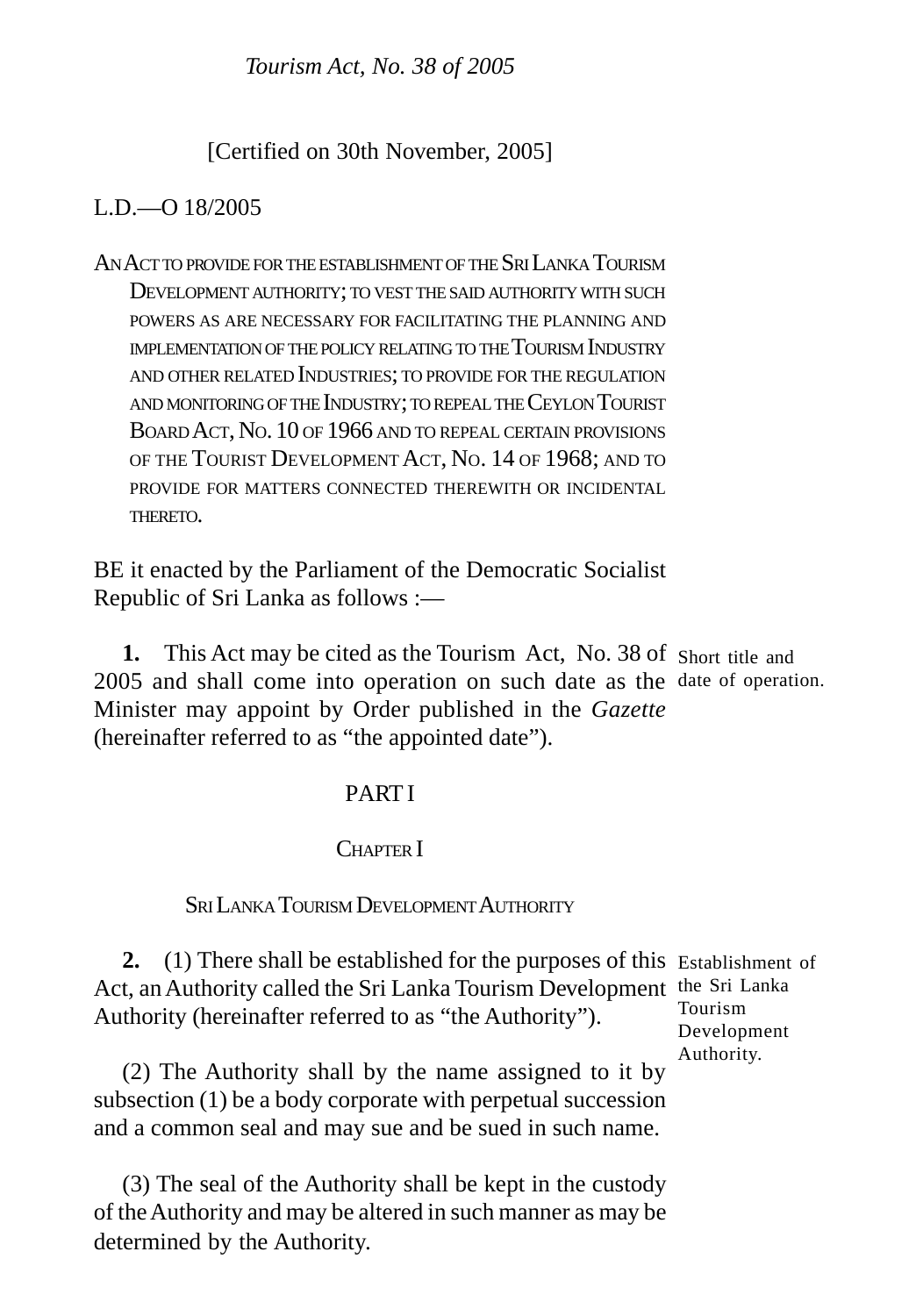(4) The seal of the Authority shall be affixed to all instruments signed by or on behalf of the Authority, in the presence of the Chairman and two members of the Authority who shall sign such document in token thereof.

Objectives of the Authority.

- **3.** The objectives of the Authority shall be—
- (*a*) to develop Sri Lanka as a tourist and travel destination both in Sri Lanka and abroad;
- (*b*) to advise the Minister in charge of the subject of Tourism on matters relating to travel and the tourism industry, within the policy formulated by the Cabinet of Ministers, in relation to this sector;
- (*c*) to provide guidance to the Sri Lanka Tourism Promotion Bureau to develop, promote and market Sri Lanka as a tourist and travel destination both in Sri Lanka and abroad;
- (*d*) to provide guidance to the Sri Lanka Institute of Tourism and Hotel Management to undertake human resource training and development activities;
- (*e*) to work towards the enhancement of the tourism and travel sectors in order to secure a contribution for the expansion and development of Sri Lanka's economy;
- (*f*) to develop and promote adequate, attractive and efficient tourist services, inclusive of the hospitality industry in a sustainable manner;
- (*g*) to license and accredit tourist enterprises in order to develop, enforce and maintain locally and internationally accepted standards in relation to the tourism industry and other related industries;
- (*h*) to encourage persons or bodies of persons in the private sector to participate in the promotion of the tourism industry and the promotional and training activities connected with such industry;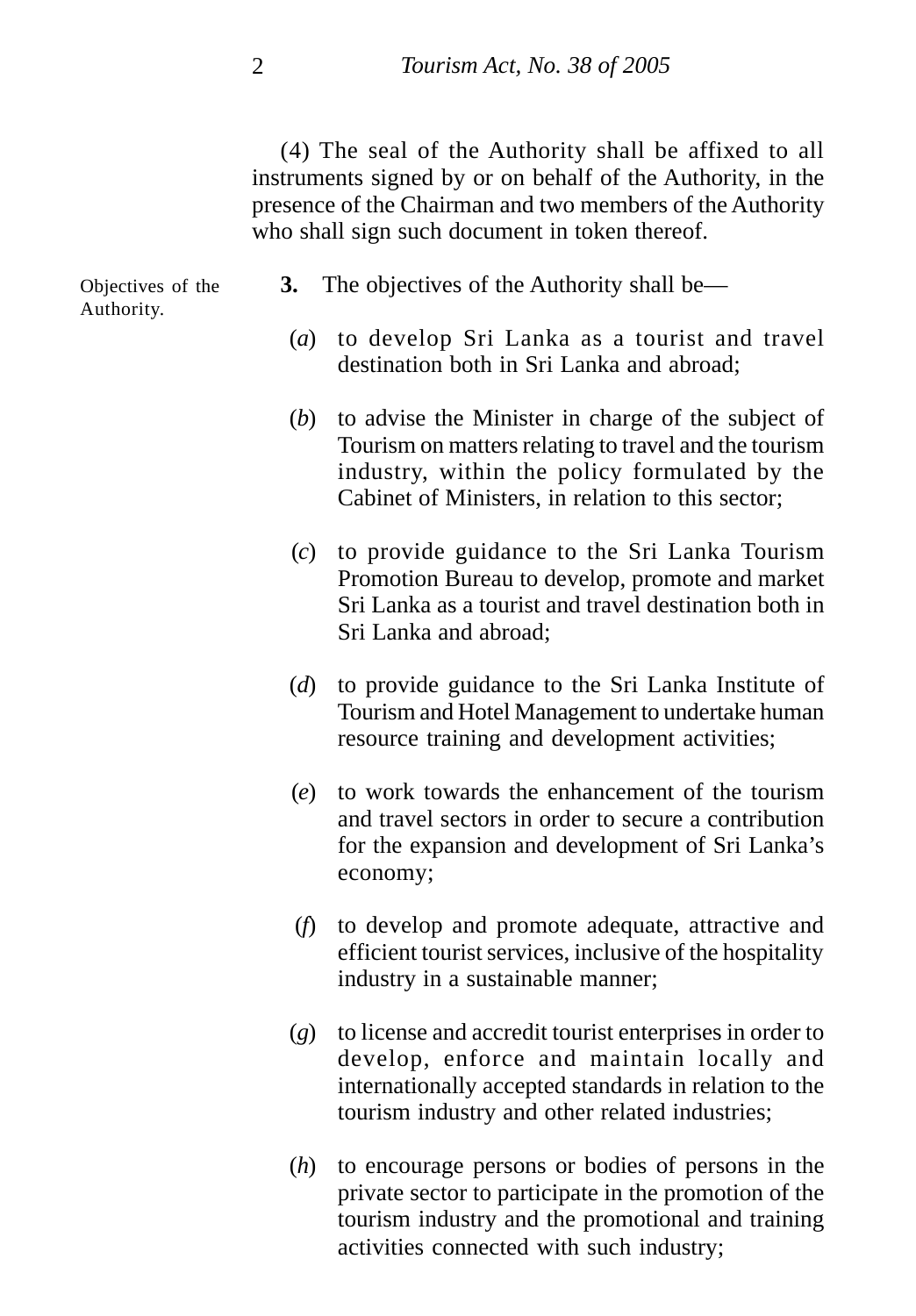(*i*) to do all such other acts as may be necessary or conducive to the attainment of all or any of the above objectives.

4. The Authority shall consist of the following persons Composition of appointed by the Minister: the Authority.

- (*a*) the Chairman of the Authority;
- (*b*) the Director-General of the Authority appointed under section 10, (hereinafter referred to as "the Director-General");
- (*c*) the Secretary to the Ministry of the Minister in charge of the subject to Tourism or his representative;
- (*d*) the Secretary to the Treasury or his representative;
- (*e*) one member nominated by the Tourist Hotels Association of Sri Lanka;
- (*f*) one member nominated by the Sri Lanka Association of Inbound Tour Operators;
- (*g*) one member nominated by the Travel Agents Association of Sri Lanka;
- (*h*) one member appointed by the Minister from among persons possessing experience and knowledge in the fields of travel and tourism; and
- (*i*) the Secretary to the Ministry of the Minister in charge of the subject of Provincial Councils or his representative.

**5.** (1) A person shall be disqualified from being Disqualification appointed or from continuing, as a member of the Authority, from membership if he is, or becomes,—

of the Authority  $&c$ ...

(*a*) the owner, partner, director, majority shareholder or an employee of, or in, any business which operates or provides tourist services of any class or description.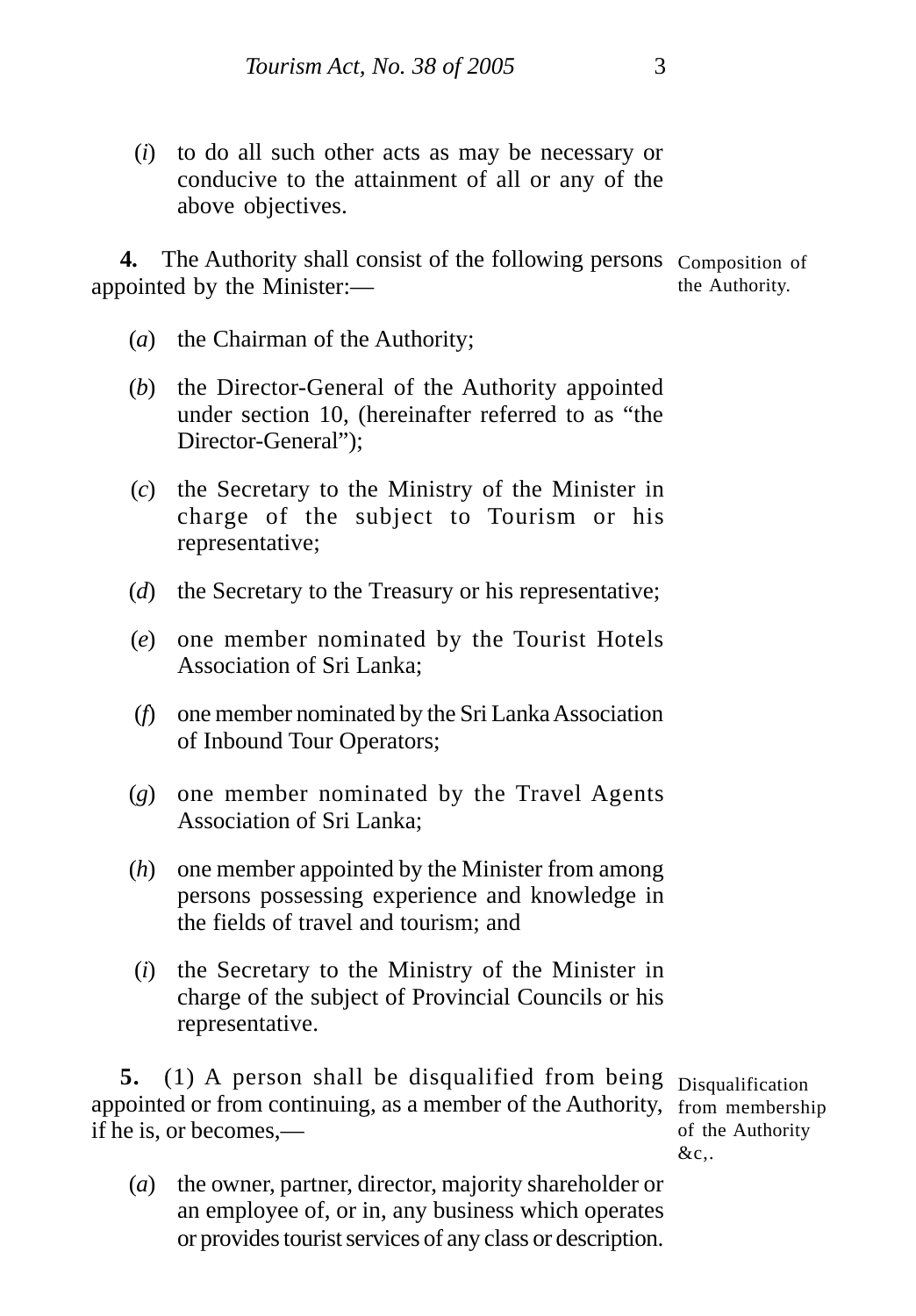- (*b*) a member of Parliament or a member of a Provincial Council or of a local authority;
- (*c*) convicted of an offence involving moral turpitude;
- (*d*) of unsound mind or physically incapacitated ;
- (*e*) an undischarged bankrupt or an insolvent; or
- (*f*) absent without prior notice from three consecutive meetings of the Authority:

Provided however that the provisions of paragraph (*a*) shall not apply in respect of a member appointed in terms of paragraphs (e),  $(f)$ ,  $(g)$  and  $(h)$  of section 4.

(2) Every appointed member of the Authority shall unless he earlier vacates office by death or resignation, hold office for a period of three years from the date of his appointment to such office and shall be eligible for re-appointment.

(3) A member of the Authority may resign from office, at any time by letter addressed in that behalf to the Minister.

(4) A member of the Authority, who is in any way, directly or indirectly interested in any contract entered into, or proposed to be entered into by the Authority, shall disclose the nature of his interest at any meeting of the Authority and such disclosure shall be recorded in the minutes of the Authority. Such member shall not participate in any deliberation or decision of the Authority in respect of any matter connected with such interest.

(5) No act or proceeding of the Authority shall be deemed to be invalid only by reason of the existence of a vacancy in its membership or any defect in the appointment of a member thereof.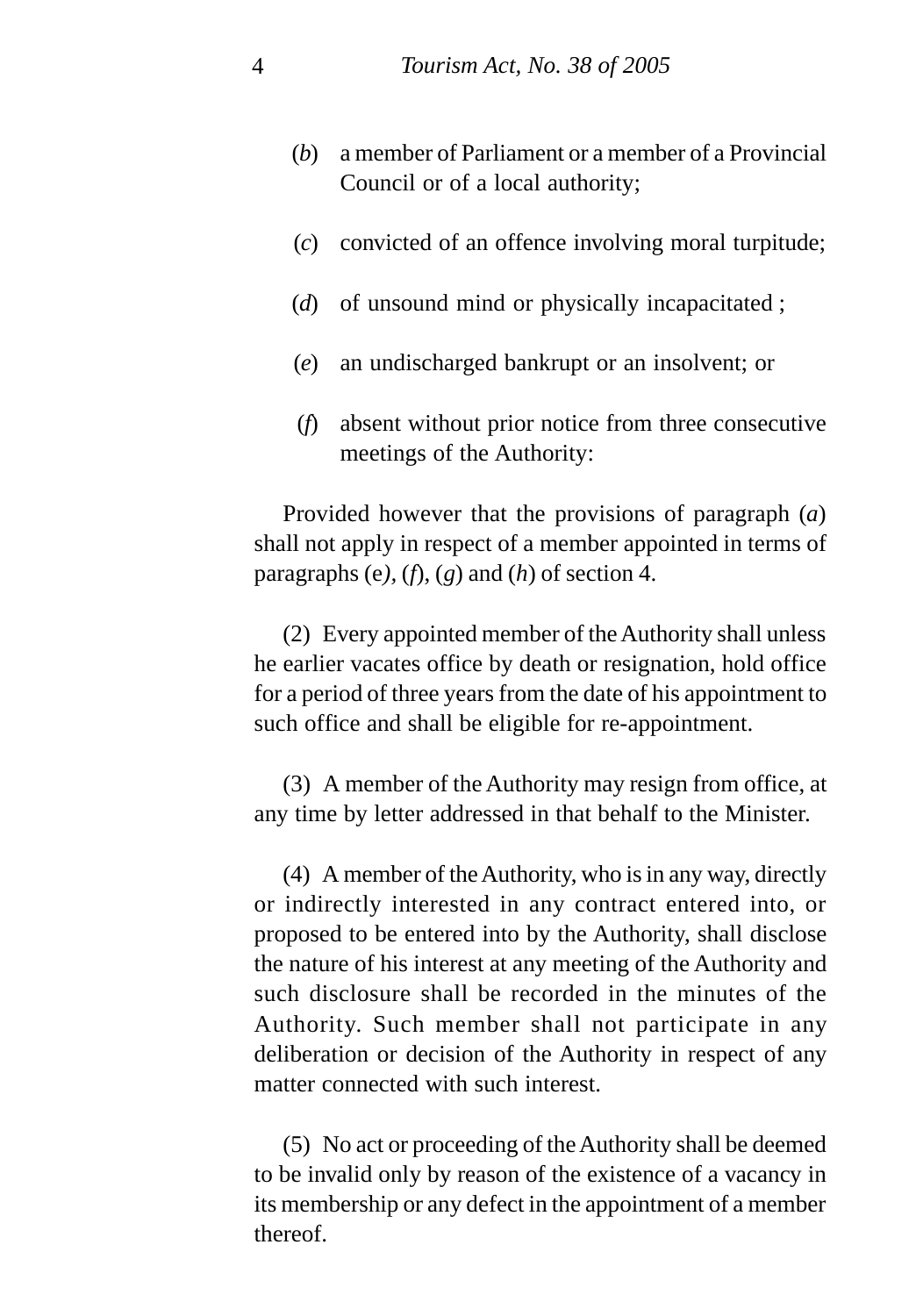(6) The Minister may, if it is expedent to do so, remove from office any member of the Authority other than the Director-General, for reasons assigned.

(7) The Chairman, Director-General or an appointed member may resign from his office, by letter addressed to the Minister. Such resignation shall be effective from the date of its acceptance by the Minister.

(8) In the event of the death, resignation or removal of the Chairman or any appointed member, the Minster may appoint another person to succeed such Chairman or member as the case may be. The person so appointed shall hold office for the unexpired portion of the term of office of the member whom he succeeds.

(9) Where the Chairman or any appointed member is temporarily unable to perform the duties, of his office on account of ill-health, absence from Sri Lanka or for any other cause, the Minster may appoint any person to act in the place of the Chairman or such member.

**6.** (1) The Authority shall formulate and present to the Preparation and Minister —

approval of the long term goals and the four-year plan.

- (*a*) the proposed long term goals for tourist development is Sri Lanka;
- (*b*) the proposed four year plan for the development of tourism within Sri Lanka.

(2) The Minster shall on receipt of the long term goals and the four year plan under subsection (1), submit the same to the Cabinet of Ministers for approval. The Cabinet of Ministers may approve the long term goals and the four year plan with or without amendments :

Provided that the aforesaid four year plan shall be revised annually in order to include changes in policy or include other new long term goals. Every such revision shall be submitted to the Cabinet of Ministers for approval.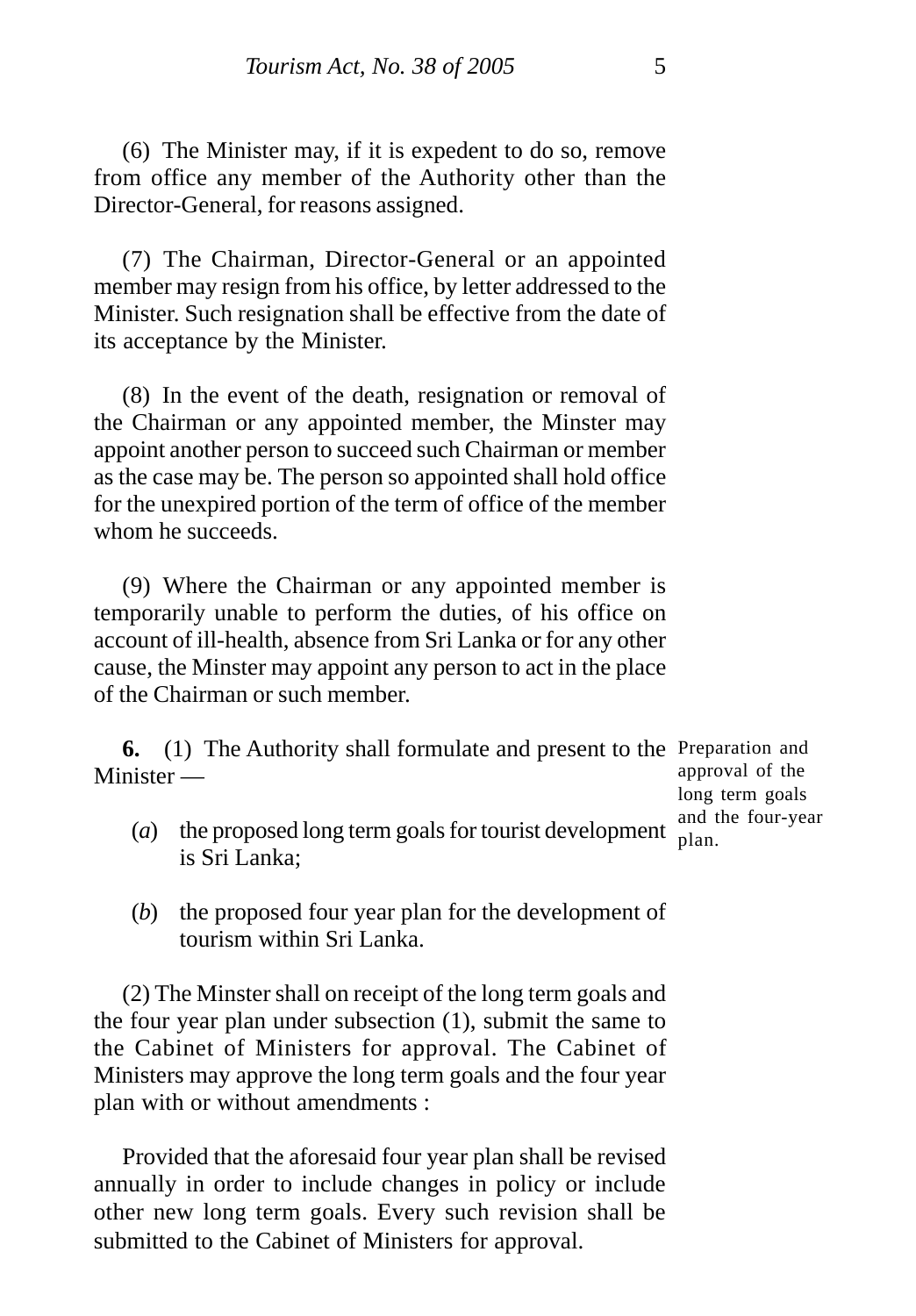**7.** (1) The Chairman of the Authority shall preside at all meetings of the Authority. In the absence of the Chairman from any such meeting any member elected by the members present shall preside at such meeting. (2) The Chairman or the person presiding at any meeting, shall in addition to his vote, have a casting vote. (3) The quorum for any meeting of the Authority shall be five members, unless otherwise agreed upon by the Authority. (4) The Authority may make rules for the regulation of the procedure to be followed at the meetings of the Authority and for the transaction of business at such meetings. **8.** The principal office of the Authority shall be situated in Colombo, in Sri Lanka. The Authority may however establish and maintain branch offices within or outside Sri Lanka. **9.** (1) The Authority may delegate all or any of the powers, duties or functions conferred on it or assigned to it, by this Act or any other written law, to the Chairman. Notwithstanding such delegation, the Authority may continue to exercise, perform and discharge any power, duty or function, so delegated. (2) In the exercise, performance and discharge of the Meetings of the Authority &c,. Head office of the Authority. Delegation of powers of the Authority.

powers, duties and functions conferred on or assigned to him in terms of subsection (1), the Chairman shall be subject to the general or special directions of the Authority.

The Director General  $\left| \equiv \right|$ the Chief Executive Officer.

**10.** (1) There shall be appointed by the Minister on the advice of the Authority a person to be the Director-General, who shall be the Chief Executive Officer of the Authority. The criteria applicable and the procedure to be followed in the appointment of the Director-General shall be as prescribed.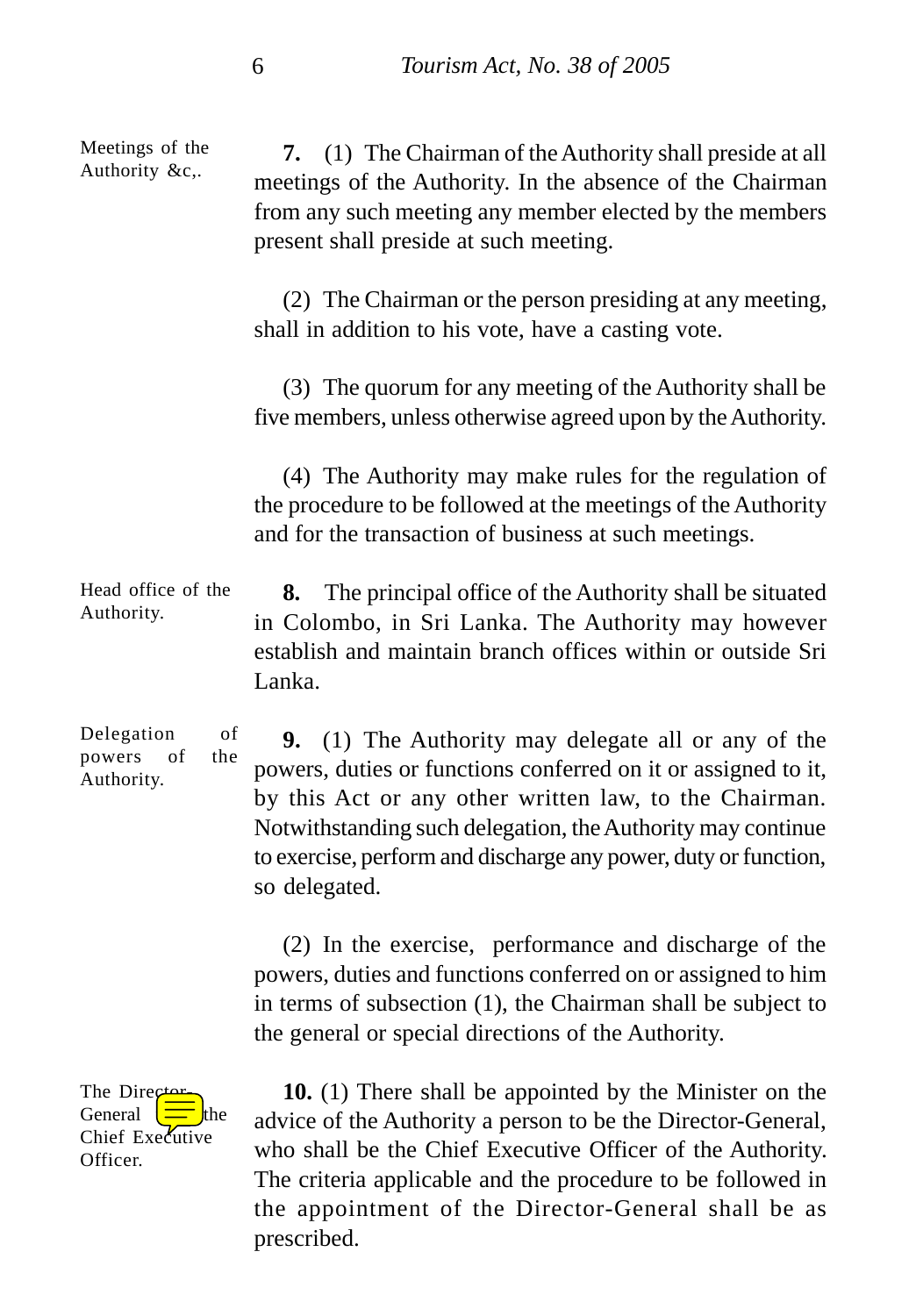(2) The Minister may, on a request made in writing by the Authority for reasons stated, and after such inquiry as is necessary, remove the Director-General from office for reasons assigned. The Director-General shall thereupon be deemed to have vacated office.

(3) The Authority may on a proposal of the Chairman delegate to the Director-General such power or function as is deemed necessary. The Director-General shall act in accordance with rules of the Authority as may be made in that behalf.

(4) The Director-General shall hold office for a period of five years from the date of his appointment as Director-General.

11. (1) The Chairman shall be responsible for ensuring Powers &c,. of the co-ordination of the activities within the Tourism Chairman. Development Areas declared under section 26.

(2) The Chairman shall preside at all meetings of the Authority and in his absence any member elected by the members present shall preside at such meeting.

**12.** The Authority may exercise, perform and discharge Powers and all or any of the following powers, duties and functions :— functions of the Authority.

- (*a*) to act with the concurrence of the Minister, as an agent of the government for the transaction of business connected with the tourism or travel industry;
- (*b*) to engage in, assist in or promote the improvement of facilities being provided for tourists to Sri Lanka and to develop Sri Lanka as a tourist destination;
- (*c*) to establish, maintain and operate services connected with the tourism industry and to coordinate the activities of the persons providing such services for tourists;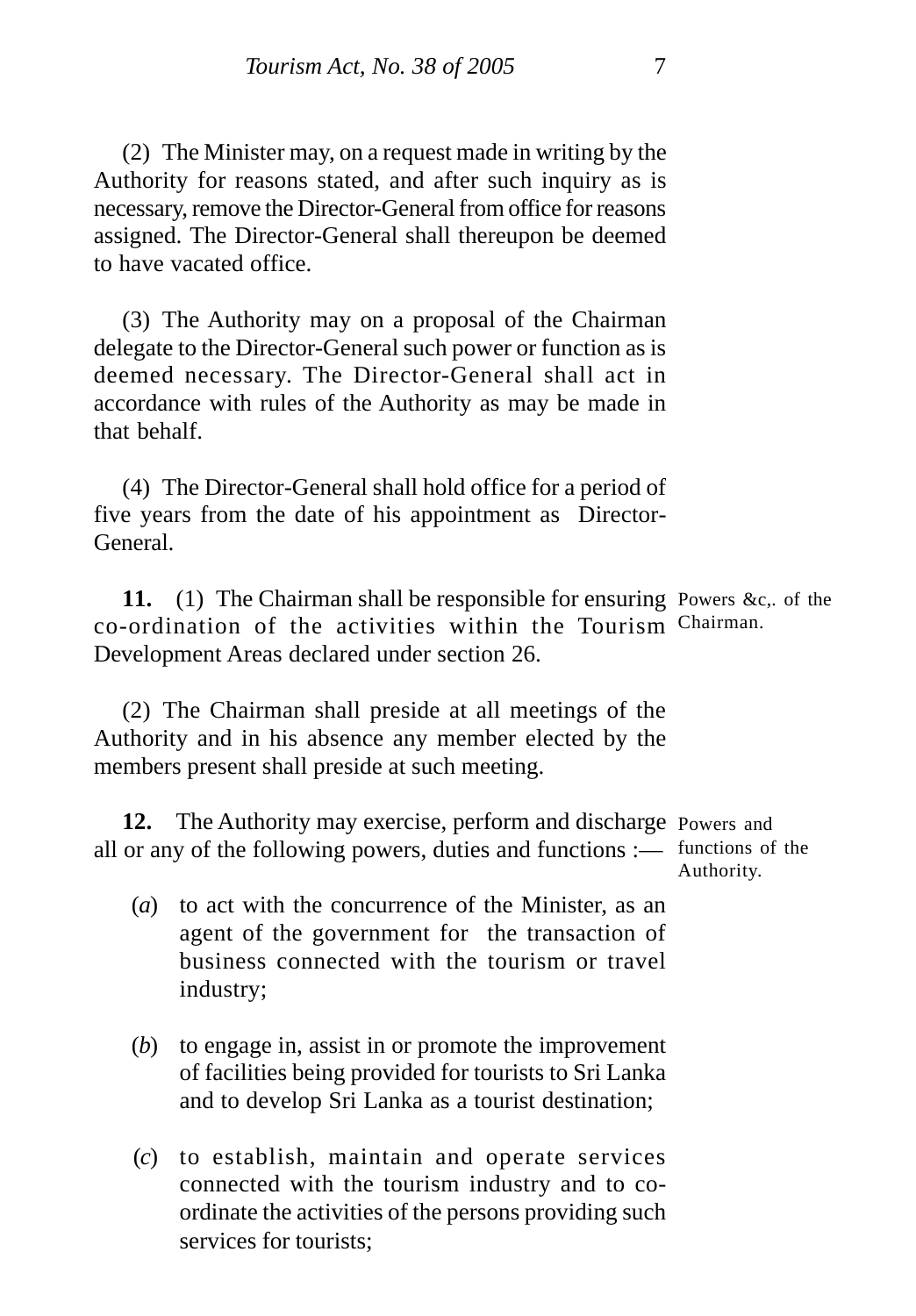

- (*d*) to prescribe, regulate, maintain and enforce the standards to be maintained by the different enterprises of the tourism and travel industry;
- (*e*) to license the different enterprises, on criteria to be determined by the Authority and to prescribe the terms and conditions applicable to the same;
- (*f*) to acquire, hold, take on lease, hire, pledge or otherwise dispose of any movable or immovable property: provided however, immovable property may be disposed of only with the prior written consent of the Minister;
- (*g*) to engage consultants both local and foreign, whenever the need to do so arises for the efficient discharge of its functions;
- (*h*) to liase with the Provincial authorities whenever the need to do so arises on any matter relating to the tourism industry;
- (*i*) to promote and assist in the development of support industries and services;
- (*j*) to establish companies or other bodies in order to facilitate the achievement of the objectives of the Act;
- (*k*) to make rules in respect of matters specified in the Act;
- (*l*) to carry on the business of providing transport facilities to persons visiting tourist attractions in Sri Lanka;
- (*m*) with the approval of the Cabinet of Ministers—
	- (i) to formulate and prepare a four year plan, and other relevant plans and programmes for the development of tourism within and outside Sri Lanka in keeping with its objectives;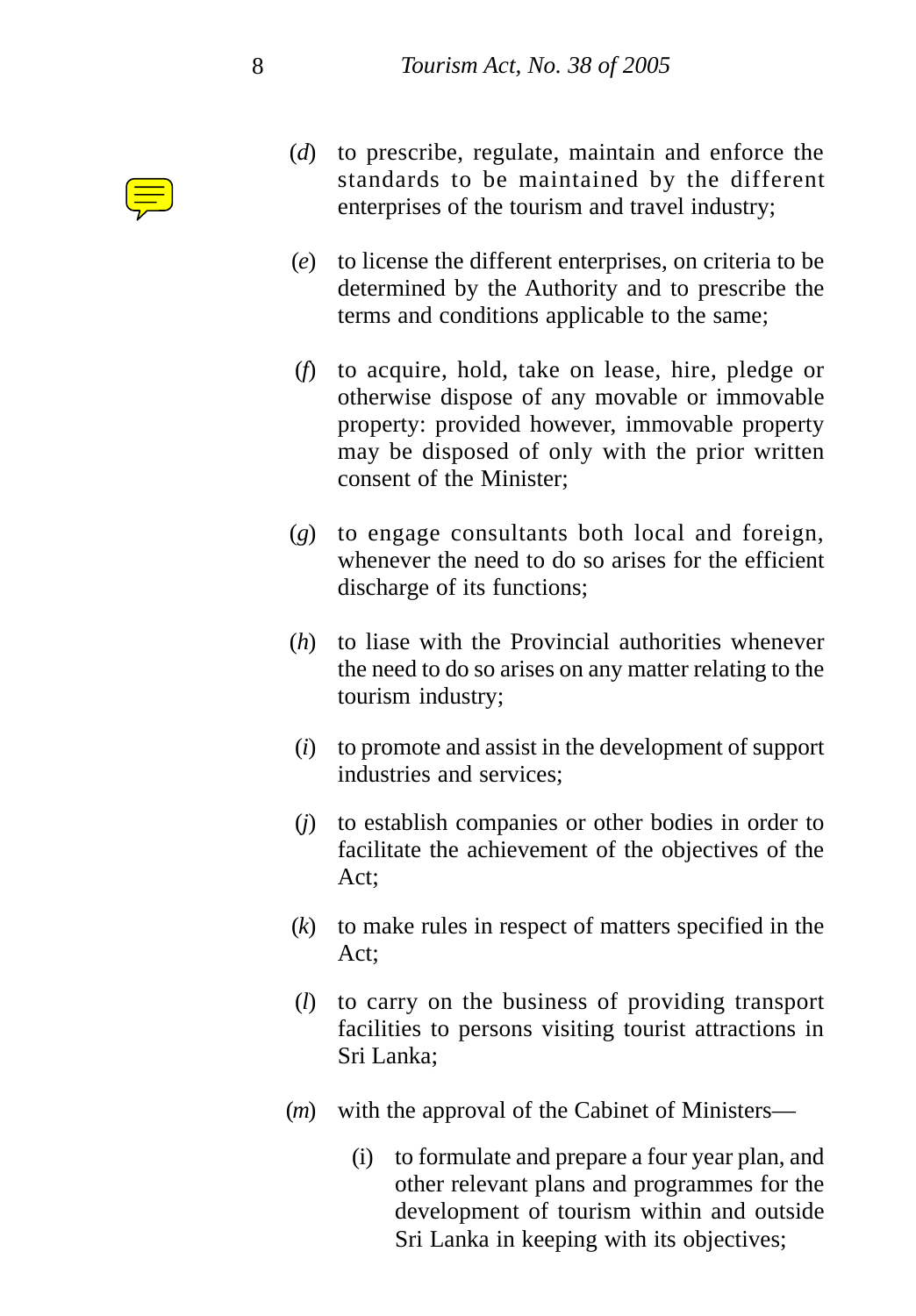- (ii) to invest the money of the Authority in any business within or outside Sri Lanka, which will promote or be conducive to the promotion of, the tourism industry in Sri Lanka;
- (iii) to enter into any joint venture with any person or form a company, whether in Sri Lanka or outside, in order to discharge all or any of the functions of the Authority;
- (*n*) with the approval of the Minister—
	- (i) to manage, control or supervise tourism enterprises, within or outside Sri Lanka, by appointing Directors or advisors, or by entering into collaboration with other persons;
	- (ii) to borrow money, whether by way of overdraft, loan or otherwise for the purposes of the Authority;
	- (iii) to provide financial assistance by way of grant, loan or otherwise, subject to such terms and conditions as may be determined by the Authority, to persons intending to engage in tourist or travel services;
- (*o*) to levy fees or other charges for services, facilities or equipment provided by the Authority;
- (*p*) to exercise, perform and discharge all such powers, duties and functions as are by or under this Act vested in or assigned or delegated to the Authority; and
- (*q*) to do all such other acts and things as may be necessary or conducive to the exercise, performance and discharge of its powers, duties and functions under this Act.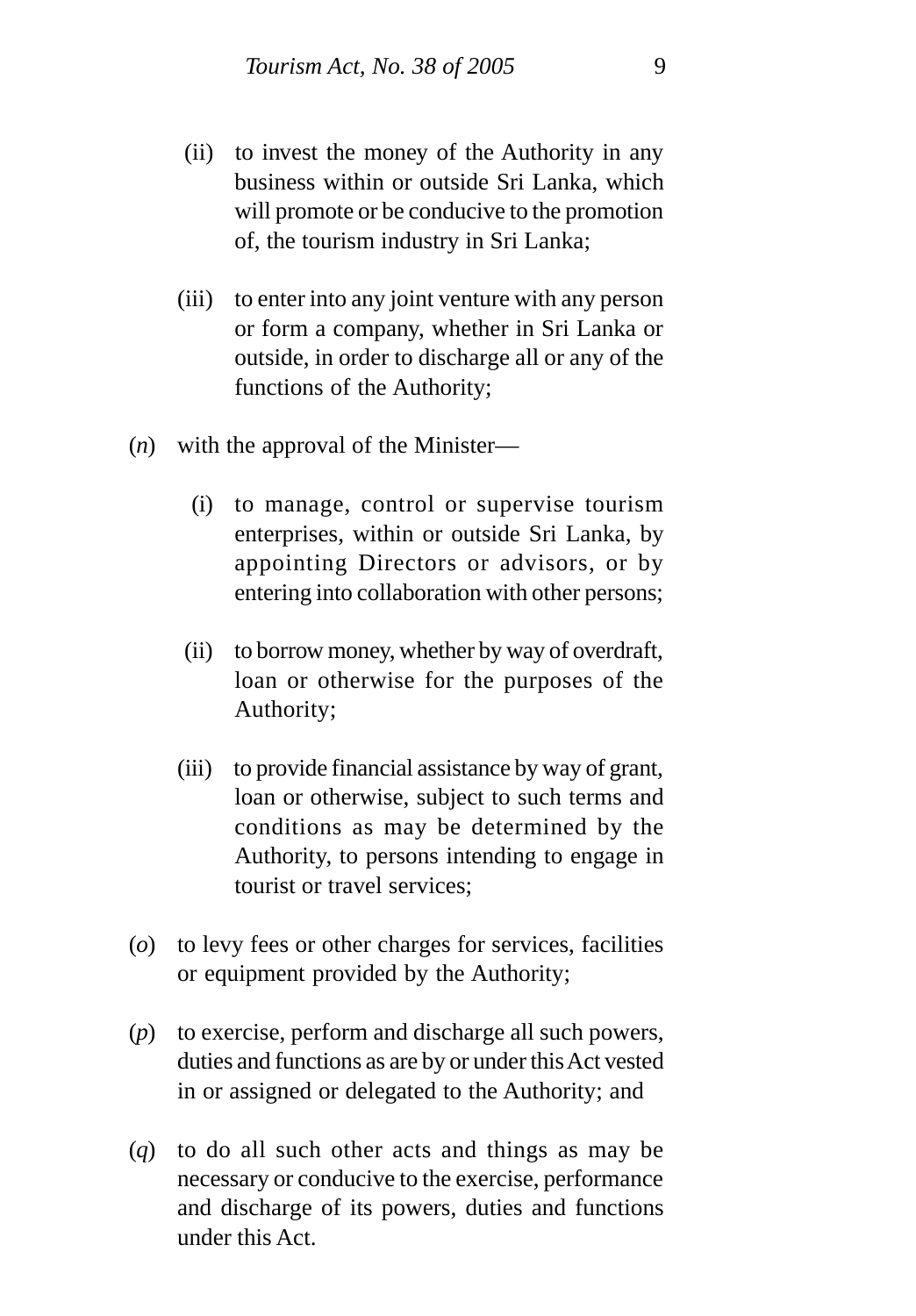Special duties of the Authority.

- **13.** It shall be the duty of the Authority—
	- (*a*) to advise the Minister on all matters relating to the tourism and travel industry on a request of the Minister or on its own motion;
	- (*b*) to advise the tourism and travel industry and other related enterprises with regard to the developments in the field;
	- (*c*) to prepare and submit to the Minister schemes in respect of the establishment, regulation and supervision, development and control of tourist resorts and tourist services and the persons employed in or about the same; and
	- (*d*) to formulate proposals in respect of the above for the guidance of the Minister.

**14.** The members of the Authority shall be remunerated at such rates and in such manner and be subject to such terms and conditions of service, as may from time to time, be determined by the Minster in consultation with the Minister incharge of the subject of Finance.

**15.** (1) There may be appointed to the staff of the Authority such officers and servants as the Authority may deem necessary for the efficient discharge of the powers, function and duties assigned to or conferred on, the Authority under the Act.

(2) The Authority may, subject to the general directions of the Minister as to policy—

- (*a*) appoint, dismiss and exercise disciplinary control over the staff of the Authority;
- (*b*) determine the salary, wages or other remuneration of such staff; and
- (*c*) determine the terms and conditions of service of such staff.

Remuneration and terms and conditions of service of members.

Staff of the Authority.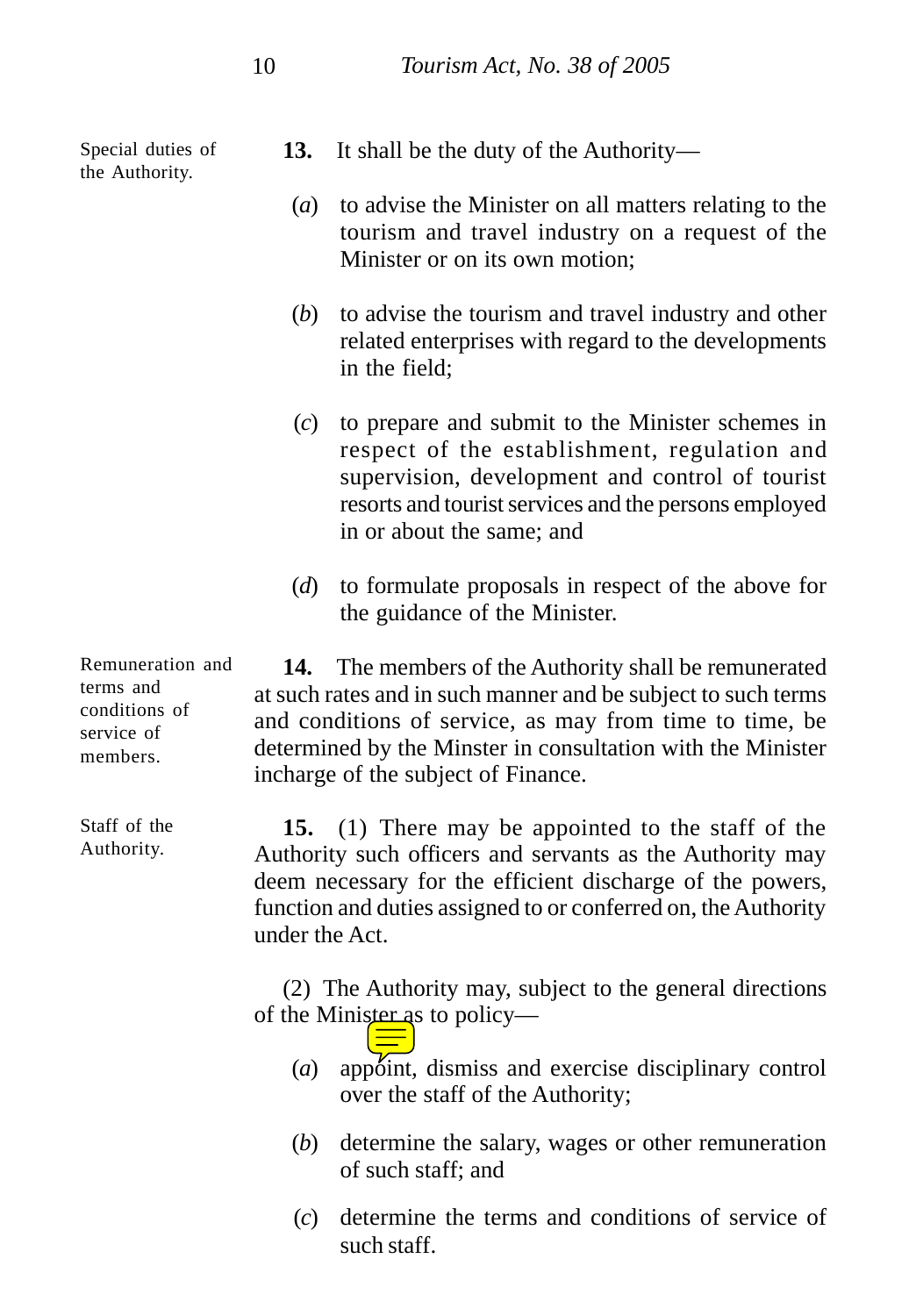(3) (*a*) At the request of the Authority any officer in the public service may, with the consent of that officer and the Minister in charge of the subject of Public Administration, be temporarily appointed to the staff of the Authority for such period as may be determined by the Authority with like consent or with like consent be permanently appointed to such staff.

(*b*) Where any officer in the public service is temporarily appionted to the staff of the Authority, the provisions of subsection (2) of section 14 of the National Transport Commission Act, No. 37 of 1991 shall *mutatis mutandis*, apply to and in relation to him.

(*c*) Where any officer in the public service is permanently appointed to the staff of the Authority, the provisions of subsection (3) of section 14 of the National Transport Commission Act, No. 37 of 1991, *mutatis mutandis*, apply to and in relation to him.

(*d*) Where the Authority employs any person who has entered into a contract with the Government by which he has agreed to serve the Government for a specified period, any period of service to the Authority by that person shall be regarded as service to the Government for the purpose of discharging the obligations under such contract.

**16.** (1) The Authority may establish and maintain such Departments and departments as it may consider necessary for the proper and Committees of the efficient conduct of the affairs of the Authority. Authority.

(2) The Authority shall determine the duties and functions to be assigned to each of the departments established under subsection  $(1)$ .

(3) The Authority may with the concurrence of the Minister appoint such number of Committees comprising of its members or any other persons possessing appropriate expertise to assist the Authority in the discharge of its functions. Such Committees shall at all times be headed by a member of the Authority.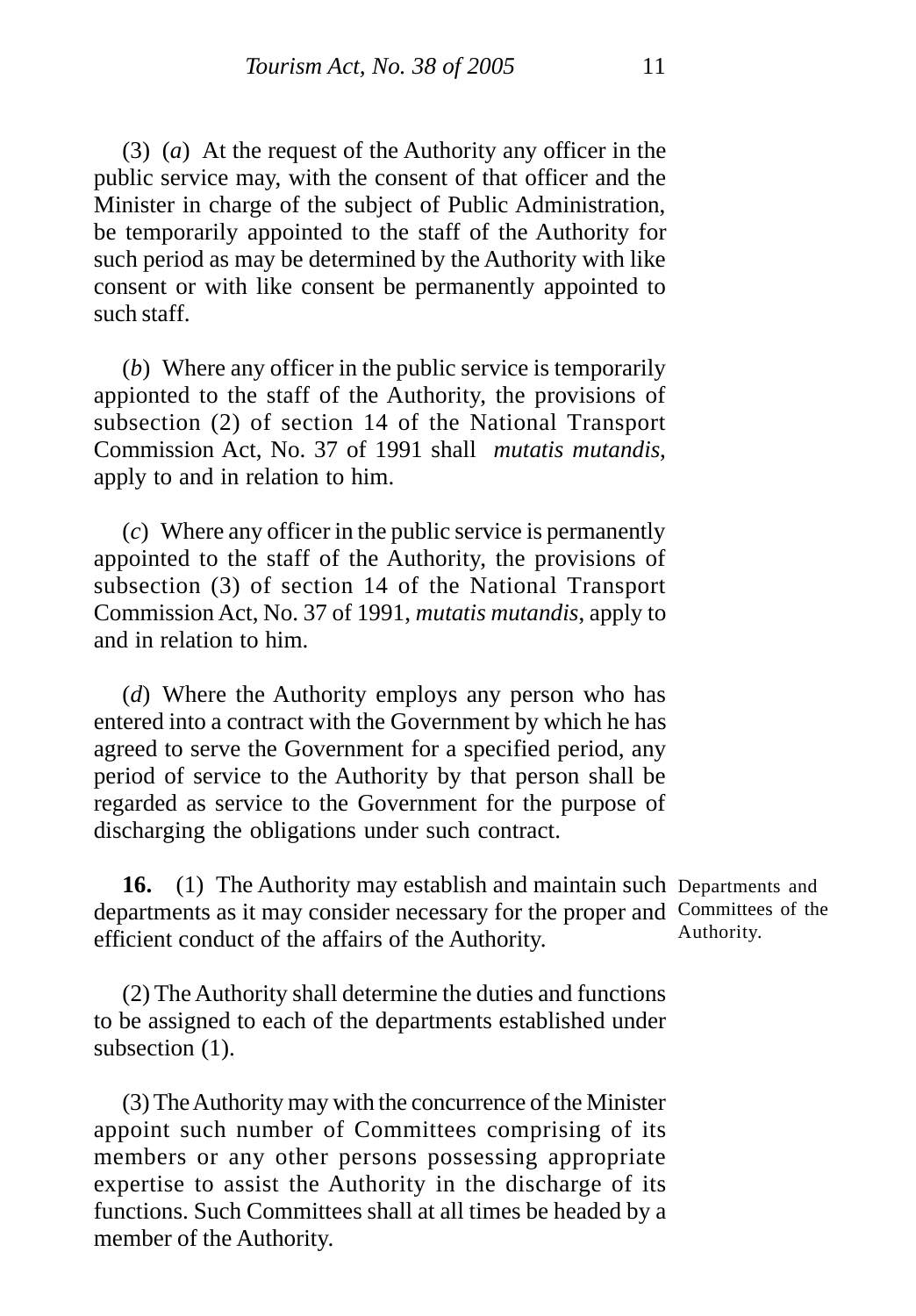(4) The Authority may make rules setting out the functions of such Committees.

**17.** (1) The Authority may make rules relating to the exercise, performance and discharge of the powers, duties and functions vested in, or assigned to, the Authority, in respect of any matter for which rules are authorized to be made. Power of Authority to make

> (2) Every rule made under subsection (1) shall come into operation being approved by the Minister. Every such rule shall be published in the *Gazette*.

Authority to comply with directions issued by the Minister.

rules.

**18.** (1) The Minister may, in consultation with the Authority, issue general policy directions to the Authority, not inconsistent with  $\equiv$  provisions of the Act, in relation to the exercise, performance and discharge by the Authority of its powers, duties and functions.

(2) The Authority shall give effect to any such directions issued by the Minister.

(3) The Authority shall also furnish to the Minister such information as the Minister may from time to time require in relation to the activities and property of the Authority.

#### CHAPTER II

#### FINANCE AND ACCOUNTS

**19.** (1) There shall be a Fund established for the general financial purposes of the Authority. There shall be paid into the Fund :—

- *(a)* all such money as may be voted by Parliament for the management and administration of the affairs of the Authority ;
- *(b)* all rates, duties, fees and charges levied by the Authority under the regulations or rules made or deemed to be made under the provisions of this Act

Fund of the Authority.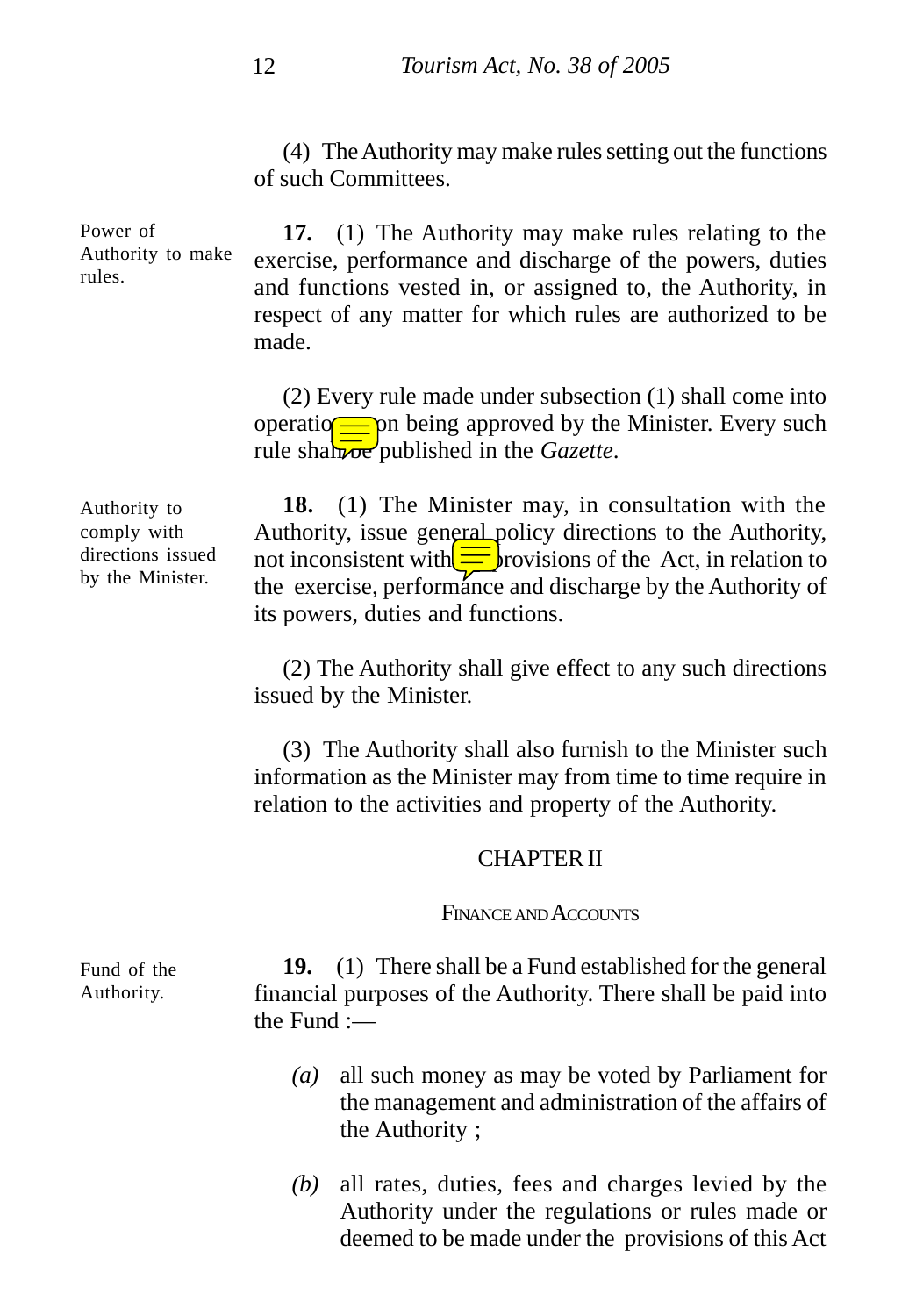or in the exercise of any powers conferred on the Authority by or under this Act ;

- *(c)* all revenue derived by the Authority from any property vested in or administered by the Authority ;
- *(d)* all revenue derived by the Authority from services provided by the Authority ;
- *(e)* all money received by way of charges for services provided by the Authority or on behalf of the Authority by an authorized agent, and for any certificate, license or approval granted by it for the purposes stated in the Act ; and
- *(f)* all other sums otherwise accruing to the credit of the Authority.

(2) The Authority shall make rules, with the concurrence of the Minister, for the withdrawal of any moneys from the Fund and no sum shall be withdrawn from the Fund except in accordance with such rules.

20. (1) The Authority shall cause proper accounts to be Audit of accounts. kept of its assets and liabilities, income and expenditure and all other transactions of the Authority.

(2) The provisions of Article 154 of the Constitution shall apply to the audit of the accounts of the Authority.

(3) (*a*) The Authority shall on receipt of the Auditor-General's report in respect of any year, cause the report of the Director-General on the administration of the affairs of the Authority which shall contain a detailed report of the steps taken for the furtherance of the objectives of the Act, to be transmitted to the Minister along with the following documents :—

(i) the Auditor-Generals' report for the relevant year;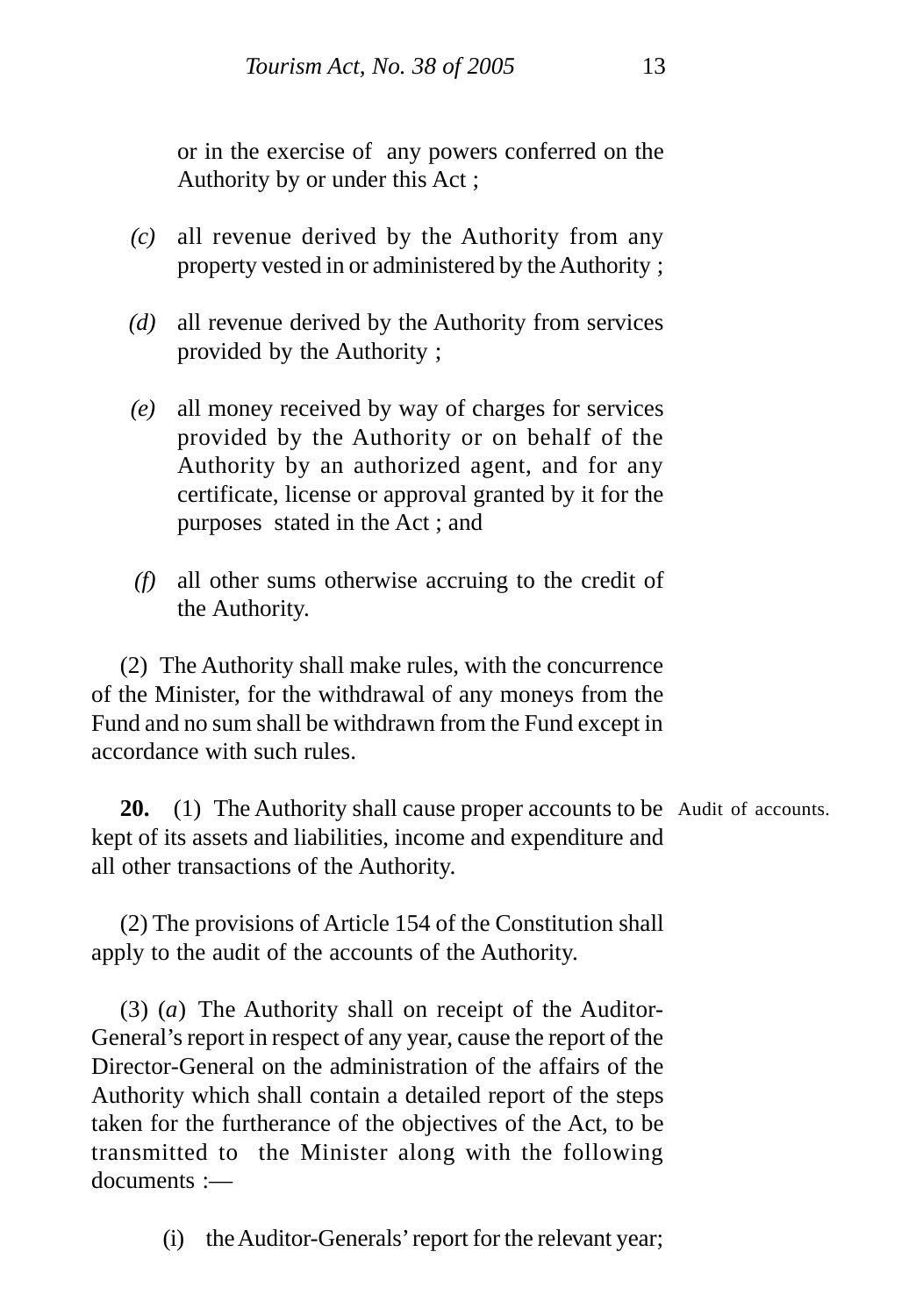- (ii) the Balance Sheet for the relevant year ; and
- (iii) the Profit and Loss Account for the relevant year.

*(b)* The Minister shall cause copies of the report and documents transmitted to him under paragraph (*a*) to be laid before Parliament.

(4) The financial year of the Authority shall be the calender year.

(5) The Authority shall have the power, where the Auditor General considers it to be necessary, to engage the services of qualified auditors to assist in the preparation of the reports and accounts required by this section, who shall act under the direction and control of the Auditor-General.

For the purposes of this section "qualified auditor" shall have the same meaning as in paragraph (8) of Article 154 of the Constitution.

**21.** Every member, officer or servant of the Authority shall be deemed to be a public servant within the meaning, and for the purposes, of the Penal Code (Chapter 19). Members, officers and servants of the Authority deemed to be public servants.

Authority deemed to be a Scheduled Institution within the meaning of the Bribery Act. (Chapter 26)

**22.** The Authority shall be deemed to be a Scheduled Institution within the meaning of the Bribery Act (Chapter 26) and the provisions of that Act shall be construed accordingly.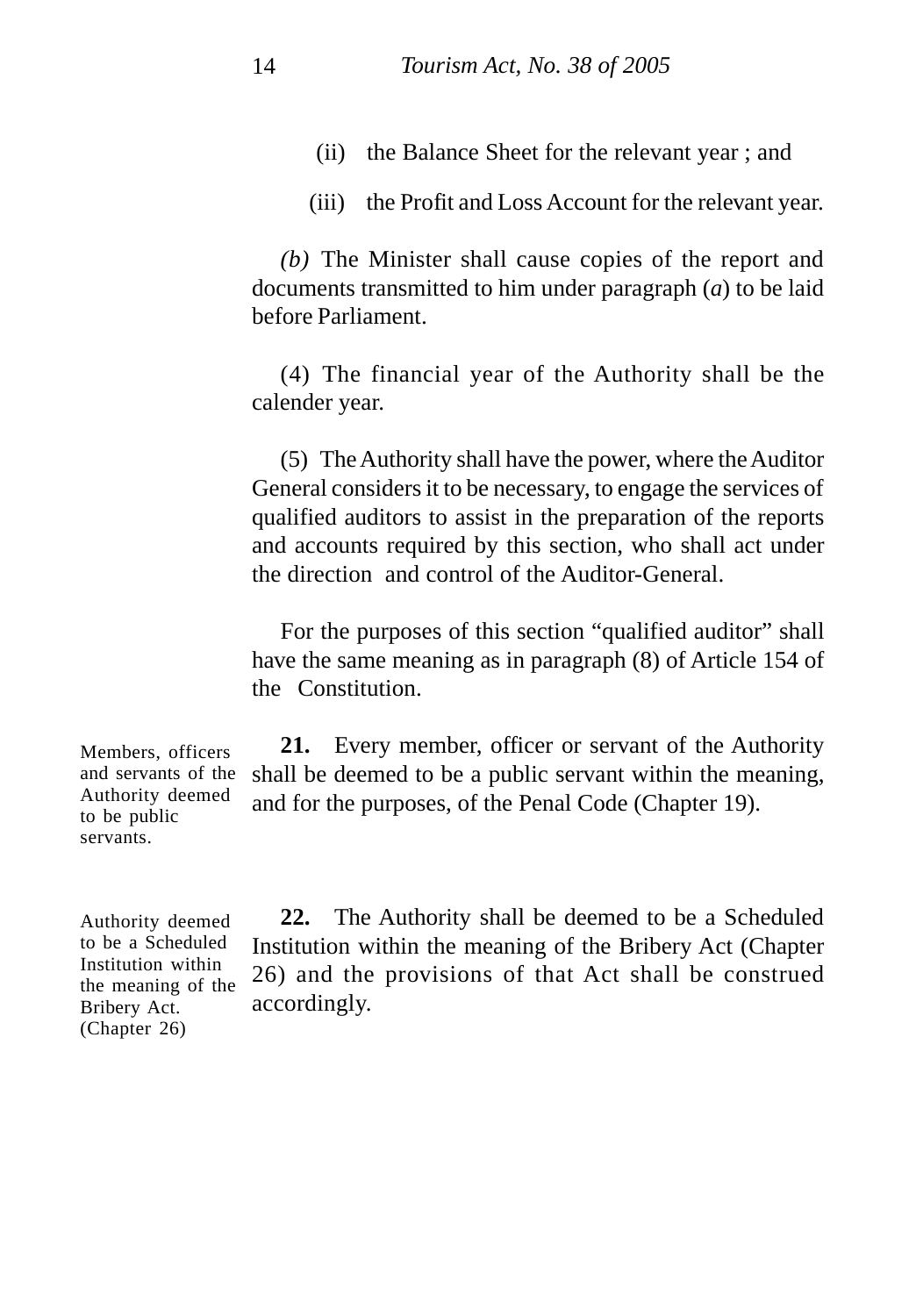# CHAPTER III

### TOURISM DEVELOPMENT FUND

**23.** (1) There shall be established for the purposes of this Establishment of Act a Fund to be called the Tourism Development Fund the Tourism (hereinafter referred to as "the Fund") which shall be utilized Development for the development and promotion of tourism in accordance with the provisions hereinafter set out and any regulations which may be made in that behalf. The Fund shall be managed and administerd by the Authority.

Fund.

(2) There shall be paid into the Fund established by subsection  $(1)$  —

- *(a)* one-third of the sum collected by way of Embarkation Levy in terms of section 2 of the Finance Act, No. 25 of 2003 ; and
- *(b)* all such sums of money as are required to be paid into such fund by or under this Act.
- (3) Thers shall be paid out of the Fund—
- *(a)* all sums of money required to defray any expenditure incurred by any organization or any person in the promotion or development of tourism, in accordance with regulations which may be made in that behalf ; and
- *(b)* all sums of money as are required to be paid out of such Fund.

(4) The accounts of the Fund shall be audited in accordance with paragraph (8) of Article 154 of the **Constitution** 

(5) The report of the Auditor-General on the accounts of the Fund shall be placed before Parliament by the Minister.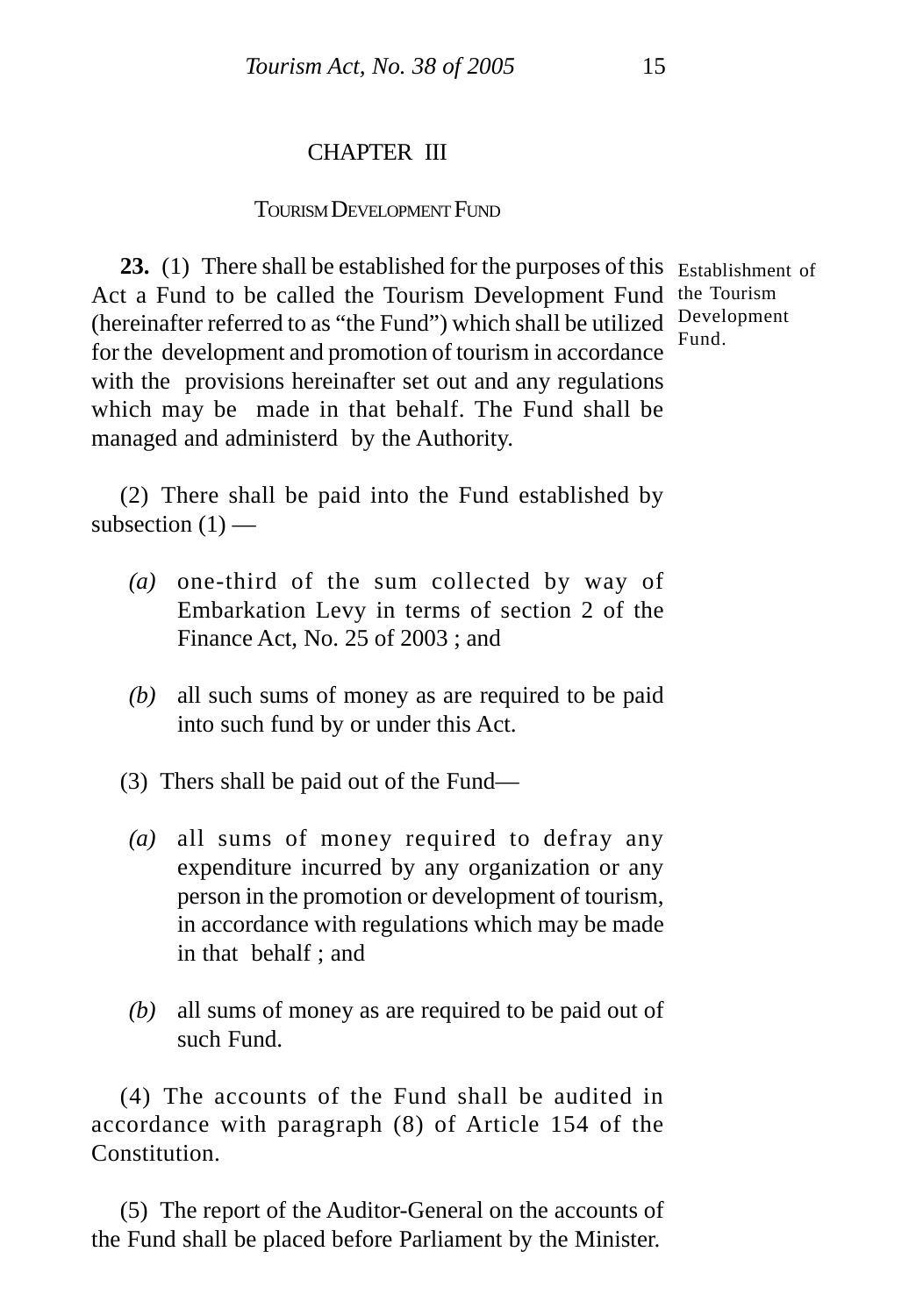Levy of the Tourism Development Levy.

**24.** (1) There shall be charged, levied and collected by the Director-General, in terms of section 12 of the Finance Act, No. 25 of 2003, a Tourism Development Levy, on the turnover of every institution, licensed under the Tourist Development Act, No. 14 of 1968

(2) The provisions of Part II of the Finance Act, No. 25 of 2003 shall apply in relation to the imposition of the levy, the method of payment of the levy and the manner of furnishing returns relating to the collection of such levy to the Deputy Secretary to the Treasury.

(3) Rules may be made by the Authority for the management and administration of the levy.

(4) The levy charged and levied in terms of the aforesaid provisions shall be entered into a register by the providers of the respective servics and shall be properly accounted for and separate accounts maintained by the provider of such services, of the monies paid as levy.

(5) A monthly statement, containing in the prescribed manner all the details of the amounts collected as levy shall be forwarded to the Authority by each service provider on or before the fifteenth day of the succeeding month.

(6) All monies collected on account of the levy charged by the Authority shall be paid to the Authority within fifteen days of the submission of the monthly satatement as provided for in subsection (5).

(7) Every person who contravenes or fails to comply with the provisions of subsection (5) and (6) of this section shall be guilty of an offence under this Act.

(8) The moneys collected by way of the levy by the Director-General, shall be paid into the Tourist Development Fund established under subsection (1) of section 23 and all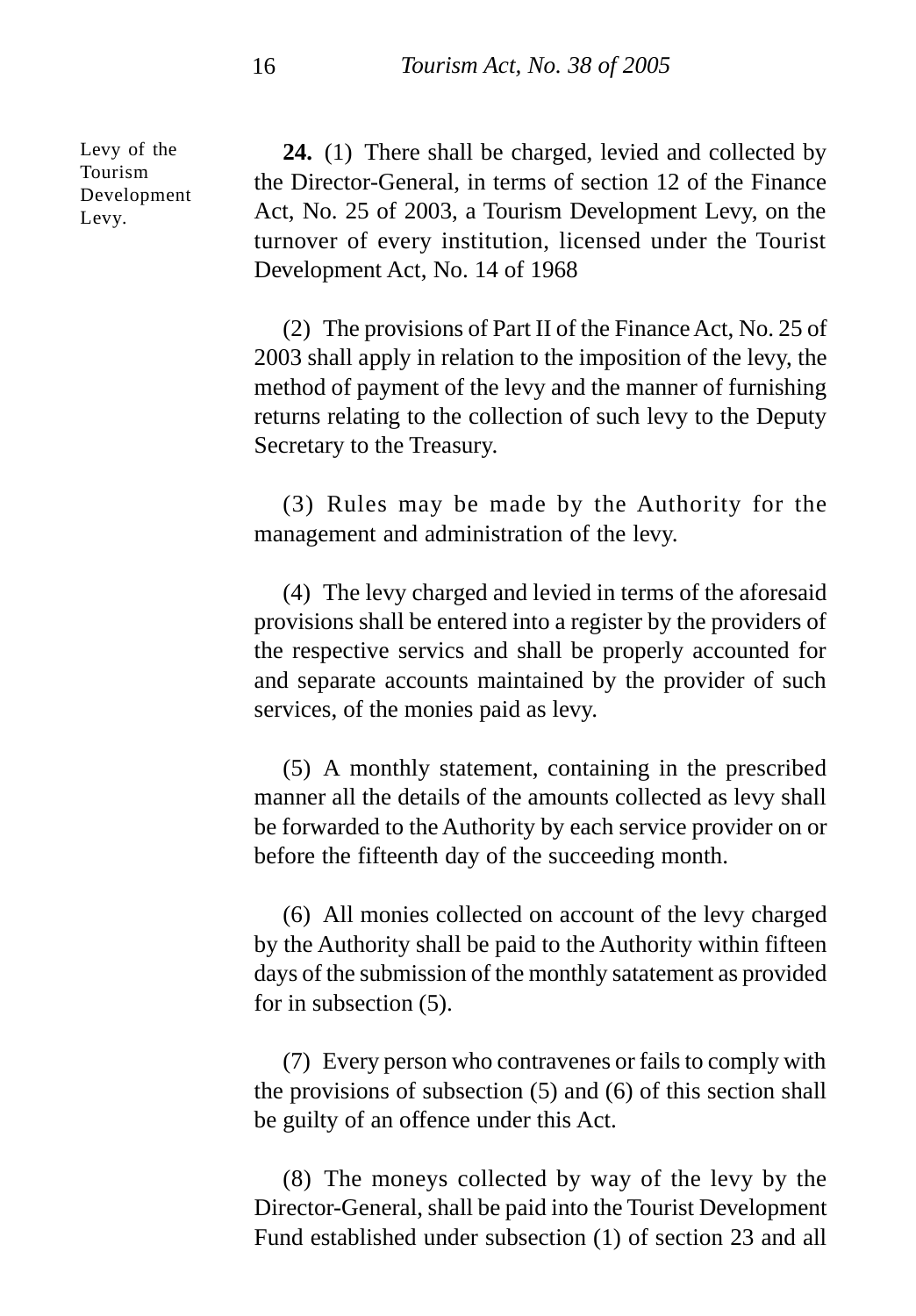monies lying to the credit of the Fund shall be disbursed in the following manner :—

- *(a)* a sum amounting to seventy *percentum* (70%) to be paid to the Sri Lanka Tourism Promotion Bureau established under section 40 ;
- *(b)* a sum amounting to twelve *percentum* (12%) to be paid to the Sri Lanka Institute of Tourism and Hotel Management established under section 33 ;
- *(c)* a sum amounting to fourteen *percentum* (14%) to be paid to the Authority ; and
- *(d)* a sum amounting to four *percentum* (4%) to be paid to the Sri Lanka Convention Bureau established under section 42.

(9) The moneys collected by way of the levy and disbursed in the manner set out in subsection (8) ahall be used solely for the purposes of making payments in connection with the promotion and marketing of Sri Lanka as a tourist and travel destination.

# PART II

# CHAPTER IV

## TOURIST DEVELOPMENT AREAS

**25.** The Authority shall have jurisdiction in and over any Authority to have Tourist Development Area declared in terms of section 26. jurisdiction over a declared area.

**26.** (1) The Minister may on the recommendation of Declaration of the Authority from time to time, declare by Order published Tourist in the *Gazette*, any area to be a Tourist Development Area Development (hereinafter referred to as "an Area"). Areas.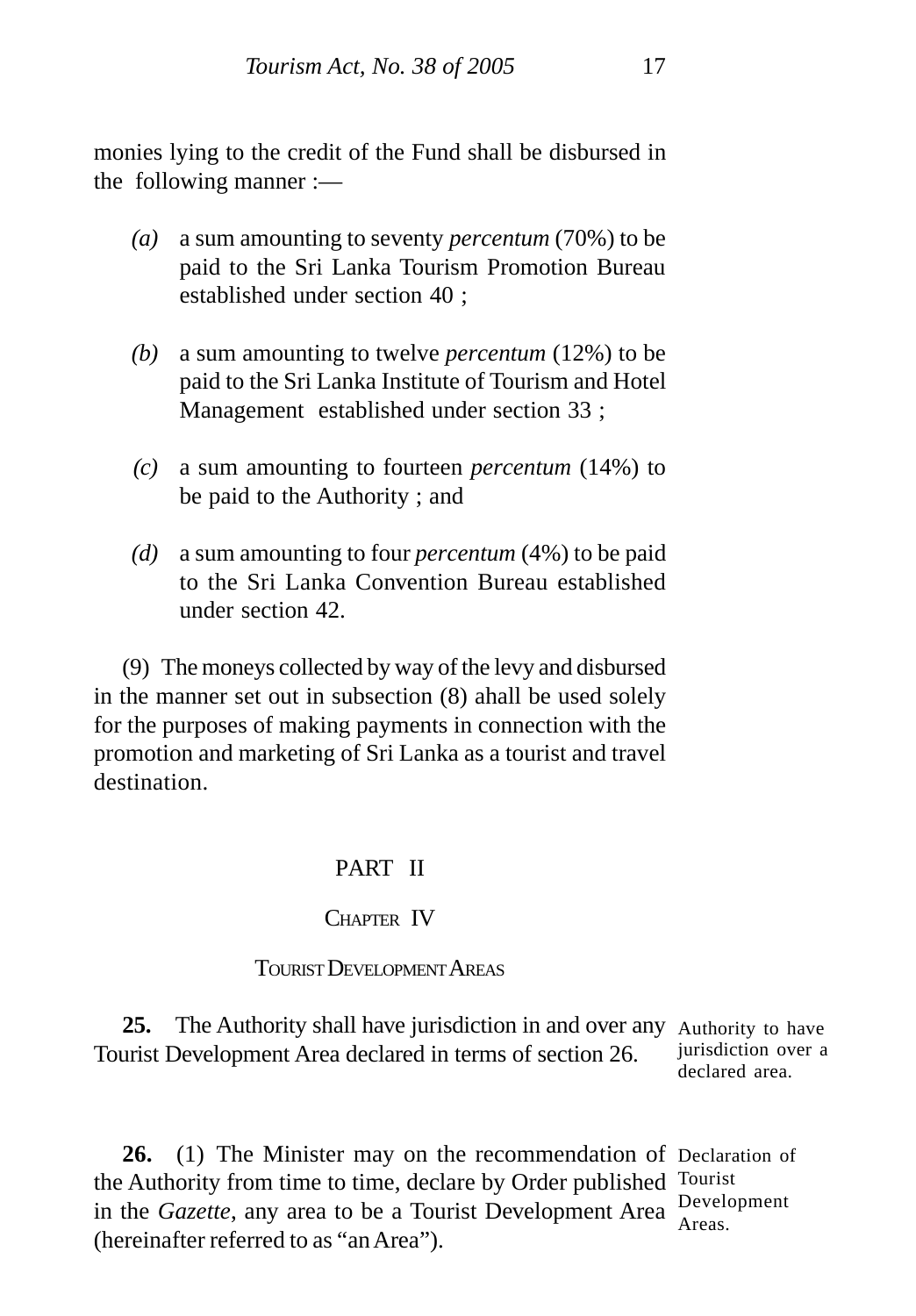(2) The Authority may prior to making any recommendation under subsection (1), conduct such public hearing after due notice to the inhabitants of that area or any other stakeholders, in such manner as shall be prescribed.

(3) Regulations may be made prescribing the tourist services and commercial and other activities which may be carried out within an Area declared in terms of subsection (1). Such regulations may also include lists of facilities and places of historical or environmental interest which amount to tourist attractions, within such Area.

**27.** (1) Every Order published in terms of section 26 shall specify the boundaries of the area or areas so declared. An Area may include any National Holiday Resort or any other area administered by the Authority under any written law. Orders relating to

> (2) Every Order in terms of section 26 shall be valid for a  $per$   $\equiv$  f ten years.

> (3) Upon the declaration of any area in terms of section 26, the Authority may exercise, perform and discharge in relation to any such Area declared in terms of section 26 the powers, duties or functions conferred or imposed on or assigned to, any person, body or authority by any relevant written law, in so far as the same is necessary, in consultation with the relevant authorites specified in the aforesaid written laws and to the extent agreed.

(4) The Authority may by regulation specify—

(*a*) the conditions applicable to access to any area which falls within an Area declared in terms of section 26. Such regulations shall not however apply in respect of public roads, public monuments, places of worship, public parks, public offices, schools, dispensaries and other public places and facilities provided by either the government, a Provincial Council or a local authority, which were in existence at the time of the promulgation of such regulation ;

Tourist Development Areas.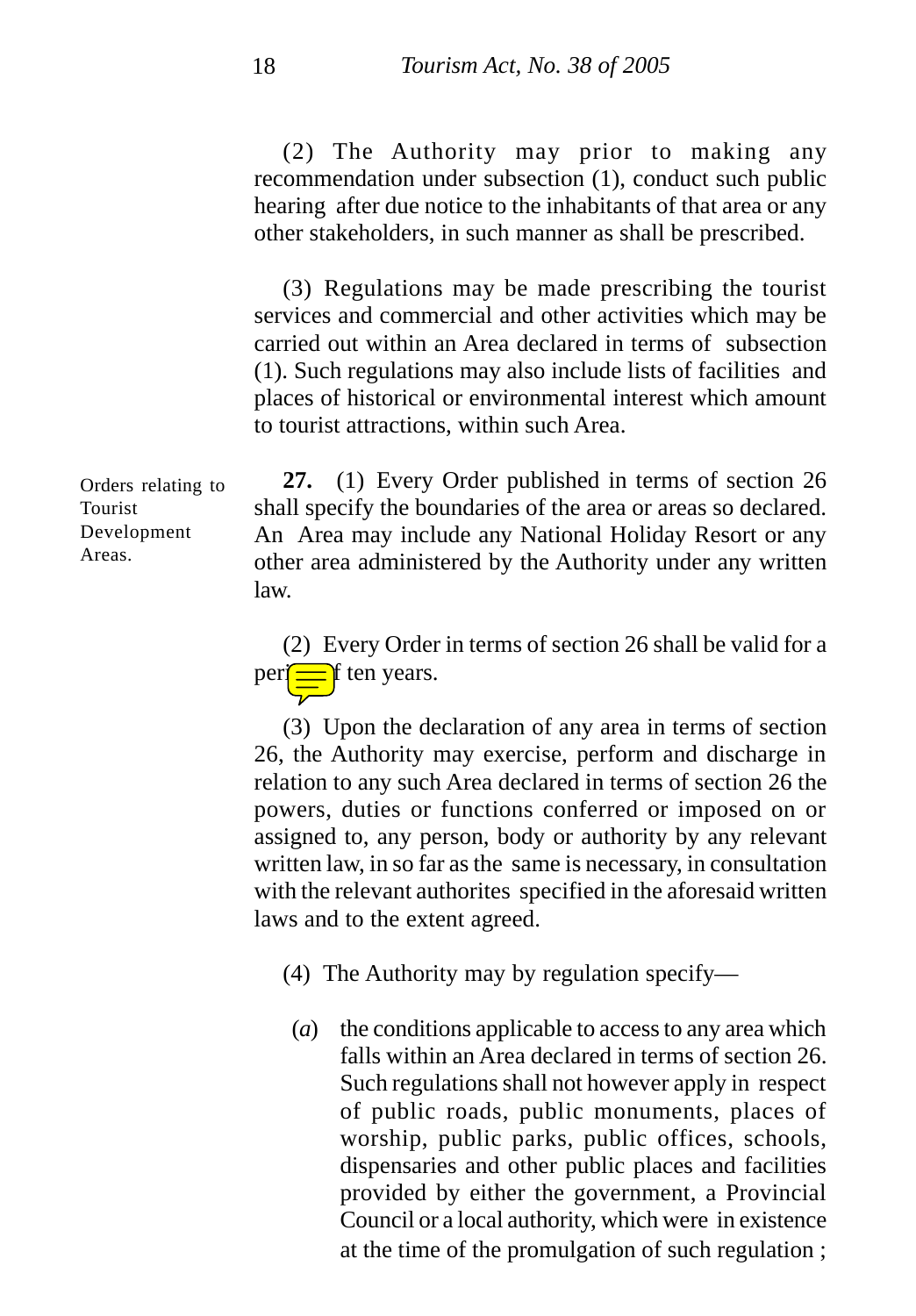- (*b*) the categories of commercial actvities which in the opinion of the Minister would affect the Tourism industry and which may therefore require prohibition within any such Area or Resort, taking into consideration the necessity for providing security and safety to the persons entering such areas and for taking measures for the prevention or mitigation of health hazards within such areas ; and
- (*c*) the facilities and sites available within an Area for use by tourists, including sites of interest and places of recreation.

28. (1) Any person who within an Area declared in terms Protection of of section 26, prevents or acts in such a manner as to prevent privacy within any any other person from enjoying the facilities available within such Area or does any act which interferes with the privacy of any other person, or contravenes any regulation made under paragraphs (*a*) and (*b*) of subsection (3) of section 27 shall be guilty of an offence and shall on conviction after trial be liable to a fine not less than rupees twenty five thousand and not exceeding one hundred thousand.

(2) For the purposes of this Part "privacy" shall include the right of any person to be left alone in his enjoyment of the environment, and the facilities and services available within any area declared as a Tourist Development Area in terms of section 26, without any intrusion into his private life, which intrusion could be considered offensive to a reasonable person.

29. (1) Upon the declaration of an Area in terms of Authority to be section 26, the Authority shall for a period of ten years, be vested with powers vested with all the powers necessary for the environmental planning and preservation of archaeology under the National Environmental Act, No. 47 of 1980 and the Antiquities Ordinance.Ordinance (Chapter 188), to such extent on the same is necessary for the implementation of the development plan within the declared area.

area declared under section 26.

under the National Environmental Act and the Antiquities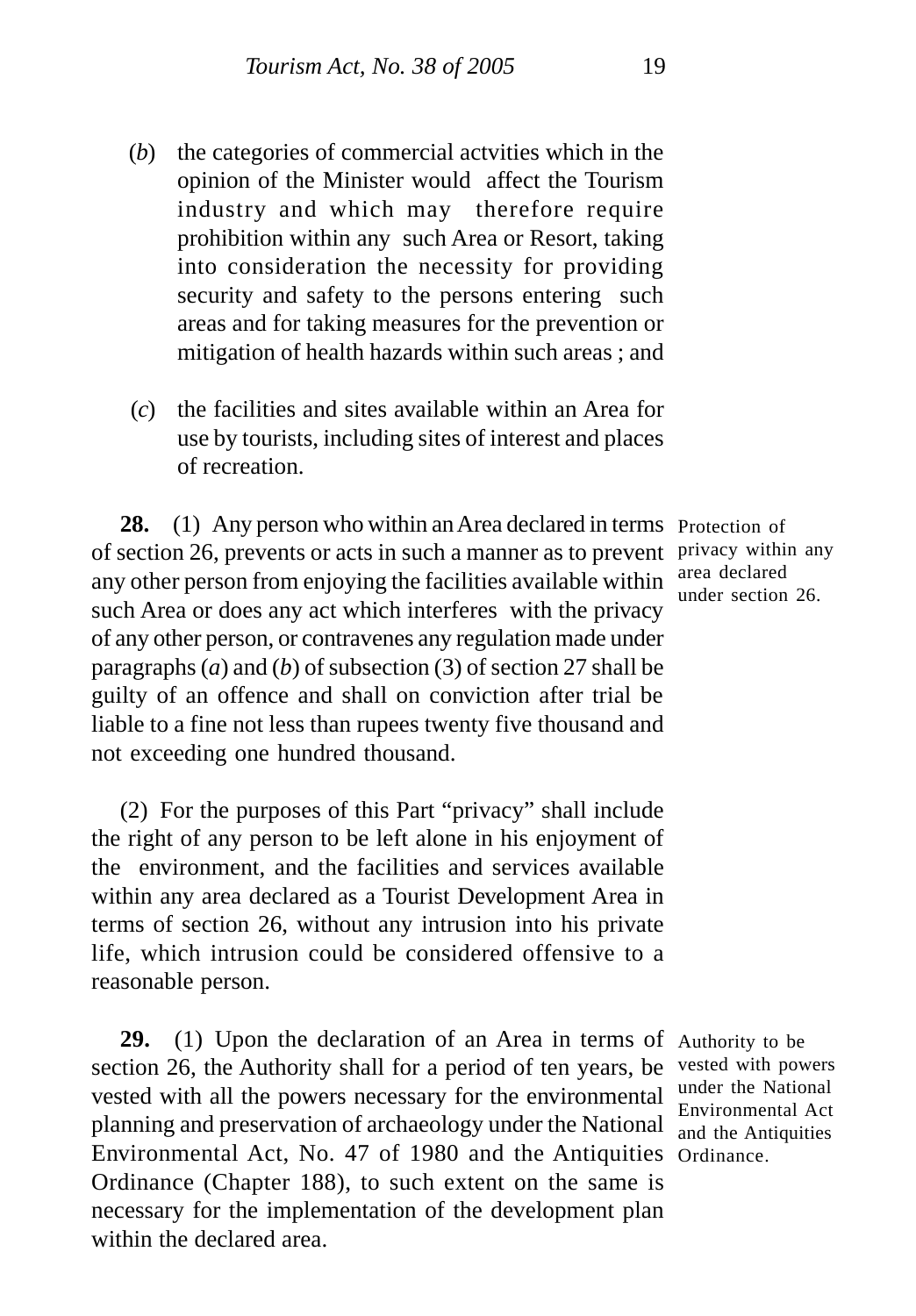(2) The Central Environmental Authority shall, in respect of any matter where the Authority is vested with the power in terms of subsection (1), be required to submit its recommendation to the Authority within the prescribed period.

(3) (*a*) Upon the declaration of any Area in terms of section 26, it shall be lawful for the Minister, notwithstanding anything to the contrary in the National Environmental Act, No. 47 of 1980 to make regulations in consultation with the Minister in charge of the subject of Environment to prescribe the criteria to be followed in respect of environmental planning within such area. The procedure to be followed by the Central Environmental Authority in this respect and the time within which such recommendations have to be made shall be as prescribed.

(*b*) Where the Authority is not in agreement with a recommendation of the Central Environmental Authority, it shall refer to matter to the Minister in charge of the subject of Environment, whose decision thereon shall be final. A member of the respective Committee shall be required to be present at all times when any such matter is being considered.

*(c)* The Minister, with the concurrence of the Minister in charge of the subject of Environment, shall make such regulations as may be necessary prescribing the procedure to be followed in the making of recommendations and the time within which any such recommendation should be made.

*(d)* The Minister in charge of the subject of Environment shall make regulations prescribing the criteria to be followed in environmental planning within an Area as is declared under section 26.

(4) (*a*) Upon the declaration of any area in terms of section 26, it shall be lawful for the Authority to exercise powers in respect of making available facilities to visitors at the sites of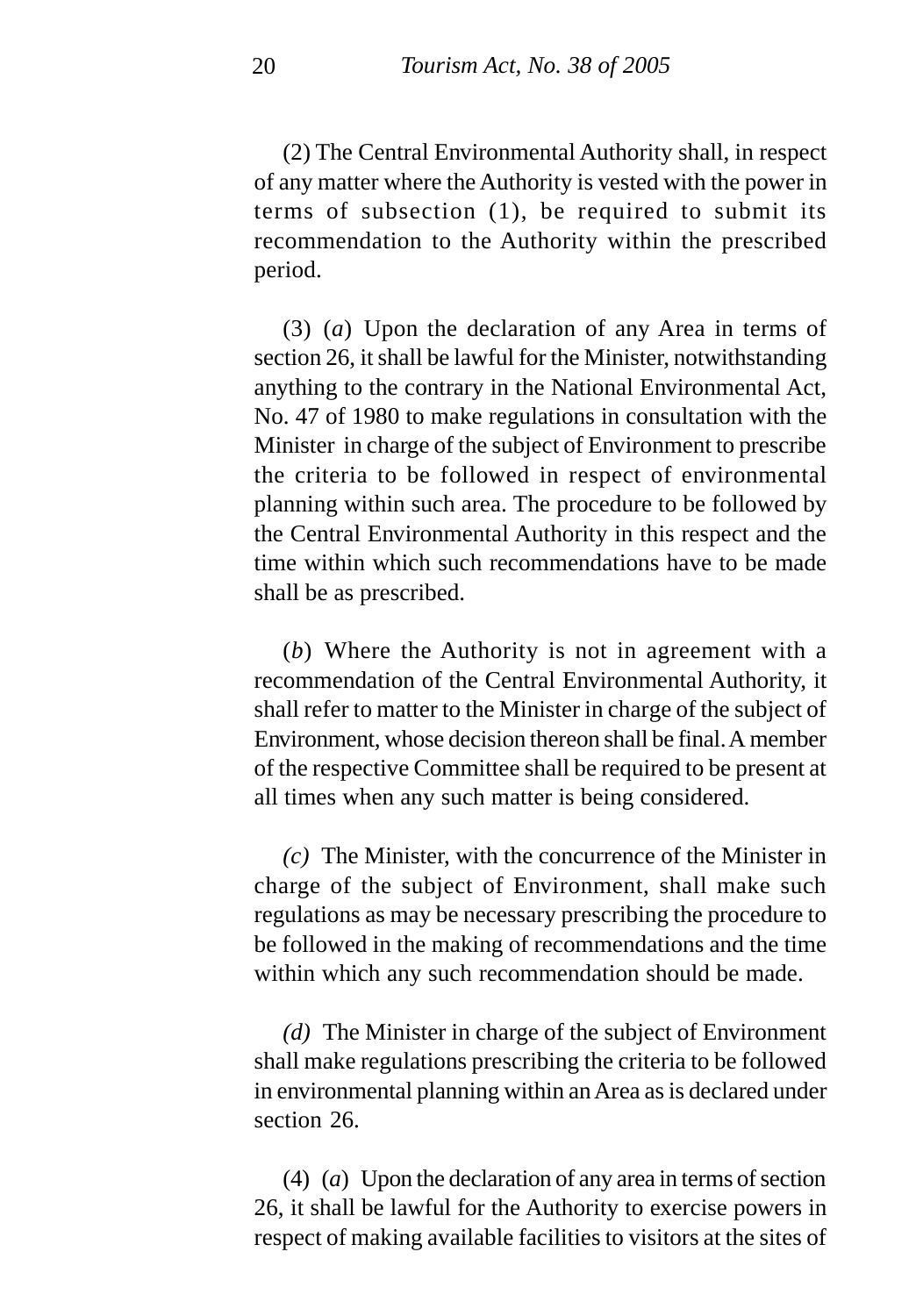such antiquites, in terms of the Antiquities Ordinance (Chapter 188) within such area. In the exercise of these powers the Authority shall obtain the consent of the Commissioner of Archaeology. The procedure to be followed in obtaining such consent shall be as prescribed.

*(b)* The Minister shall, with the concurrence of the Minister in charge of the subject of Antiquities, make such regulations as may be necessary prescribing the procedure to be followed in the preservation of antiquities within any such Area as is declared under section 26.

(5) Regulations may be made specifying the extent to which and the manner in which and the persons by whom the provisions of any other written law shall be applied in relation there to. Any such regulation shall be made in consultation with the Minister in charge of the relevant subject.

(6) In this section "Central Environmental Authority" means the Central Environmental Authority established under the National Environmental Act, No. 47 of 1980.

**30.** Trekking areas and nature trails shall be declared Declaration of and identified for such use. within any Area declared in terms trekking areas and of section 26. Fees as prescribed by regulation shall be charged nature trails. from persons using the trekking areas or nature trails. The manner in which such areas should be used shall also be prescribed. The Minister shall make regulations in concurrence with the Minister in charge of the relevant subject.

**31.** (1) The Authority shall, *mutatis mutandis*, exercise Authority to all powers under the Tourist Development Act, No. 14 of  $e^{x}$  are powers 1968 in respect of any Area declared under section 26 . &c,.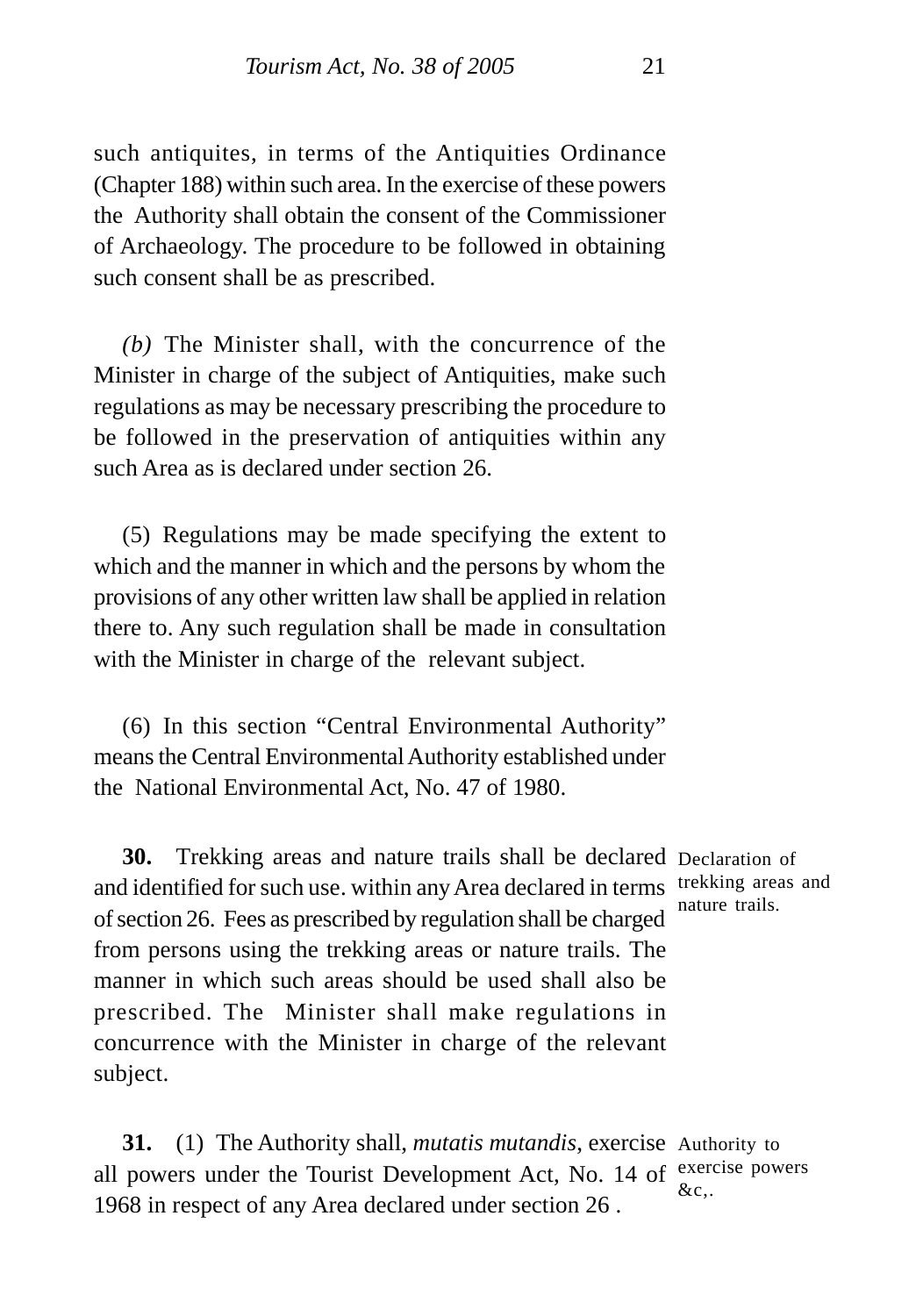## PART III

## CHAPTER V

## TOURISM ADVISORY COMMITTEE

Establishment of the Tourism Advisory Committee.

**32.** (1) There shall be established a body to be called the Tourism Advisory Committee (hereinafter referred to as the "Advisory Committee") for the purpose fo advising the Minister and the Authority on any matters in relation to the travel and tourism industry.

- (2) The Advisory Committee shall consist of—
- *(a)* the following *ex-officio* members :—
	- (i) the Chairman of the Authority ;
	- (ii) the Chairman of the Sri Lanka Institute of Tourism and Hotel Management established in terms of section 33;
	- (iii) the Chairman of the Sri Lanka Tourism Promotion Bureau established in terms of section 41 ;
	- (iv) the Chief executive Officer of the national carrier of Sri Lanka ; and
- *(b)* not less than five and not more than eleven persons who possess wide experience and qualifications in relation to global travel, tourism and related industries, who shall be appointed by the Minister.

(3) One of such persons shall be appointed as the Chairman of the Advisory Committee.

(4) the Minister may for reasons assigned remove any member of the Advisory Committee.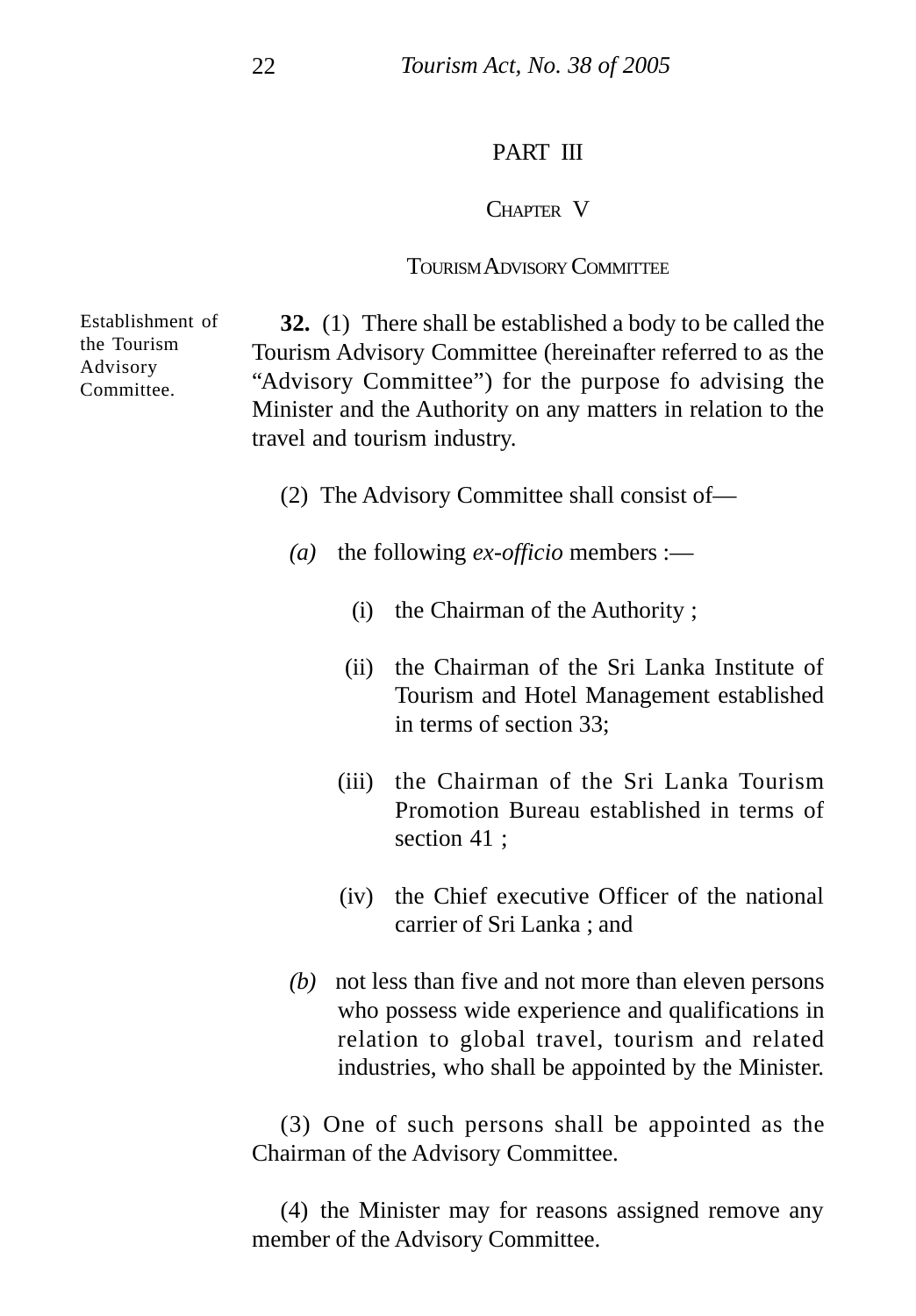(5) It shall be the duty of the Advisory Committee to tender advise on the future direction and strategy of the tourist and travel industry and make its recommendations thereon.

(6) The Minister may give special or general directions in writing as to the performance of the duties and the exercise of the powers of the Advisory Committee, and the Advisory Committee shall give effect to such directions.

(7) The Authority may forward any matter to the Advisory Committee for its advise and the Advisory Committee shall forward its advise within the shortest possible period.

(8) The term of office of the members of the Advisory Committee shall be three years: Provided that a member appionted in place of a member who resigns or otherwise vactes office, shall hold office for the unexpired part of the term of office of the member whom he succeeds.

(9) Any member who vacates office by effluxion of time shall be eligible for re-appointment.

(10) (*a*) Any member of the Advisory Committee may resign from office by letter addressed to the Minister.

*(b)* Where a member is temporarily unable to discharge the duties of his office on account of ill health, absence from Sri Lanka or any other cause, the Minister may appoint some other person to act as a member in his place for the period of his absence.

(11) The Advisory Committee may with the approval of the Minister, appoint such officers or servants to assist the Advisory Committee in carrying out its duties under this Part.

(12) Where necessary, the members of the Advisory Committee and other officers and servants may be paid such remuneration out of the fund as may be determined by the Authority.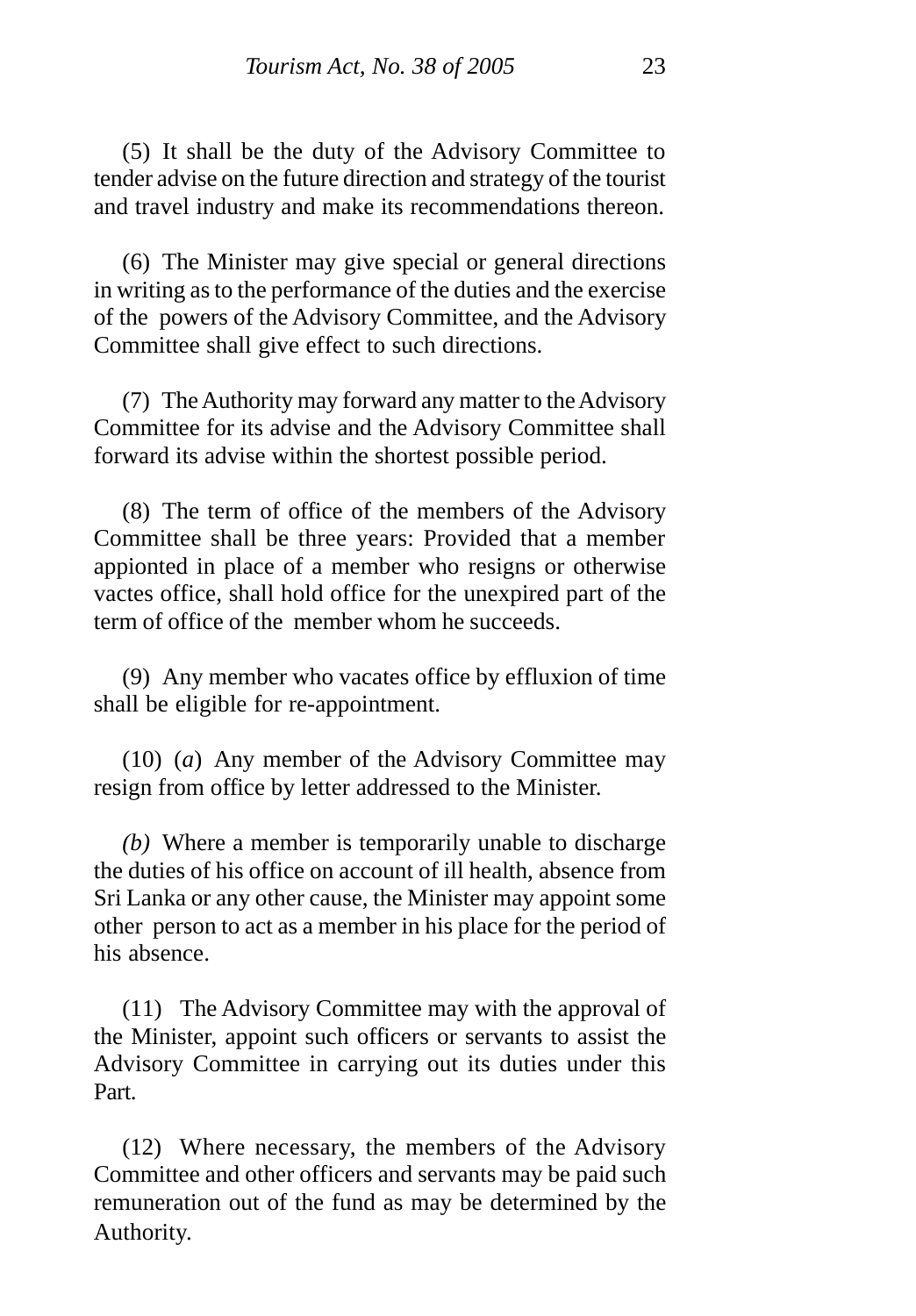#### CHAPTER VI

## SRI LANKA INSTITUTE OF TOURISM AND HOTEL MANAGEMENT

**33.** There shall be established a body called and known as the Sri Lanka Institute of Tourism and Hotel Management, (hereinafter referred to as the "Institute") which shall be a body corporate with perpetual succession and a common seal and which may sue and be sued in such name.

**34.** The objectives of the Institute shall be :—

- *(a)* the identification of areas connected to the tourism industry where training of personnel is needed and obtaining the services of the best academic and professional trainers is essential;
- *(b*) the development of curricula in identified areas of study,
- (*c*) to provide tertiary education and vocational training in subjects related to tourism, to such extent as the same is required for the development of tourism;
- (*d*) to co-operate with persons or bodies training persons both local or foreign to engage in work wholly or partly connected with tourism;
- (*e*) to award certificates of participation to each individual indicating the nature of the qualification obtained from the Institute;
- (*f*) to own, manage and participate in the ownership and management of schools and training centres wholly or partly connected with tourism; and
- (*g*) to exercise, perform and discharge the powers, duties and functions conferred or imposed on the Institute by or under this Act or any other law in force for the time being for the purpose of the attainment of its objectives.

Establishment of the Sri Lanka Institute of Tourism and Hotel Management.

Objectives of the Institute.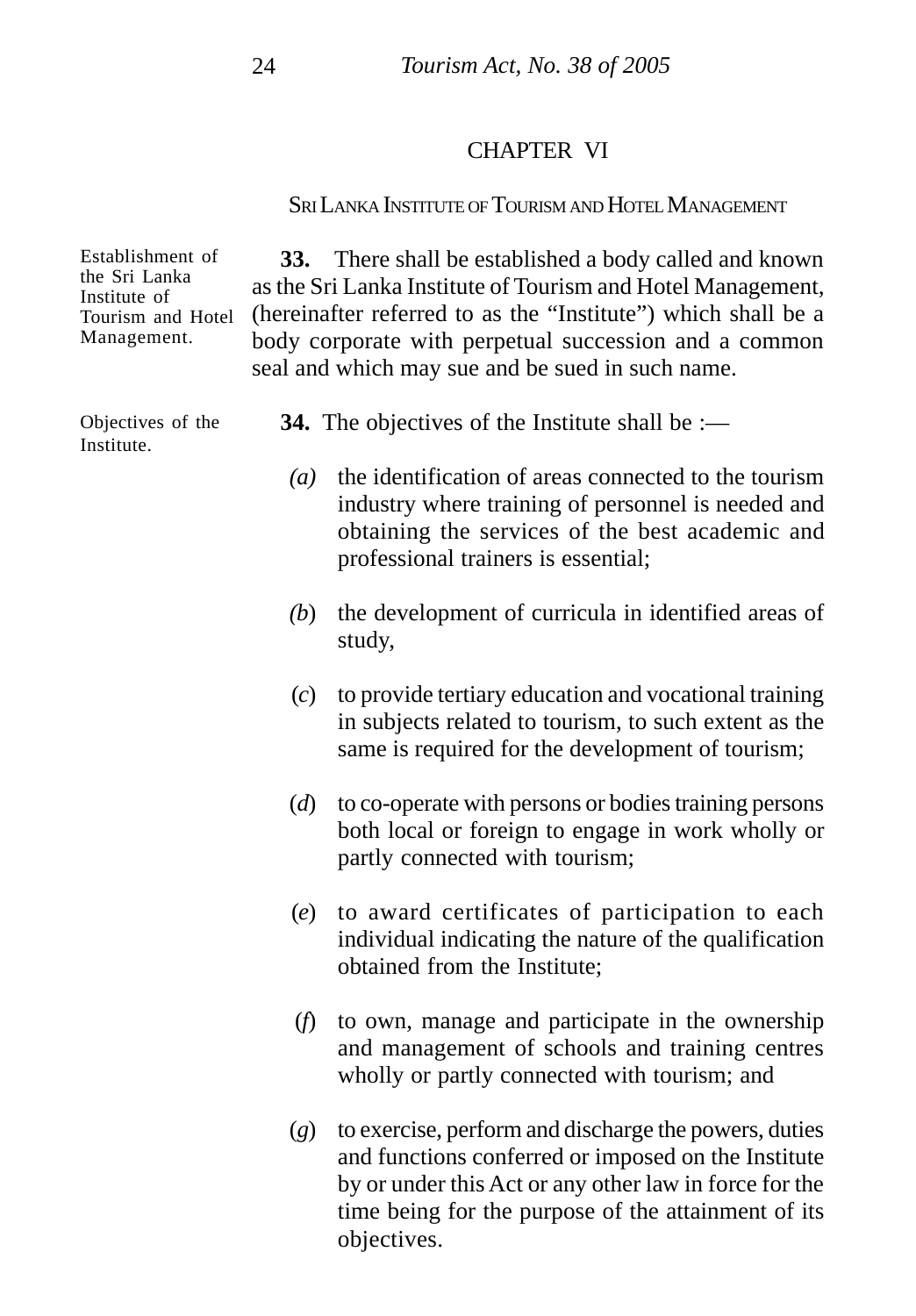**35.** (1) There shall be a Board of Management Board of (hereinafter referred to as the "Board") of the Institute, Management appointed by the Minister who shall be charged with the  $\frac{1}{2}$  of the management and administration of the Institute. Institute.

(2) The Board shall comprise—

- (*a*) the person appointed as Chairman of the Board of Governors of the Institute;
- (*b*) the Director-General of the Institute appointed under section 36;
- (*c*) the Director-General of the Authority appointed under section 10;
- (*d*) two persons appointed by the Minister who shall be persons possessing knowledge in the fields of tourism, travel and training in hotel management;
- (*e*) the Managing Director of the Sri Lanka Tourism Promotion Bureau established under section 40;
- (*f*) six persons appointed by the Minister in consultation with the Tourist Hotels Association of Sri Lanka, the Travel Agents Association of Sri Lanka, the Sri Lanka Association of Inbound Tour Operators and the Hotel School Graduates Association and selected in the following manner:—
	- (i) two representatives from the Tourist Hotels Association of Sri Lanka;
	- (ii) one person nominated by the Travel Agents Association of Sri Lanka;
	- (iii) one person nominated by the Sri Lanka Association of Inbound Tour Operators; and
	- (iv) two nominees from the Hotel School Graduates Association; and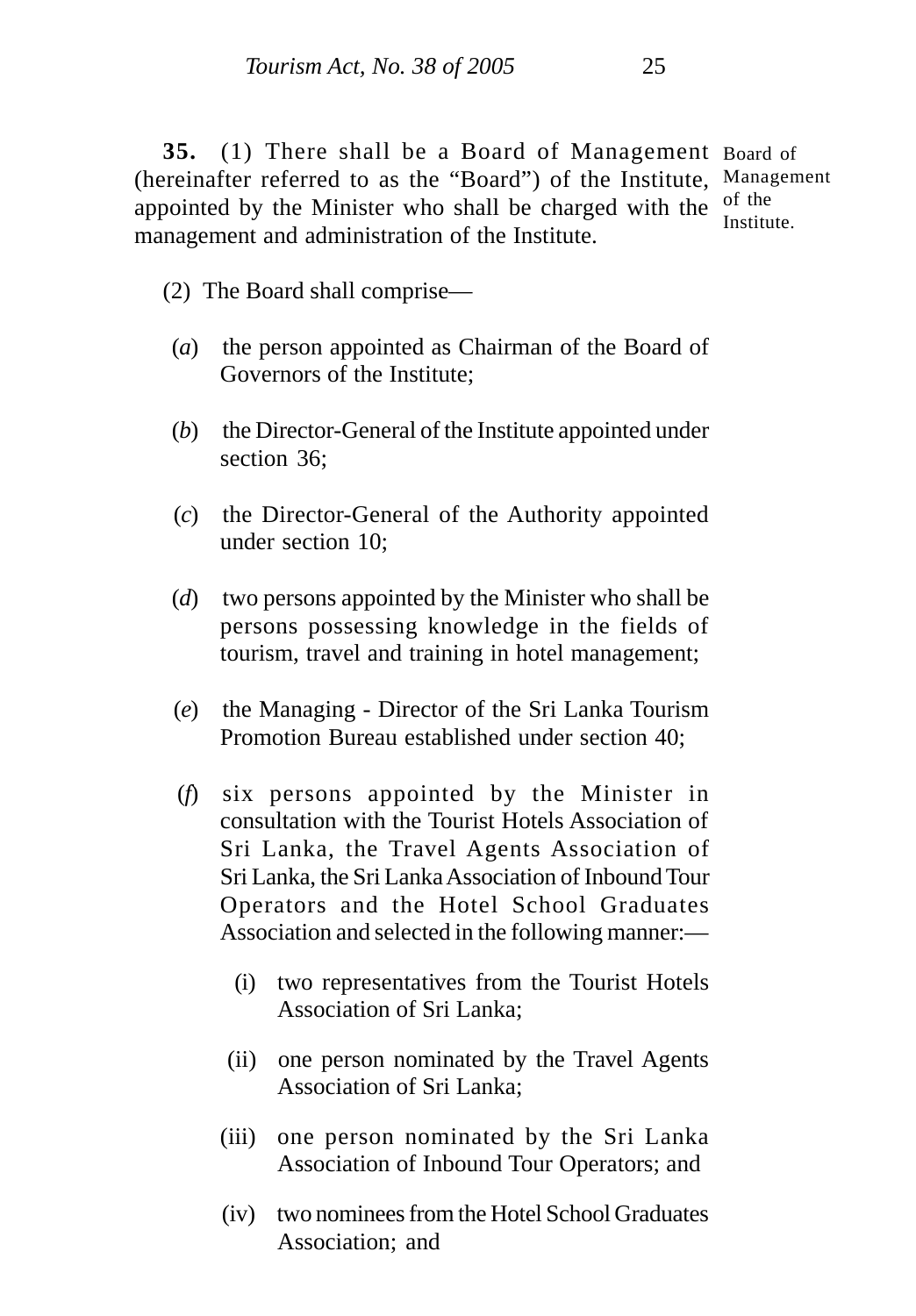(*g*) the Secretary to the Ministry of the Minister in charge of the subject of Tourism or his representative.

**36.** (1) The staff of the Institute shall consist of the following:—

- (*a*) the Director-General of the Institute appointed by the Minister on the recommendation of the Board of the Institute;
- (*b*) such academic staff as are necessary for the conduct of educational programs, who shall be appointed by the Institute with the approval of the Board;
- (*c*) such other officers and servants as the Board shall deem necessary for effectively carrying out the functions of the Institute.

(2) The procedure to be followed for the making of the recommendation under paragraph (*a*) above shall be as prescribed.

(3) The Director -General of the Institute shall be the Chief Executive Officer of the Institute and the staff of the Institute shall be responsible for the administration and conduct of the business of the Institute, and shall carry out such duties as are entrusted to them by the Director-General and in such manner as is specified by the Director-General on the recommendation of the Board.

(4) Subject to the other provisions of this Act, the Board may—

- (*a*) appoint, dismiss and exercise disciplinary control over the staff of the Institute;
- (*b*) fix wages and salaries or other remuneration of such staff giving due consideration to current market rates; and

Staff of the Institute.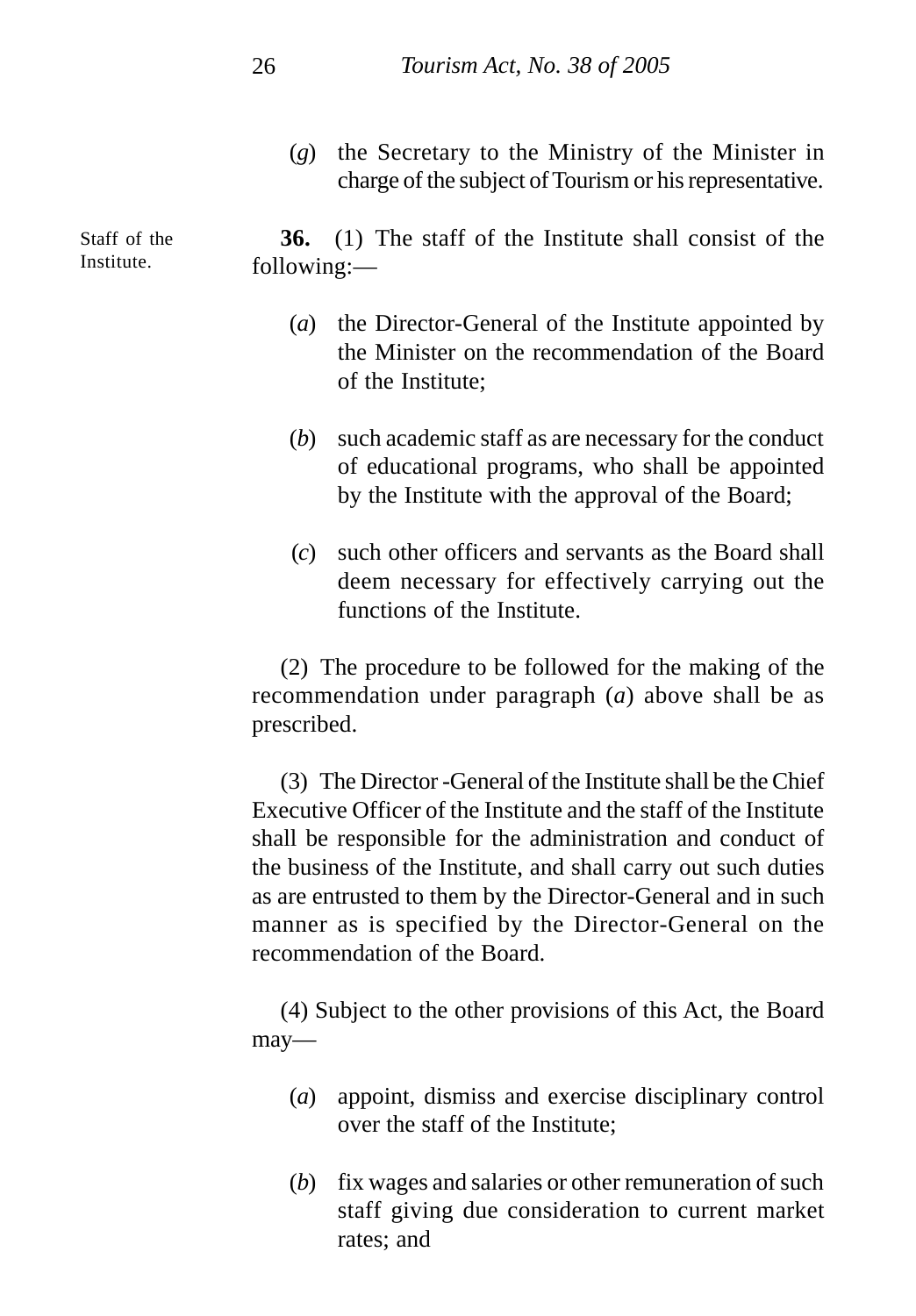(*c*) determine the terms and conditions of service of such staff.

**37.** (1) The term of office of the members of the Board Term of office shall be three years : Provided that a member appointed in &c, of members place of a member who resigns or otherwise vacates office, shall hold office for the unexpired part of the term of office of the member whom he succeeds.

(2) A person shall be disqualified from being appointed or from continuing as Chairman of the Institute if he is, or becomes, the owner, a partner, a director, a majority shareholder or an employee of, or in, any business, which provides training in tourist services of any class or description and in hotel management.

(3) Any member who vacates office by effluxion of time shall be eligible for re-appointment.

(4) The Minister may remove any member of the Board from office, for reasons assigned.

(5) (*a*) Any member of the Board may resign from office by letter addressed to the Minister.

(*b*) Where a member is temporarily unable to discharge the duties of his office on account of ill health, absence from Sri Lanka or any other cause, the Minister may appoint some other person to act as a member in his place for the period of his absence.

 (6 ) The Board may with the approval of the Minister, appoint such officers or servants to assist the Board in carrying out its duties under this Part.

 (7) Where necessary, the Members of the Board and other officers and servants may be paid such remuneration out of the fund as may be determined by the Authority.

of the Board.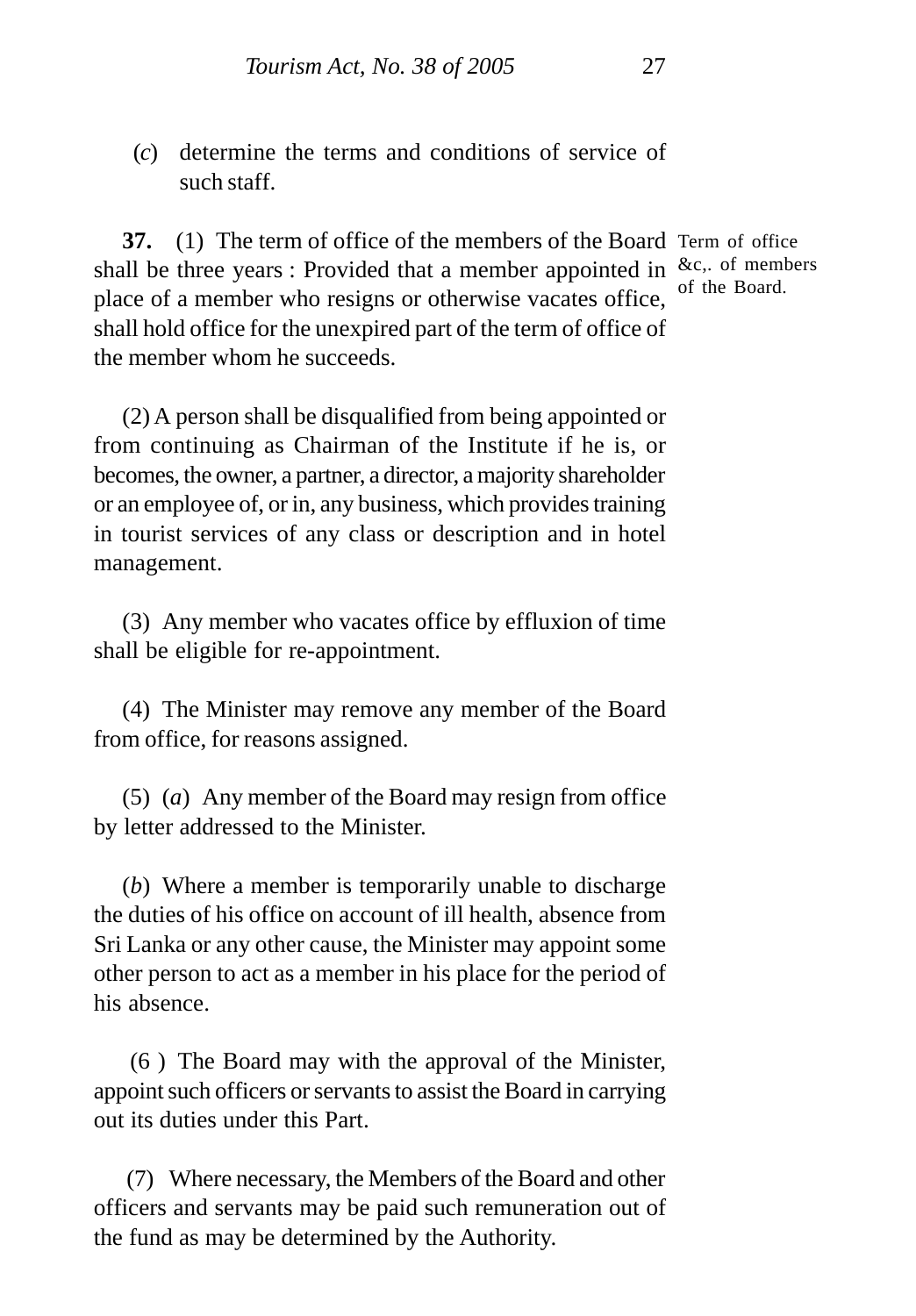Hotel School to vest in the Institute.

**38.** (1) The Hotel School established under the provisions of the Ceylon Tourist Board Act, No. 10 of 1966 shall vest in the Institute from the date of the coming into operation of this Act.

(2) All property movable and immovable belonging to the Institute on the date of vesting shall stand transferred to the Institute.

(3) All members of the staff of the Hotel School shall on the date of the coming into operation of this Act, be deemed to be the staff of the Institute, with effect from the said date.

(4) All moneys lying to the credit of the Hotel School shall be transferred to the Fund established under section 19.

**39.** (1) The Institute shall in consultation with the Minister appoint an Academic Affairs Board, which shall consist of a Director who shall be the Chairman, and four other members.

(2) The Academic Affairs Board shall be responsible for the implementation and management of the academic activities of the Institute. The Academic Affairs Board shall be charged with the administration of any school conducted or operated by the Institute.

- (3) Regulations may be made prescribing—
	- (*a*) the manner of appointing the members and to the Academic Affairs Board and the manner in which the schools under the Institute should be administered;
	- (*b*) the criteria required of persons seeking to establish, manage or operate privately owned Hotel Schools for training in Tourism and Hotel Management and the manner in which such Schools should be administered.

Appointment of Academic Affairs Board of the Institute.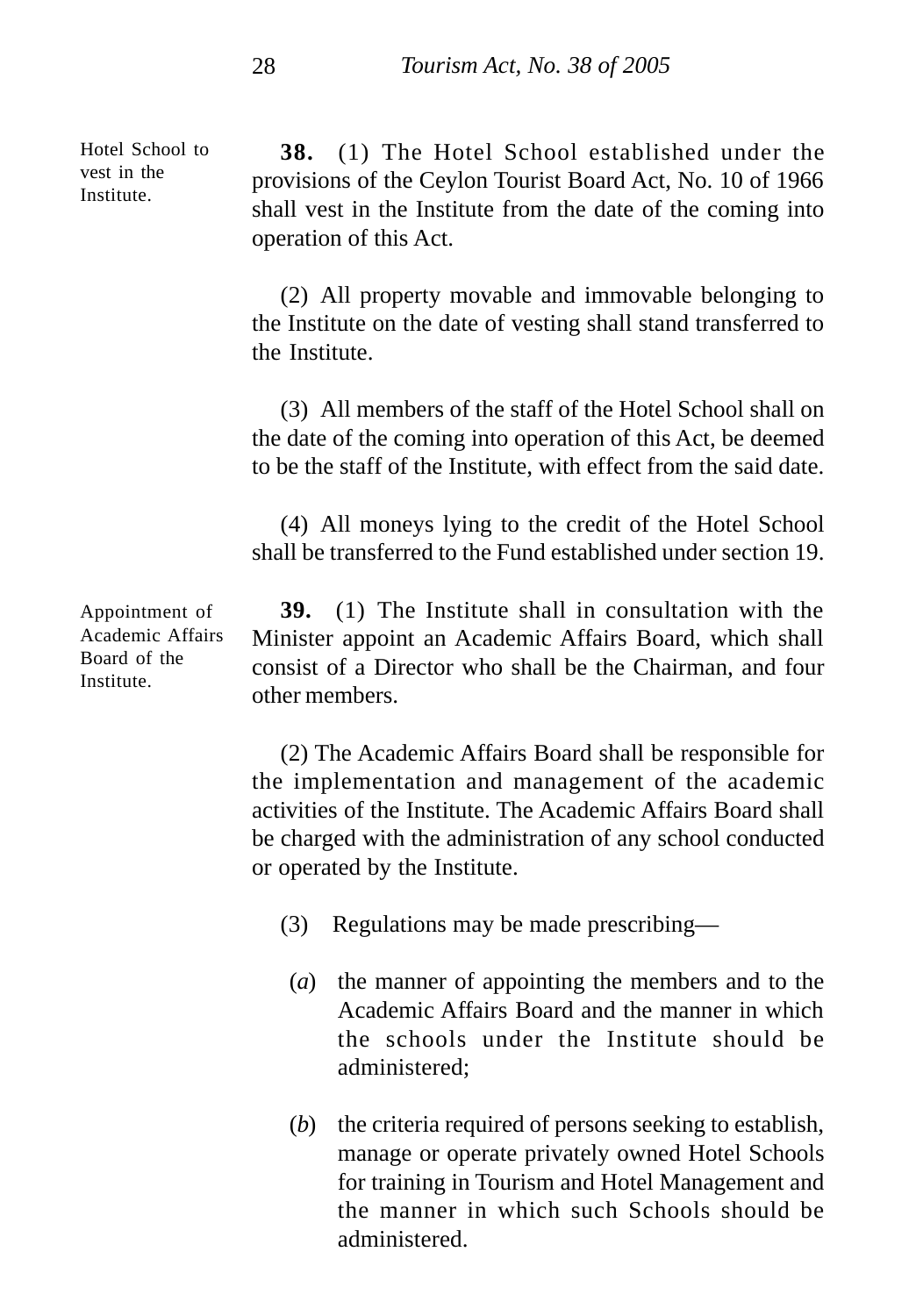# CHAPTER VII

#### **SEI LANKA TOURISM PROMOTION BUREAU**

**40.** (1) There shall be established a body, which shall Sri Lanka Tourism be called and known as the Sri Lanka Tourism Promotion Bureau (hereinafter referred to as "the Bureau") which shall be a body corporate with perpetual succession and a common seal and which may sue or be sued in such name. Promotion Bureau.

- (2) The Bureau shall comprise—
- (*a*) the person appointed by the Minister to be the Chairman of the Bureau;
- (*b*) the Director-General of the Authority appointed under section 10;
- (*c*) the Managing Director of the Bureau;
- (*d*) the Secretary to the Ministry of the Minister in charge of the subject of Finance or his representative; and
- (*e*) not more than six persons who shall be nominees of the Joint Council of the Sri Lanka Association of Inbound Tour Operators and the Tourist Hotels Association of Sri Lanka; and
- (*f*) the Secretary to the Ministry of the Minister in charge of the subject of Tourism or his representative.

(3) The person appointed as Chairman shall be a person having knowledge and experience in marketing and advertising insofar as they relate to the tourism industry.

(4) The Bureau shall have the following objectives:—

(*a*) Marketing and promoting of Sri Lanka directly or indirectly, as a tourist and travel destination of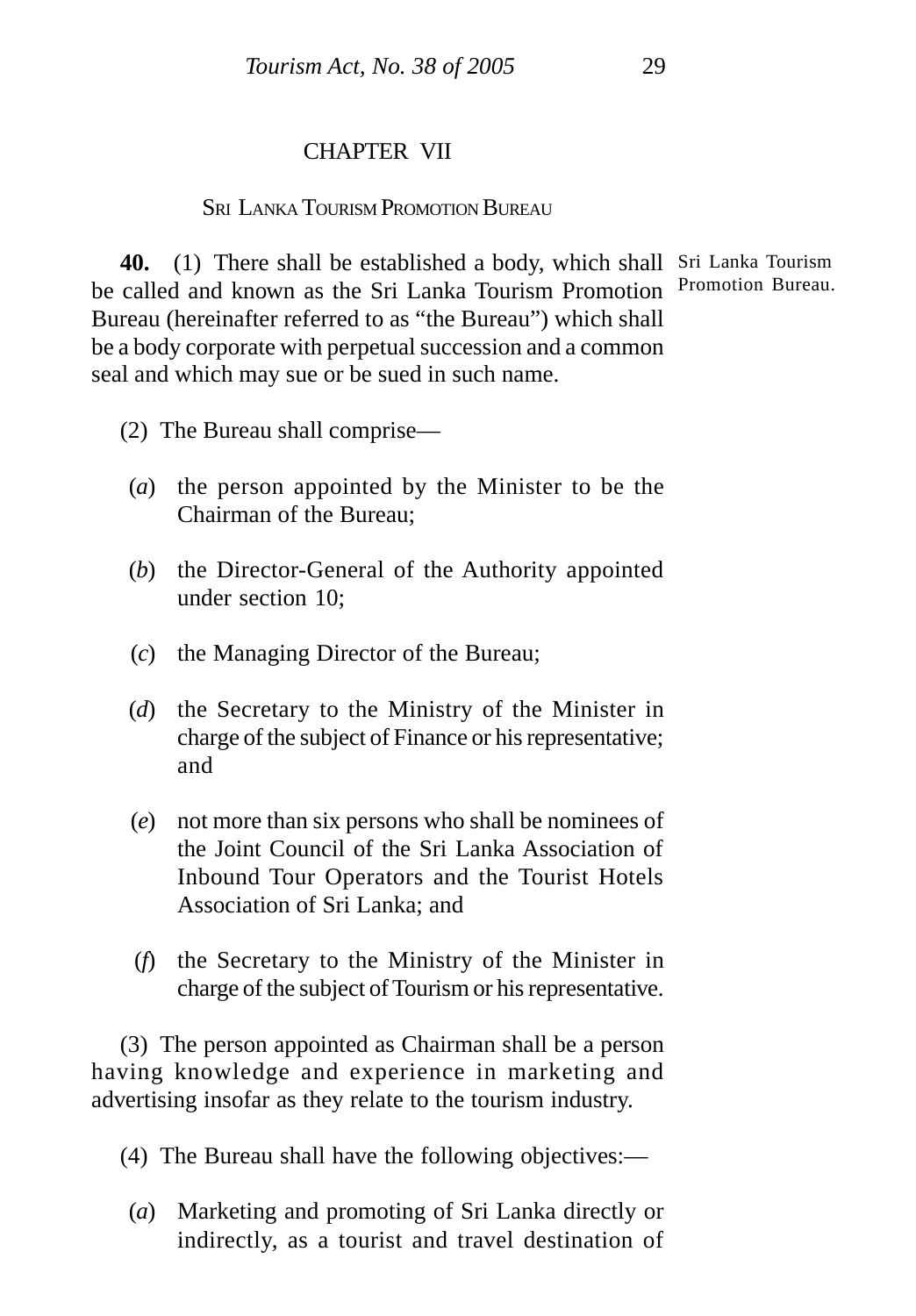quality, in accordance with the Tourist Development Plan in consultation with the Authority;

- (*b*) promoting Sri Lanka as a gateway to the South Asian Region; and
- (*c*) making Sri Lanka known as a centre of excellence in tourism management and development in the region.

(5) The Bureau shall be entrusted with such powers, duties and functions as may be assigned to it by the Minister from time to time and with such other duties and functions as may from time to time, taking into consideration the needs of the tourist industry, be assigned.

(6) The Authority shall make an annual allocation to the Bureau for the implementation of the powers, duties and functions assigned to it and it shall be the responsibility of the Bureau to make optimum use of the funds allocated.

(7) The administration of the affairs of the Bureau shall be entrusted to a Managing - Director who shall be appointed by the Minister for such purpose. The qualifications and other criteria that shall be required of the person to be appointed to the position of Managing - Director shall be as prescribed.

(8) For the purpose of carrying out efficiently its duties connected with the promotion and marketing of Sri Lanka both within Sri Lanka and abroad, the Bureau shall maintain offices both within Sri Lanka and abroad.

(9) The Bureau shall submit to the Minister, before the expiry of a period of three months from the end of each calendar year—

(*a*) a report of its work during that year;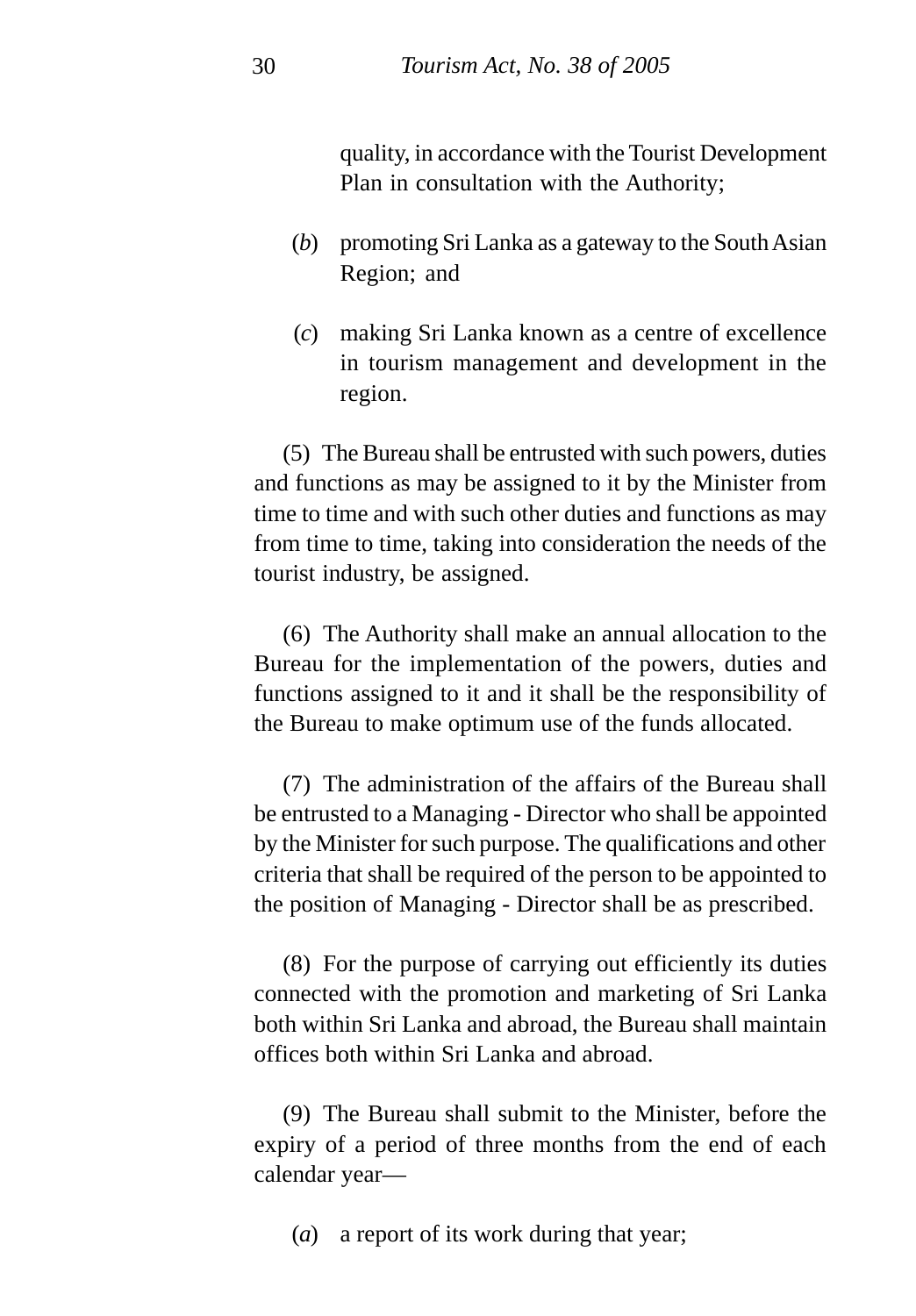- (*b*) a copy of its' audited annual accounts for the previous calendar year within three months of the current year, and half year accounts before the end of the seventh month of the calendar year ;
- (*c*) a statement containing such particulars as specified by the Ministry, amounting to an estimate of its income and expenditure for the succeeding calendar year;
- (*d*) a plan for a period of three years, projecting the work to be achieved by the Bureau;
- (*e*) a statement containing achievements and performance relating to the plan presented for the previous year.

**41.** (1) The term of office of the members of the Bureau Term of office &c, shall be three years. Provided that a member appointed in  $\sigma$ <sup>6</sup> members of the place of a member who resigns or otherwise vacates office, shall hold office for the unexpired part of the term of office of the member whom he succeeds.

(2) A person shall be disqualified from being appointed or from continuing as Chairman of the Bureau if he is, or becomes, the owner, a partner, a working director, a majority shareholder or an employee of, or in, any business which operates or provides tourist services of any class or description.

(3) Any member who vacates office by effluxion of time shall be eligible for re-appointment.

(4) (*a*) Any member of the Bureau may resign from office by letter addressed to the Minister.

(*b*) Where a member of the Bureau is temporarily unable to discharge his duties of his office on account of ill health, absence from Sri Lanka or any other cause, the Minister may appoint some other person to act as a member in his place for the period of his absence.

Bureau.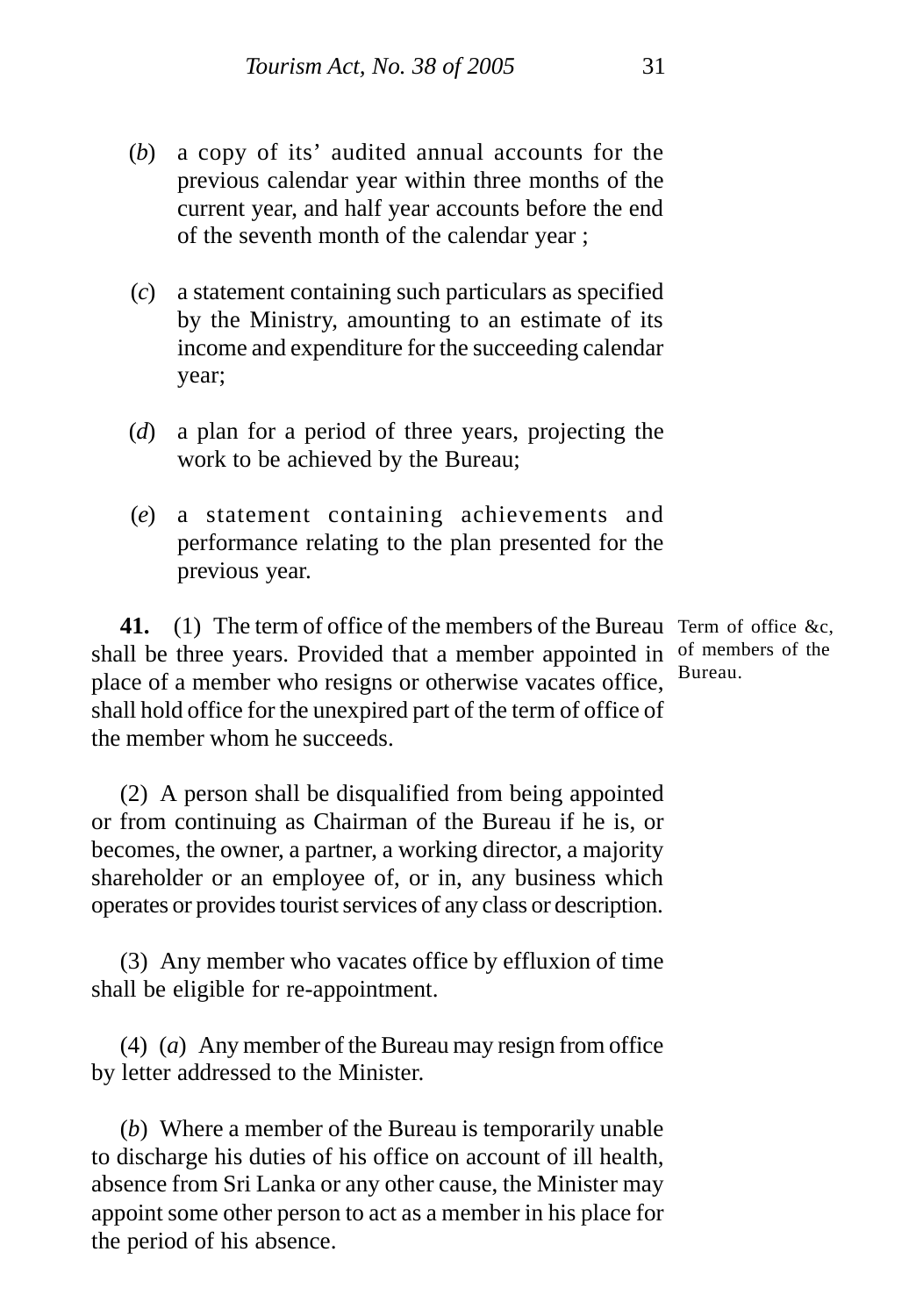(5) The Bureau may with the approval of the Minister, appoint such officers or servants to assist the Bureau in carrying out its duties under this Part.

(6) Where necessary, the members of the Bureau and other officerrs and servants may be paid such remuneration out of the fund as may be determined by the Authority.

#### CHAPTER VIII

#### SRI LANKA CONVENTION BUREAU

**42.** (1) There shall be established a body which shall be called and known as the Sri Lanka Convention Bureau (hereinafter referred to as the "Convention Bureau") which shall be a body corporate with perpetual succession and a common seal and which may sue or be sued in such name.

- (2) The objectives of the Convention Bureau shall be :—
- (*a*) to promote Sri Lanka as a venue for international, regional and domestic conventions, meetings and exhibitions, and as an incentive travel destination;
- (*b*) to provide a common policy designed to ensure the co-ordinated and co-operative development and marketing of Sri Lanka as a venue for international, regional and domestic conventions, meetings and exhibitions and as an incentive travel destination;
- (*c*) to co-ordinate and assist the promotion, development and servicing by the public and private sector of international, regional and domestic conventions, meetings exhibitions and incentive travel;
- (*d*) to co-ordinate and co-operate with convention, exhibition and incentive travel organizers in Sri Lanka and overseas to ensure the successful staging of conventions, meetings, and exhibitions and the implementation of incentive travel programmes.

Sri Lanka Convention Bureau.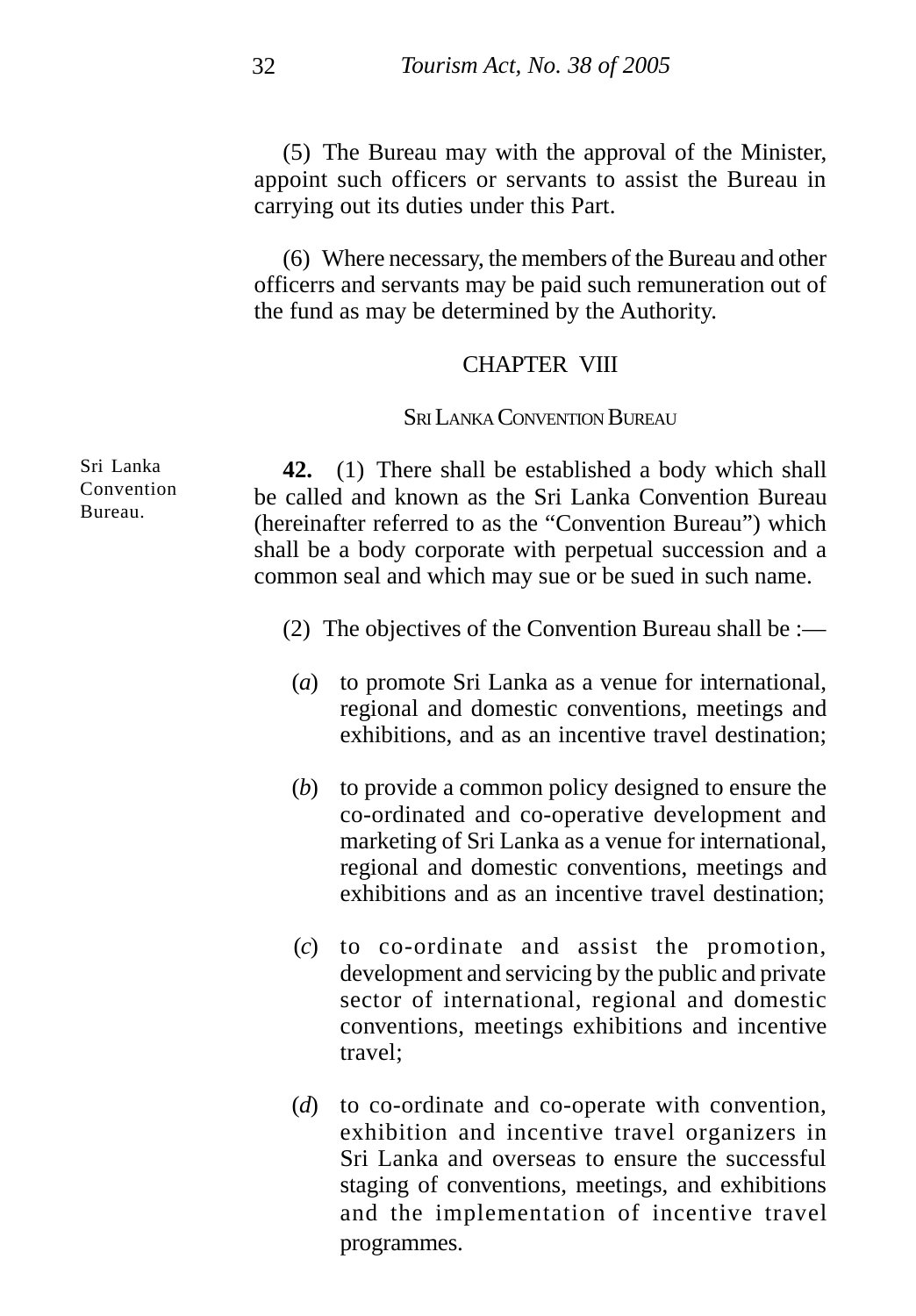- (*e*) to prescribe and enforce the maintenance of professional standards by persons or organizations involved in handling various aspects of conventions, meetings, exhibitions and incentive travel;
- (*f*) to encourage and promote the development of professional skills among the different categories of persons or organizations involved in handling convention, meetings, exhibitions and incentive travel ;
- (*g*) to affiliate with, obtain membership of, or enter into any agreement with any association or organization engaged in developing or promoting conventions, meetings, exhibitions and incentive travel;
- (*h*) to provide guidance to the Bureau to develop, promote and market Sri Lanka as a tourist and travel destination both in Sri Lanka and abroad;
- (*i*) to develop and promote adequate, attractive and efficient tourist services, inclusive of the hospitality industry, in a sustainable manner; and
- (*j*) to do in Sri Lanka or elsewhere all such acts and things incidental or conductive to the attainment of the objects of the Bureau.

**43.** (1) There shall be a Board of Management of the Board of Convention Bureau comprising not less than five and not Management of more than thirteen members. the Convention Bureau.

(2) The following shall be the nominated members of the Board of Management:—

- (i) the Director-General of the Bandaranaike Memorial International Conference Hall and the exhibition Centre or his representative;
- (ii) the President of the Tourist Hotels Association of Sri Lanka or his representative;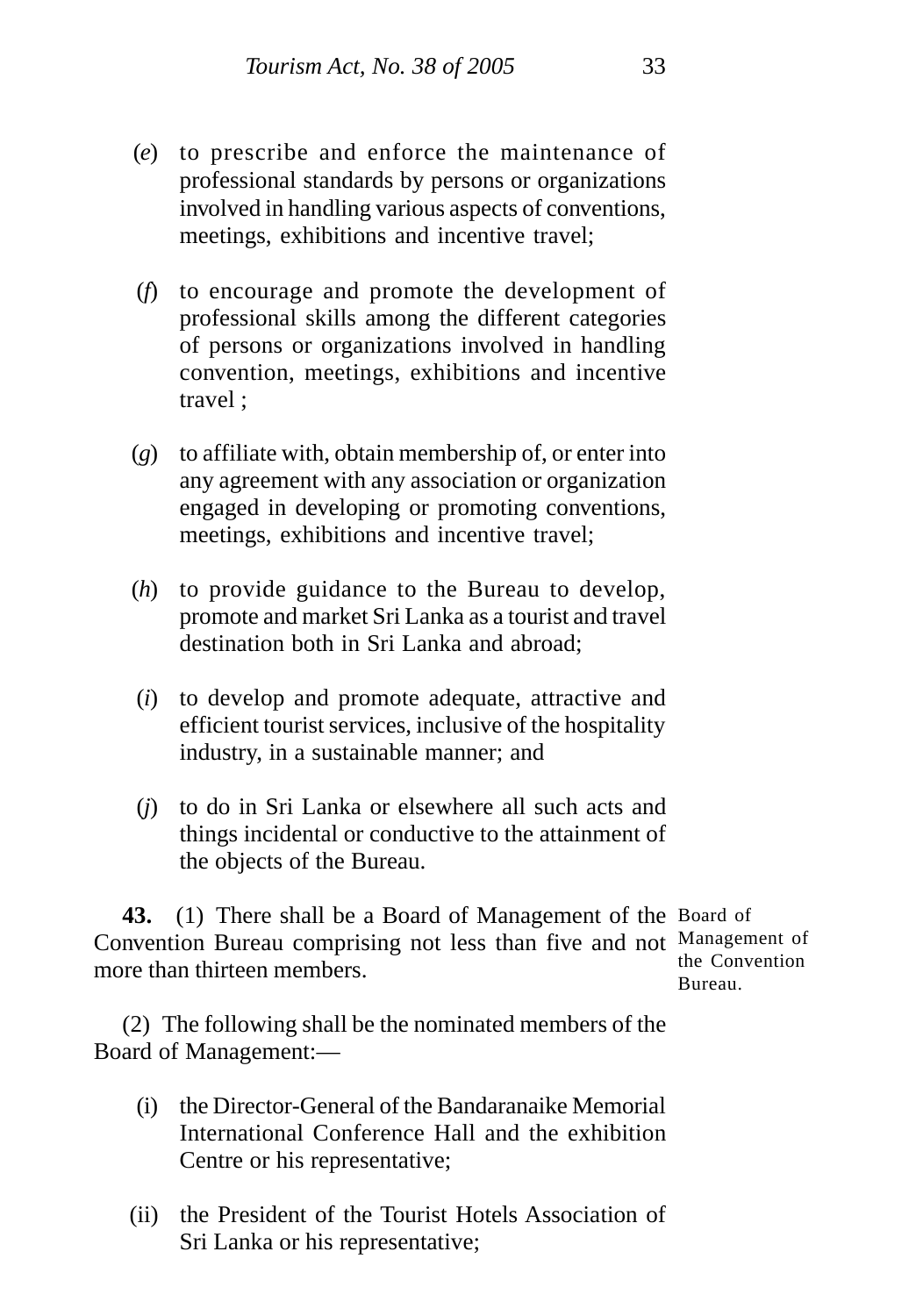- (iii) the President of the Sri Lanka Association of Inbound Tour Operators or the Vice President of such Association;
- (iv) the President of the Colombo City Tourist Hotels Association or his representative;
- (v) the General President of the Sri Lanka Association for the Advancement of Science or the Vice President of such Association;
- (vi) the President of the Organisation of Professional Associations of Sri Lanka or the Vice President of such Association;
- (vii) the President of the Federation of Chambers of Commerce and Industry of Sri Lanka;
- (viii) the person representing the Ministry of Finance on the Board of the Tourism Development Authority;
	- (ix) the Director-General of the Tourism Development Authority appointed under section 10;
	- (x) an executive of Sri Lankan Airlines Limited, nominated by the management of Sri Lankan Airlines Limited or an officer not below the rank of Senior Executive; and
	- (xi) two nominees of the Minister in charge of the subject of Tourism, one of whom shall be an officer of that Ministry.

(2) The Chairman of the Convention Bureau shall be nominated by the Minister in charge of the subject of Tourism from among the persons who are members of the Board appointed under subsection (1). The Chairman shall hold office for a period of three years.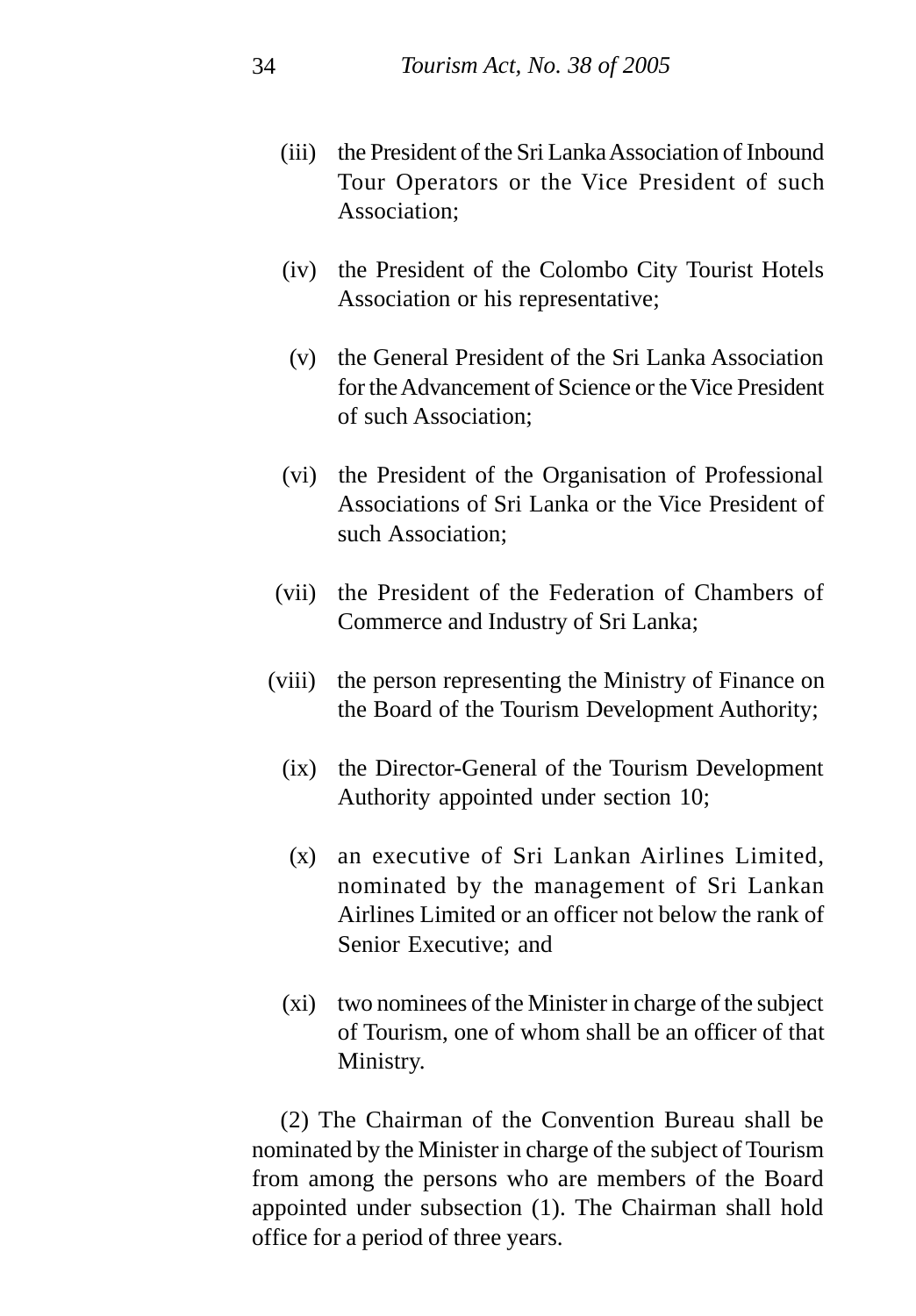(3) The Board of Management of the Convention Bureau is authorised to remove any member of the Board if the member is absent from three consecutive board meetings and is not represented by an alternate Member.

(4) The Minister in charge of the subject of Tourism may in his discretion appoint a person who is the Chairman or President of an Association representing an under-represented sector of the industry as a member of the Board. Such member shall however not have the right to vote.

(5) Any remuneration to the members of the Board of Management of the Convention Bureau shall be determined by in consultation with the Minister of Finance.

(6) A member of the Board of Management of the Convention Bureau shall not vote in respect of any contract in which he is directly interested, or on any matter arising through such contract, and, if he does so, his vote shall not be counted.

**44.** The office of a member of the Board of Management Disqualifications.of the Convention Bureau shall be vacated if that member,—

- (*a*) becomes bankrupt, or insolvent, or makes any arrangement, or composition, with his creditors generally; or
- (*b*) is prohibited from being a member of the Board of Management by reason of any order made under the provisions of this Act; or
- (*c*) becomes of unsound mind; or
- (*d*) resigns his office by notice in writing to the Convention Bureau; or
- (*e*) ceases to be a member of the Board of Management of the Convention Bureau in terms of the Act.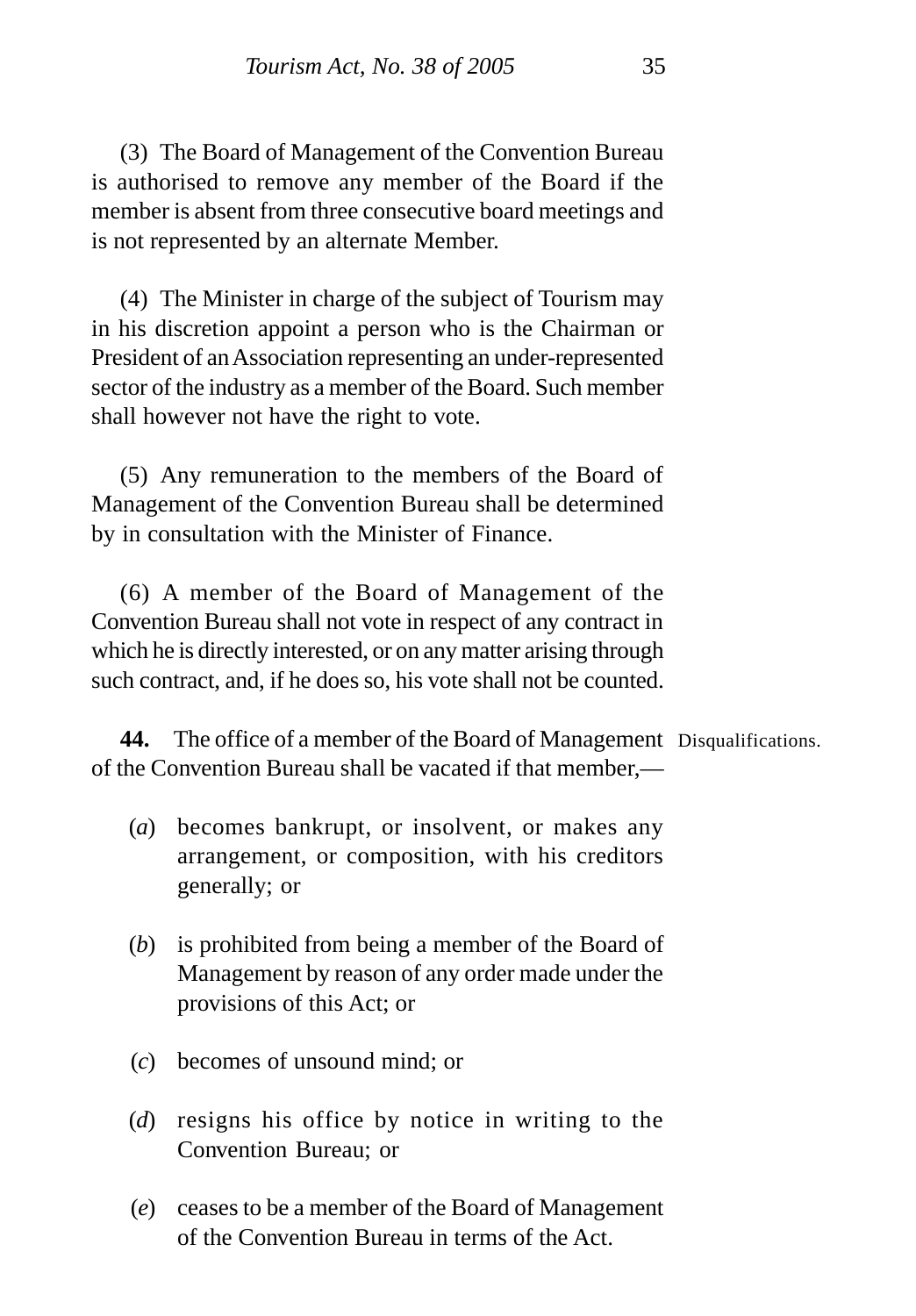General-Manager of the Convention Bureau.

**45.** The Convention Bureau shall employ a person to be the General-Manager of the Convention Bureau. The General-Manager shall be the Chief Executive Officer of the Bureau and the terms and conditions of employment of the General-Manager shall be specified by the Board of Management of the Convention Bureau.

**46.** (1) A person appointed to the Board of Management of the Convention Bureau in place of a member of the Board of Management shall be called an "alternate member".

(2) A person appointed to be an alternate member shall not receive in respect of such appointment, any remuneration from the Convention Bureau. The Board of Management of the Convention Bureau may however reimburse the alternate member such reasonable expenses as he may incur in attending and returning from meetings of the Board of Management of the Convention Bureau which he is entitled to attend, or which such member may otherwise properly incur in, or about, the business of the Convention Bureau, or may pay such allowances as it may think proper in respect of these expenses.

(3) An alternate member to be nominated by the relevant Board member in terms of subsection (2) of section 44 shall be entitled to receive notices of all meetings of the Board of Management of the Convention Bureau, and to attend and vote as a member of the Board of Management at any such meeting at which his appointer is not present, and generally to perform all the functions of his appointer in the absence of such appointer.

(4) An alternate member may be appointed for a specified period, or consequent to or until a specified event.

(5) An alternate member ceases to be a member of the Board of Management of the Convention Bureau if—

(*a*) his appointer ceases to be a member of the Board of Management of the Convention Bureau; or

Alternate members of the Board of Management of the Convention Bureau.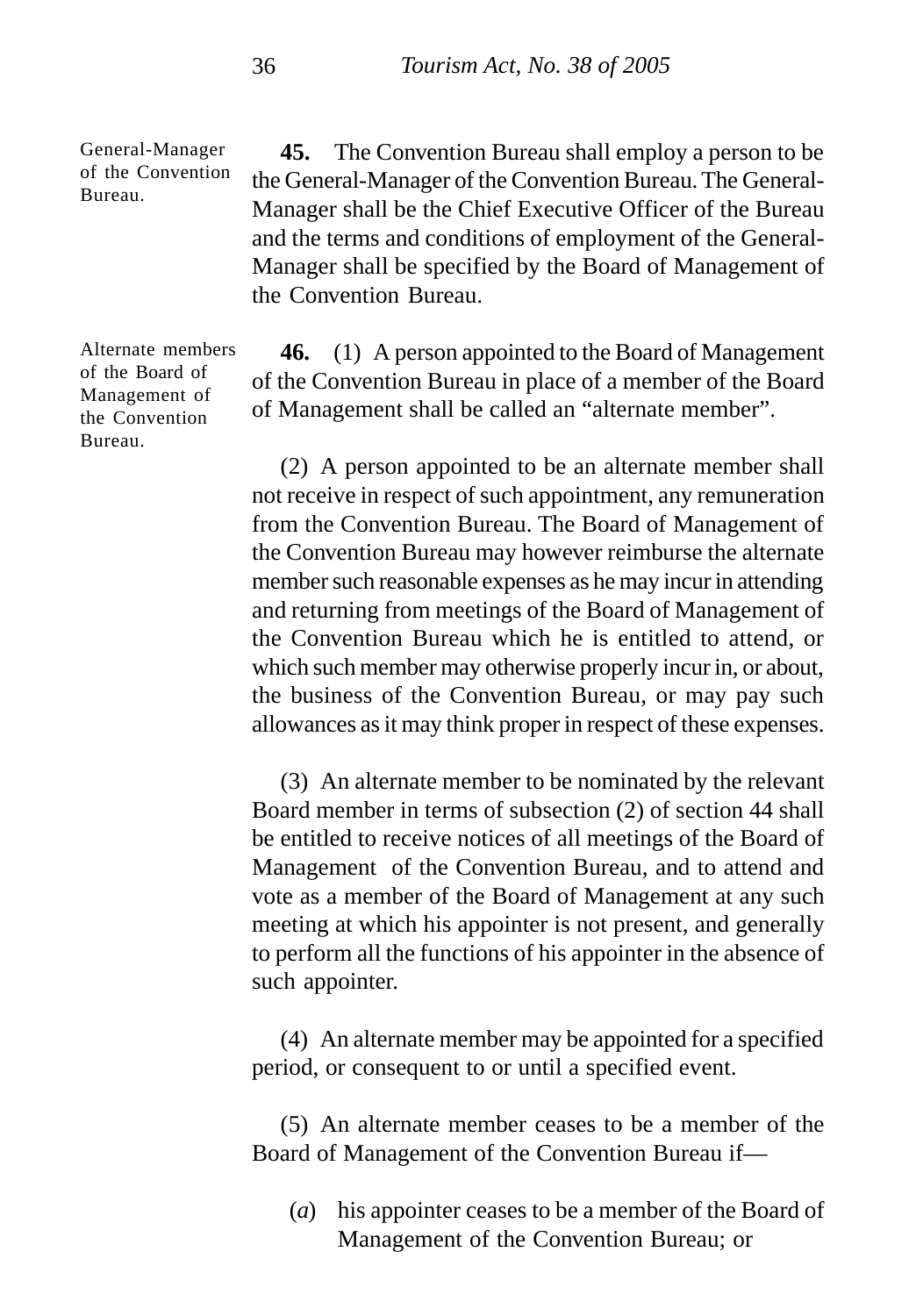- (*b*) the alternate member compounds with his creditors, or is adjudged an insolvent ; or
- (*c*) the alternate member resigns his office by notice in writing ; or
- (*d*) the alternate member of the Board of Management of the Convention Bureau becomes a lunatic or a person of unsound mind ; or
- (*e*) the appointment of the alternate members of the Board of Management of the Convention Bureau is revoked by notice in writing by his appointer.

**47.** The Convention Bureau shall receive four *percentum* Monies of the (4%) of the total sum collected as Tourist Development Levy Bureau. and any other money allocated to it by the Government, for the efficient functioning of the Convention Bureau.

# PART IV

## CHAPTER IX

# REGISTRATION OF TOURIST ENTERPRISES AND TOURIST SERVICES AND REGULATION OF PRICES, FEES, RATES AND CHARGES IN RESPECT OF TOURIST SERVICES

**48.** (1) The Minister may, on the recommendation of Declaration and the Authority by Order published in the *Gazette* classify registration of certain businesses and services being operated within the tourist and travel industry, as Tourist Enterprises and Tourist Services.Services, respectively.

Tourist Enterprises and Tourist

(2) Every Order made under this section shall be placed before Parliament.

(3) Every Tourist Enterprise and Tourist Service falling within the classification made in terms of subsection (1) shall be registered with the Authority and a license issued in the name of such Enterprise or Service by the Authority, according to the different classifications. A Register of Licensed Tourist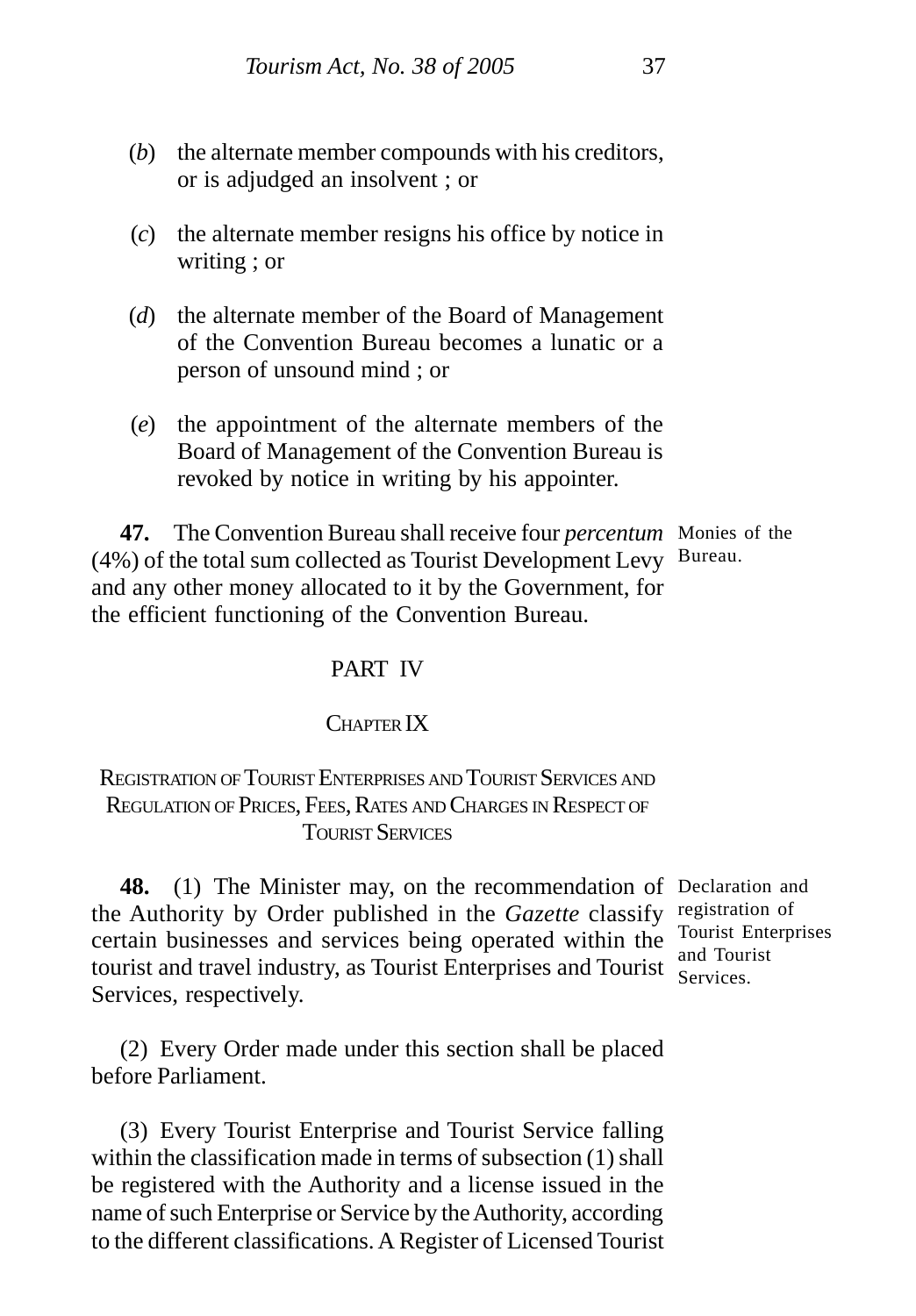Enterprises and Tourist Services should be maintained by the Authority. The procedures to be followed and the manner of issuing licenses shall be as prescribed.

(4) No Tourist Enterprise or Tourist Service shall carry on business unless they are registered with the Authority in terms of this section. Any Tourist Enterprise or Tourist Service carrying on business without being registered or who have not been issued with a license, shall be guilty of an offence under this Act and shall be liable to have such registration and license cancelled.

(5) Fees payable for such licensing and registration shall from time to time be specified by Order published in the *Gazette.*

(6) A license issued in terms of subsection (2) shall be valid for such period as prescribed by regulations and shall be issued in accordance with the procedure prescribed for the renewal of licenses.

(7) A license issued under this section shall be subject to requirement to maintain the minimum standards of the services being provided by any Licensed Tourist Enterprise or Tourist Service.

- (8) The Authority shall make rules relating to-
	- (*a*) the presentation of a detailed Report to the Authority prior to the issue of a License by the Tourist Enterprise or Tourist Service setting out its capacity and ability to provide the service for which the licence is being sought ; and
	- (*b*) the manner of carrying out inspections of the service being provided by the licensed Tourist Enterprise or Tourist Service under the license issued to it and the monitoring of the same.

(9) Every Tourist Enterprise and Tourist Service licensed in terms of this section, shall in every advertisement, communication or other notification relating to the services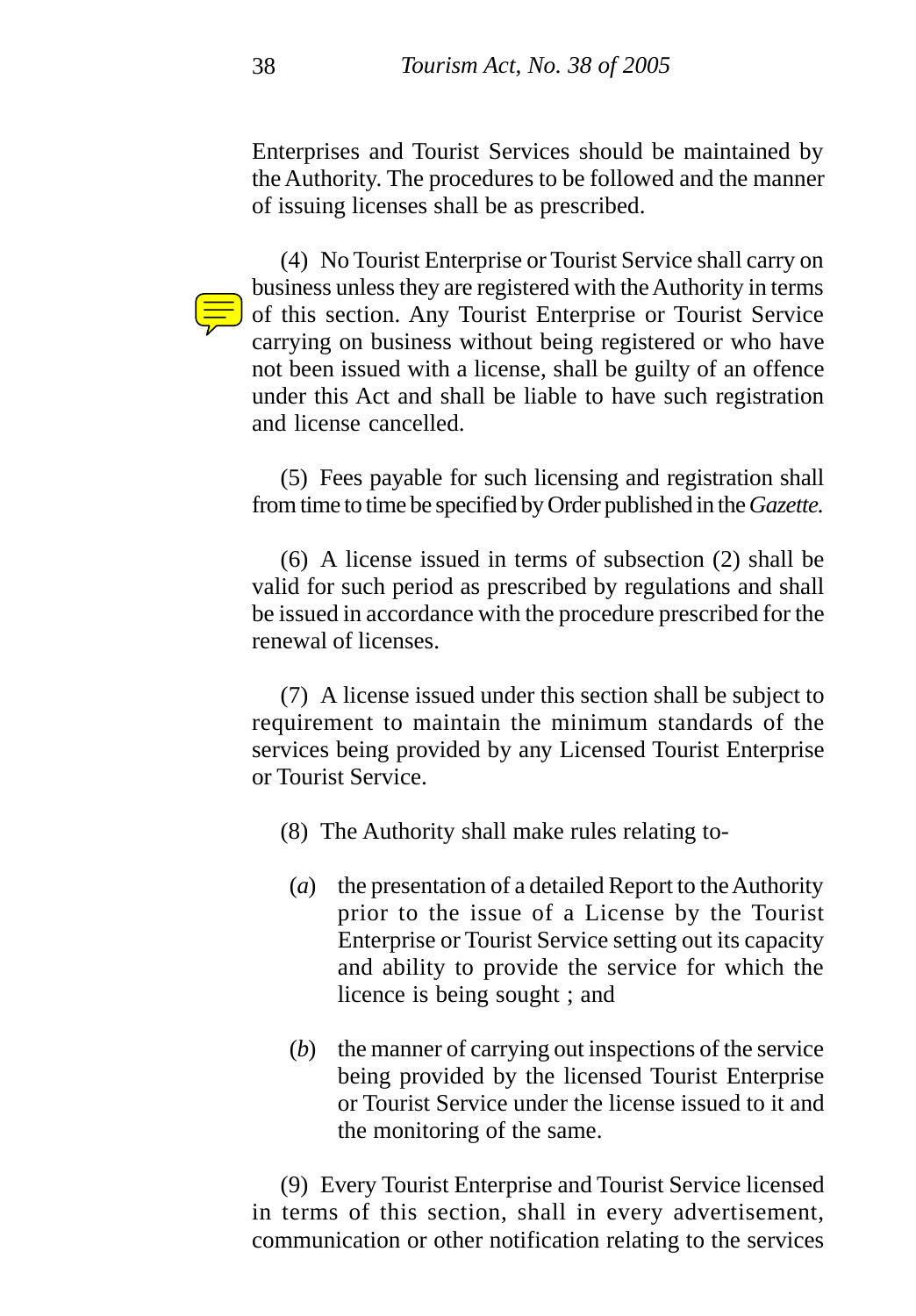being provided by it, include a statement to the effect that it is a registered Tourist Enterprise or Tourist Service to which a license has been issued in terms of this section.

(10) It shall be an offence for any Tourist Enterprise and Tourist Service, which has not been registered to hold out that it is a registered Tourist Enterprise and Tourist Service.

**49.** (1) The Minister on the advice of the Authority shall Powers of Minister make regulations prescribing Codes of Couduct which shall to prescribe Codes be applicable in respect of all or any of the following Tourist Enterprises and Tourist Services : of Conduct.

- (*a*) Tourist Hotels ;
- (*b*) Travel Agents ;
- (*c*) Tourist Guide Lecturers ;
- (*d*) Specified Tourist Services (being a tourist service consisting of services not falling within any of the above) as may be identified by the Minister by Order published in the *Gazette* in consultation with the Authority.

(2) Any person who fails to comply with any matter set out in any  $\text{Co}\rightleftharpoons \text{Conduct framed in terms of this section shall}$ be guilty of  $\frac{1}{\sqrt{2}}$  and be liable to a fine of rupees one hundred thousand.

**50.** (1) The Minister on the advice of the Authority, may Tourist Services categorize classes of Tourist Enterprises and Tourist Services and Tourist and from time to time prescribe the standards to be maintained Enterprises to be by any such enterprise or service.

(2) Where the Minister has categorized the classes of Tourist Enterprises and Tourist Services, the Authority may issue a Certificate of Standards to any class of Tourist Enterprises or Tourist Services categorised under subsection  $(1)$ .

categorized from time to time.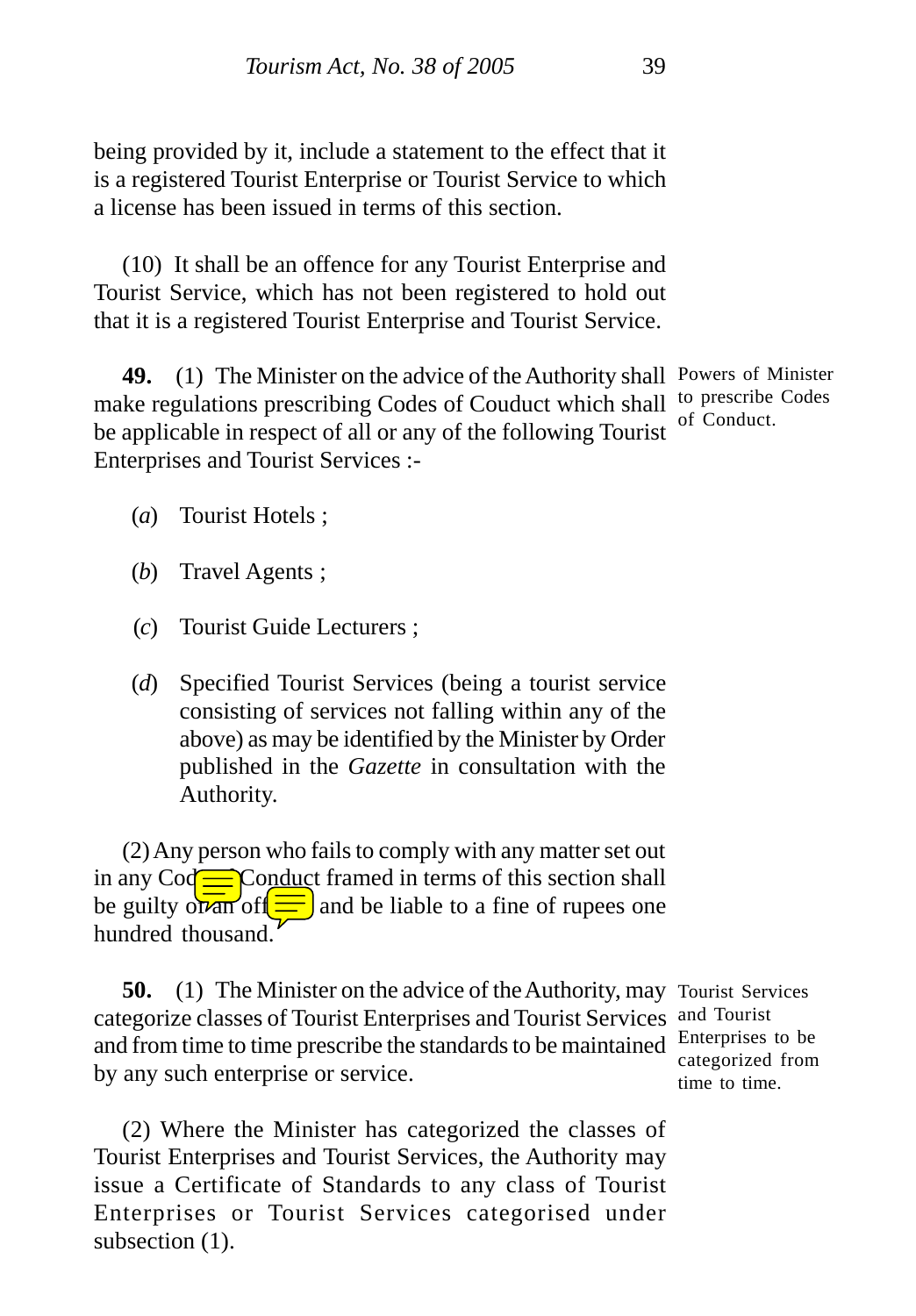(3) Where any service being provided by any Tourist Enterprise or Tourist Service is found to be below the standard specified in the Certificate of Standards issued to it, the Authority may identify steps which the enterprise or service is required to take to improve its standards and achieve the standard specified in the Certificate. Where any enterprise or service fails to comply with such steps as are identified by the Authority, the Authority shall forthwith cancel the Certificate issued to such enterprise or service.

**51.** Any person to whom the grant of a license in terms of subsection (2) of section 43 is refused or whose Certificate has been cancelled in terms of section 45, may appeal to an appeals tribunal appointed by the Minister for this purpose. The composition of the Tribunal and the procedure to be followed by the Tribunal shall be prescribed. Appeals.

**52.** (1) The minister shall prescribe a symbol to be the symbol of the Authority. All duly registered travel and tourist enterprises would be authorized to use or display the symbol in the manner prescribed. Symbol of the Authority.

> (2) No person shall without the sanction of the Authority use or display the symbol of the Authority.

> (3) Any person who without the permission of the Authority uses or displays the symbol of the Authority or a symbol or representation so nearly representing the symbol of the Authority in such a manner as to mislead or confuse a third party, shall be guilty of an offence under this Act.

**53.** (1) The Chairman of the Authority on the recommendation of the members of the Authority may, where it appears to him to be expedient so to do, after such consultation as may appear to be necessary, by Order regulate the prices, rates, fees or charges that may be imposed, levied, demanded or recovered for the provision of any tourist service. Such order is in this Act referred to as a "Price Regulation Order". Price Regulation Order.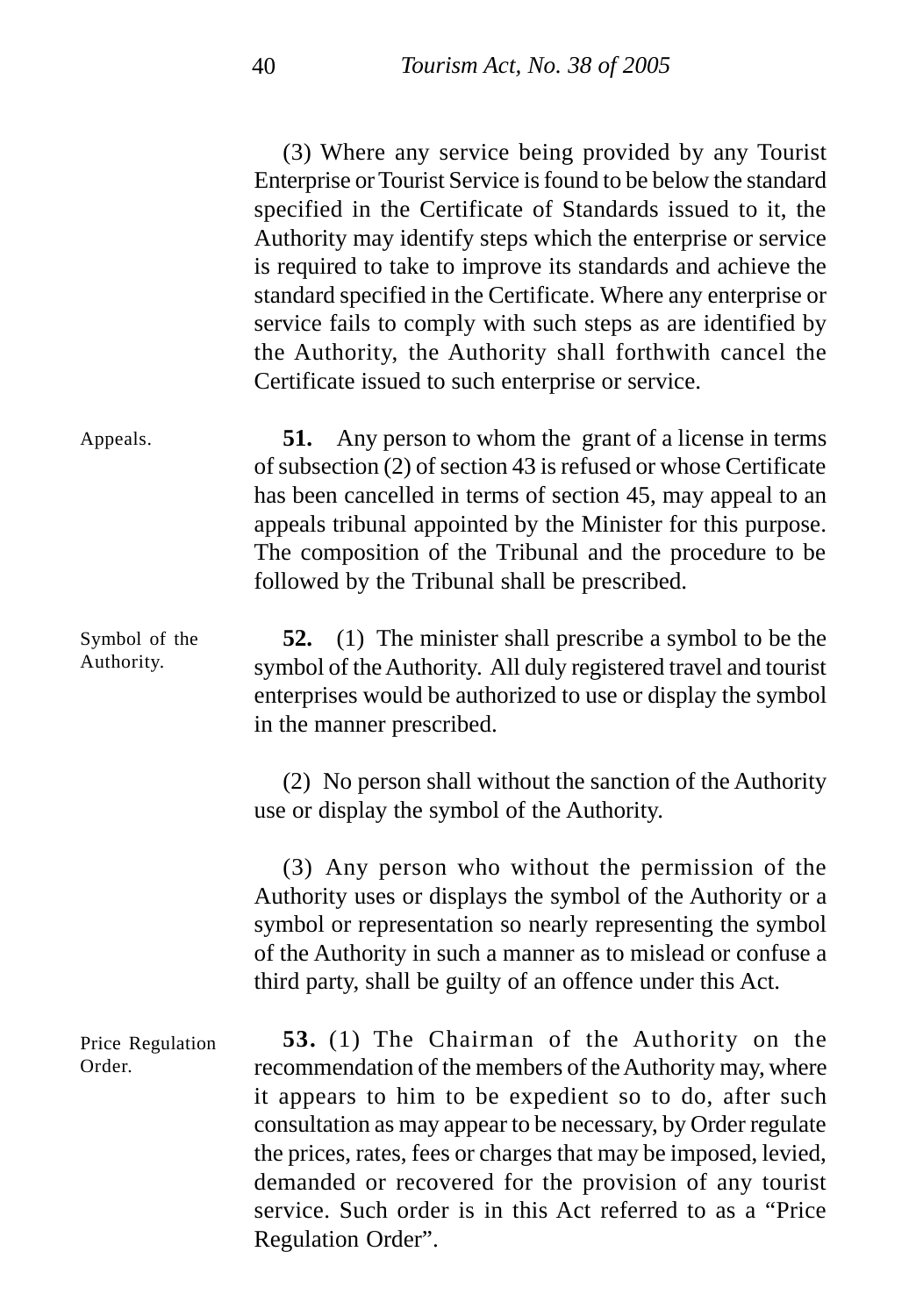- (2) Any Price Regulation Order—
- (*a*) may be made operative to all tourist services throughout Sri Lanka, or may be limited in its operation to tourist services in any such place or area in Sri Lanka as may be specified in the order ;
- (*b*) may be limited in its application to any such description of tourist services as may be so specified ;
- (*c*) may regulate prices, rates, fees or charges in respect of tourist services of different descriptions or different classes of tourist services of the same description ; and
- (*d*) may prescribe the conditions subject to which such prices, rates, fees or charges may be imposed, levied, demanded or recovered by any such services, including conditions as to quality and standards of the amenities or facilities afforded by any such services.

(3) (*a*) Without prejudice to the generality of the powers conferred by the preceding provisions of this section, the Director-General of the Authority shall, in making any Price Regulation Order have regard primarily, to the necessity of ensuring that any description of tourist services of any one class shall be entitled to impose, levy, demand or recover higher maximum prices, rates, fees or charges than any other class of tourist services of the same description.

(*b*) For the purposes of this Chapter, the term "class", in relation to any travel or tourist service of any description, means the classification allotted or given to that service in the register maintained for such purpose as required by law.

(4) Every Price Regulation Order shall come into operation when such Order is made and signed by the Chairman of the Authority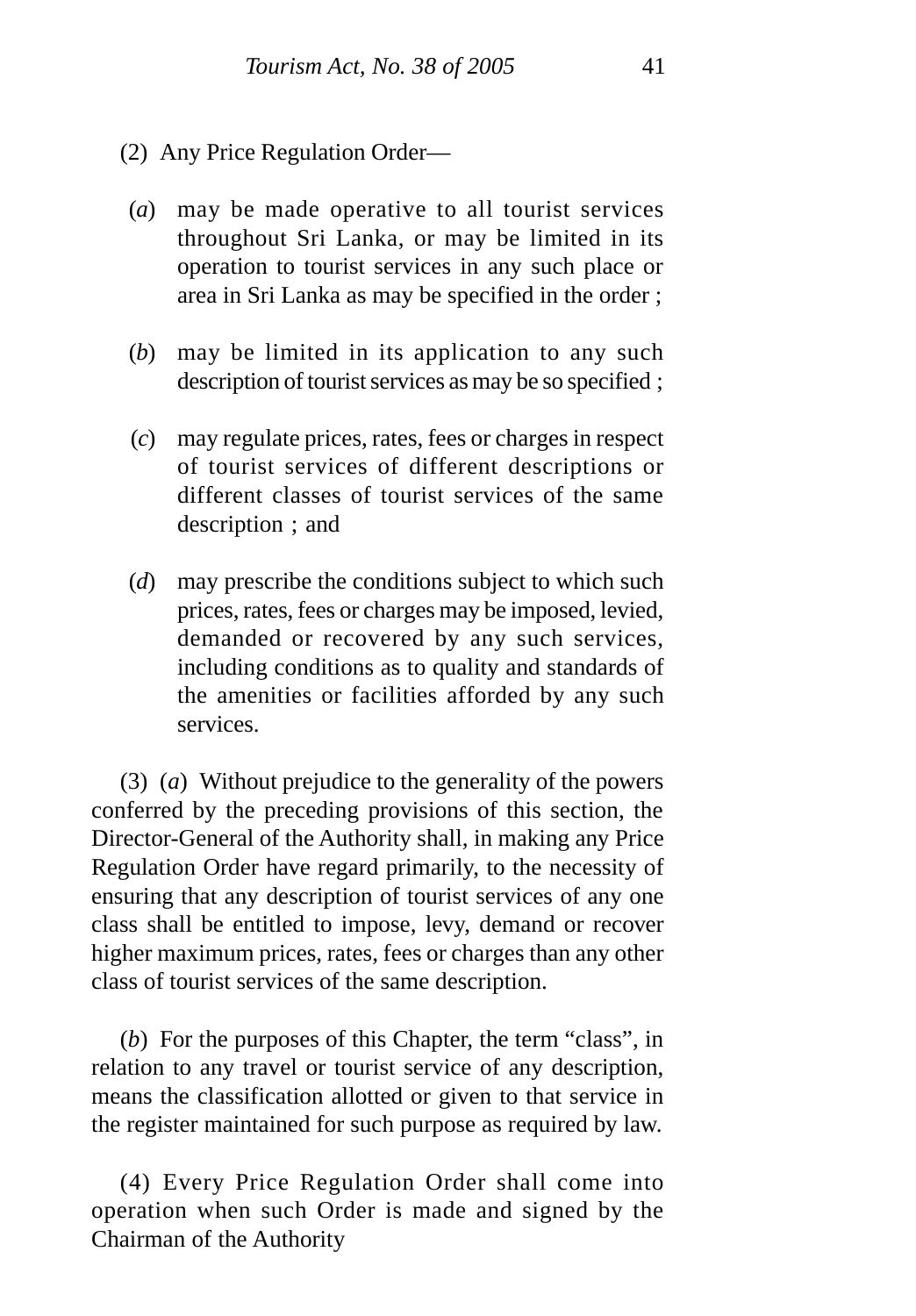(5) After any Price Regulation Order has been signed by the Chairman of the Authority, public notice thereof shall forthwith be given—

- (*a*) by the publication of such Order in the *Gazette* ; and
- (*b*) in any other manner as may be prescribed by regulations made for the purpose under this Act.

(6) Every Price Regulation Order shall, within two weeks of the date on which it comes into operation, be placed before the Minister for his consideration, and the Minister may thereupon approve or rescind the Order.

(7) Where any Price Regulation Order is rescinded by the Minister under subsection (6), notice of such rescission shall be published in the *Gazette*, and the Order shall be deemed to be rescinded with effect from the date of such publication, but without prejudice to anything done or suffered thereunder or any right, obligation or liability acquired, accrued or incurred thereunder.

(8) Where any Price Regulation Order has been approved by the Minister, notification of such approval shall be published in the *Gazette*.

(9) Any Price Regulation Order made in terms of the above provisions may from time to time in the best interests of the travel and tourist trade, be amended or varied.

(10) Every Price Regulation Order made under this section and approved by the Minister shall be placed before Parliament.

**54.** Where any Price Regulation Order is for the time being in operation, the proprietor or manager of every tourist service to which that Order relates shall—

(*a*) maintain, or cause to be maintained, a register of prices, rates, fees or charges levied in respect of each

Obligations upon the making of a Price Regulation Order.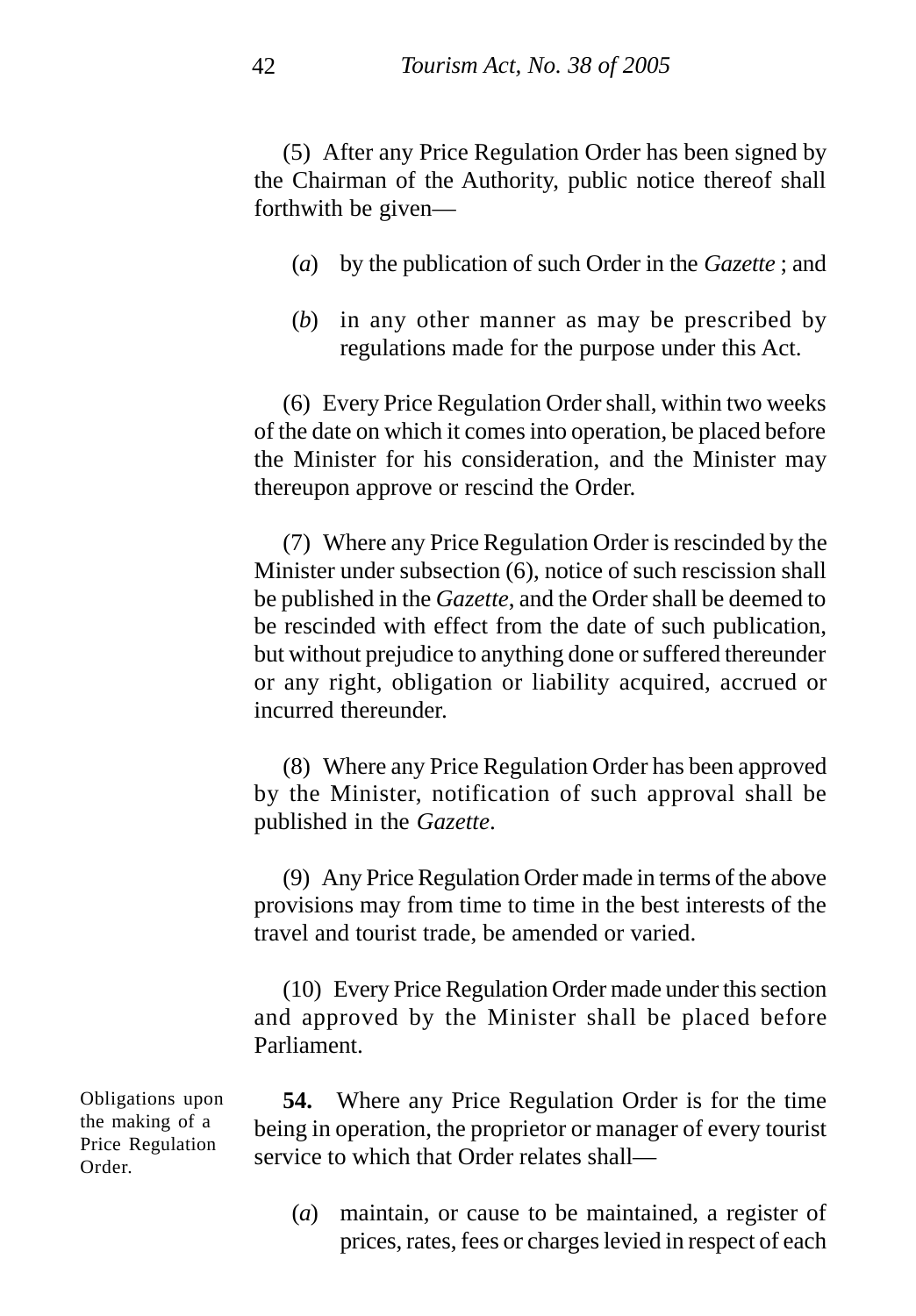of the services provided by such proprietor or manager and referred to in the Order ;

- (*b*) make, or cause to be made, such register available for inspection by the Director-General of the Authority or any person authorized in writing in that behalf by the Director-General ; and
- (*c*) exhibit, in a conspicuous place and in such manner as may be directed by the Director-General, a list of the prices, rates, fees or charges referred to in that Order.

## PART V

#### CHAPTER X

#### GENERAL

**55.** Any expense lawfully incurred by the Authority in Payment of any suit or prosecution brought by or against the Authority expenses incurred before any Court shall be paid out of the Fund of the Authority, and any cost paid to, or recovered by, the Authority in any such suit or prosecution shall be credited to the Fund of the Authority.

**56.** No writ against person or property shall issue against No writ to lie a member of the Authority in any action brought against the against any Authority.

**57.** Every instrument purporting to be an instrument Instruments to be issued by the Authority and to be sealed as required by this *prima facie* Act, or to be signed by or on behalf of the Authority shall be evidence. admissible in evidence and be deemed to be *prima facie* evidence thereof.

**58.** The Authority or any person authorized in that behalf Authority to call by the Authority may by notice require any person to furnish for information. to the Authority or the person so authorized, within such period as shall be specified in the notice, all such returns or information relating to such matters as may be required in

in suit or prosecution.

member of the Authority.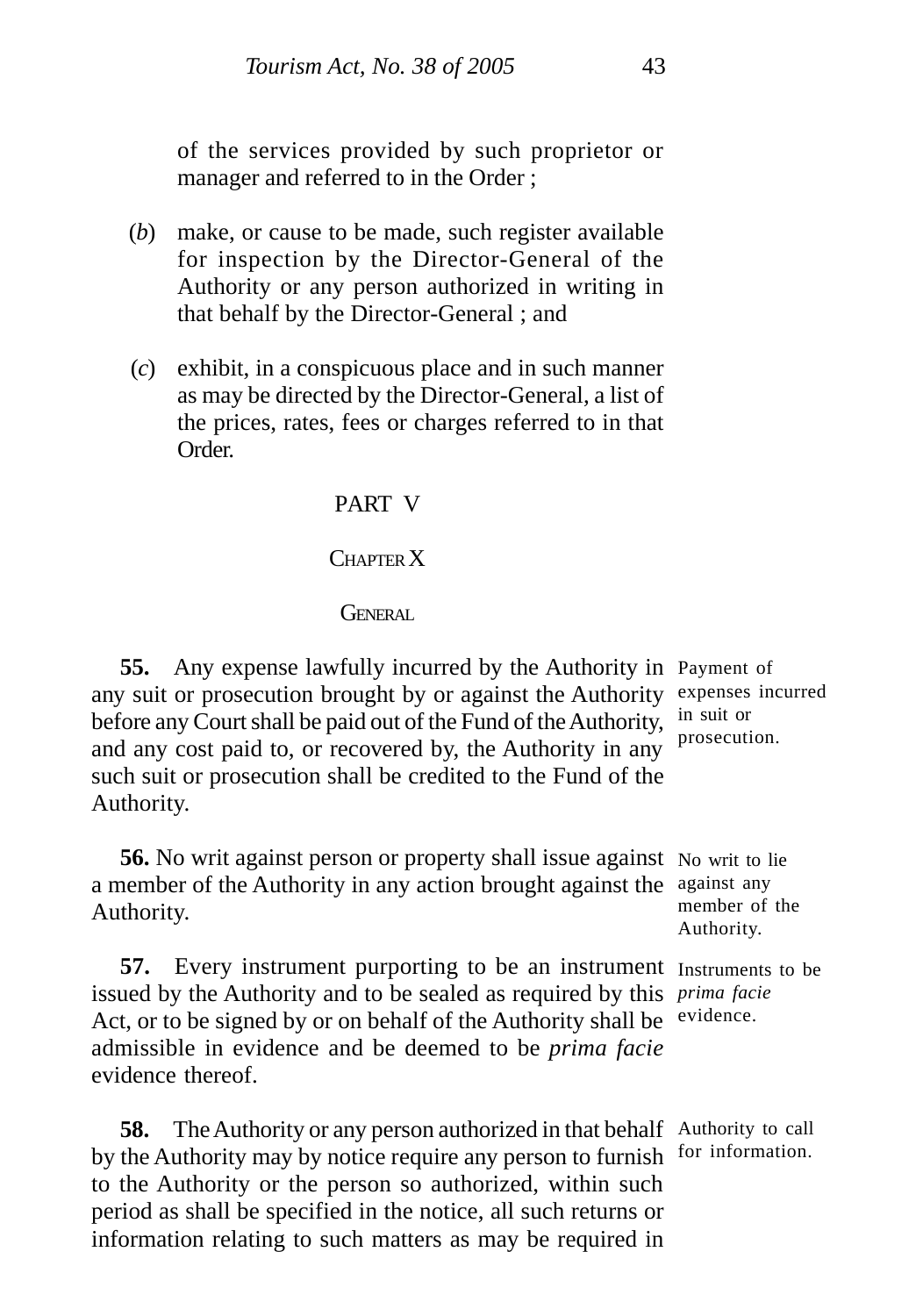order to facilitate the preparation by the Authority of tourist or other schemes necessary for the implementation of the provisions of this Act, as are within the knowledge of that person.

**59.** The Authority or any person authorized in that behalf by the Authority may, on application made in that behalf to the Magistrate, for the purpose of the exercise or performance of the powers or duties conferred or imposed on the Authority under this Act, enter upon or into any land or structure situated in the area and may make such inspetions, surveys, examinations or inquiries as may be necessary for any such purpose. Authority may enter upon land

**60.** (1) Any notice, order, instrument or other document required under this or any Order made thereunder to be served on any person, may be served- Manner of service of notice &c,.

- (*a*) by delivering it that person ; or
- (*b*) by leaving it at the usual or last known place of abode of that person, or in the case of a body corporate, at the registered office of that body.

(2) Any document which is served in accordance with the provisions of subsection (1) shall be deemed to have been duly served on the person to whom it is addressed.

**61.** (1) Any person who wishes to be employed in any travel or tourist service shall register themselves with the Authority in accordance with regulations which may be made in that behalf, as fit and suitable persons therefor.

(2) Any person who engages in employment in the travel or tourist services without registering with the Authority shall be guilty of an offence.

**62.** (1) The Authority may make rules in respect of all or any matter for which Rules are authorized or required by this Act to be made.

Persons willing to be employed in travel or tourist services to be registered with the Authority.

 $&c$ ...

Power of Authority to make rules.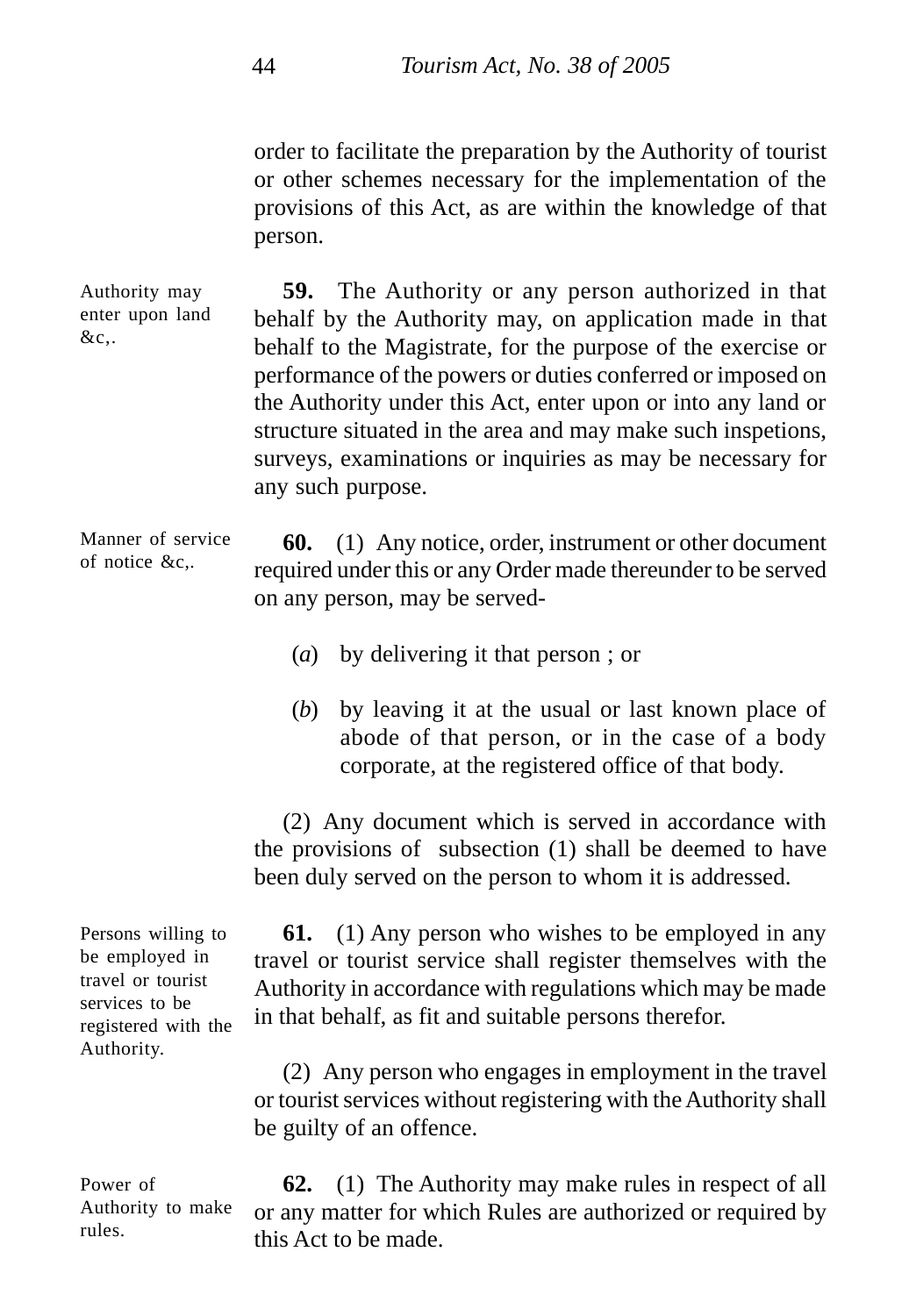(2) No rule made by the Authority under this Act shall have effect until it has been approved by the Minister. Every such rule shall be published in the *Gazette*.

**63.** (1) Every person who—

Offences.

- (*a*) knowingly makes any false or incorrect statement in any application, return or other document made or furnished under or for the purposes of this Act or any Order made thereunder ;
- (*b*) false or refuses to furnish any information or return required by the Act ; or
- (*c*) resists or obstructs any person in the exercise, discharge or performance of any power, function or duty conferred or imposed upon that person by or under this Act or any Order made thereunder,

shall be guilty of an offence.

(2) Every person who commits an offence, under this Act shall, on conviction after summery trial before a Magistrate be liable to imprisonment not exceeding two years or a fine of not exceeding two hundred thousand rupees or both such fine and imprisonment.

64. No prosecution for an offence under this Act shall Sanction of be instituted in any Court except with the written sanction  $\frac{\text{Authority to be}}{\text{obtained for}}$ of the Authority. obtained for prosecutions.

**65.** Where an offence under this Act is committed by a Offences by body body of persons, then, of persons.

(*a*) if that body of persons is a body corporate, every director and officer of that body corporate ; or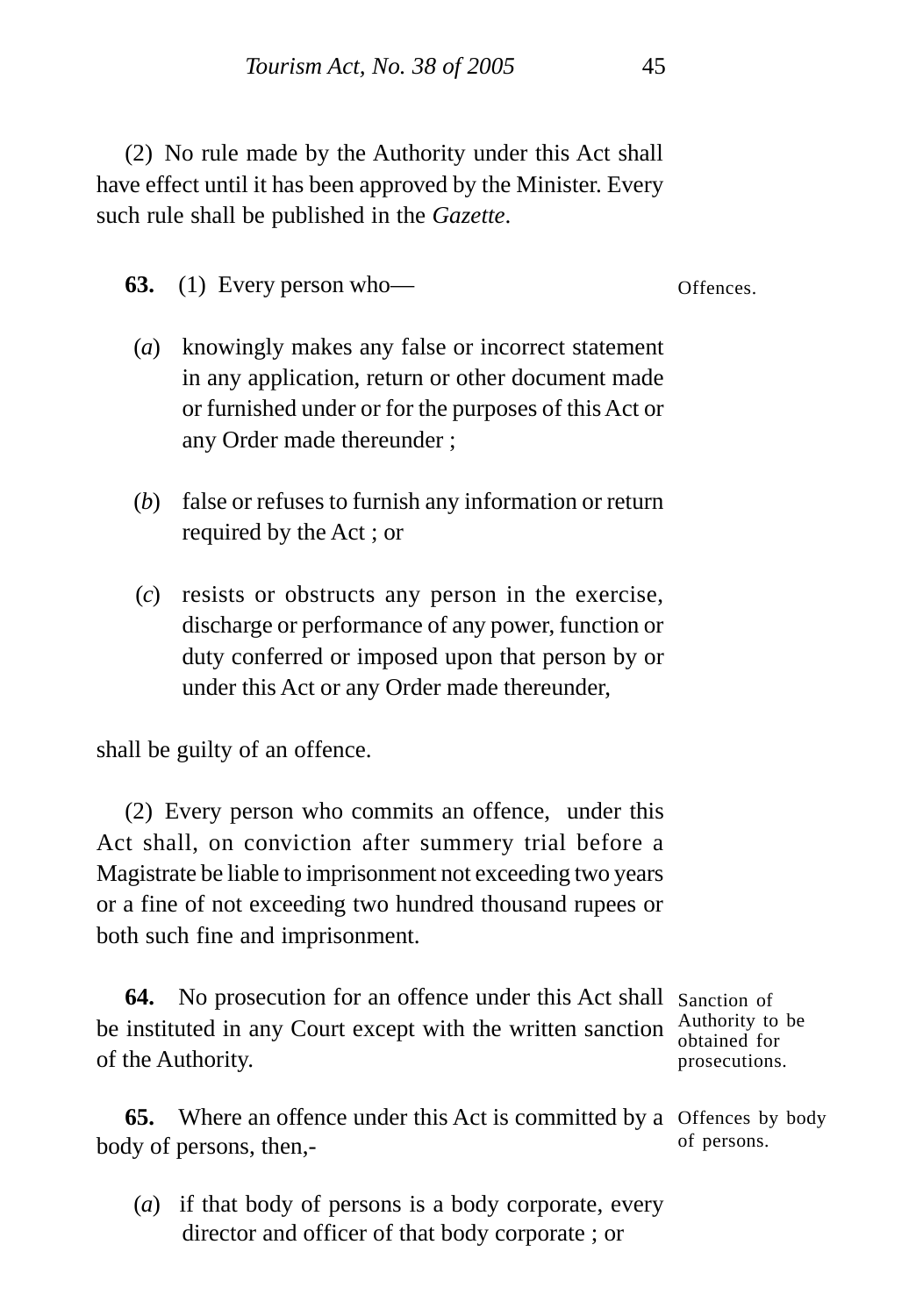(*b*) if that body of persons is a firm, every partner of that firm,

shall be deemed to be guilty of that offence :

Provided however, that a director or an officer of such body corporate, or a partner of such firm, shall not be deemed to be guilty of such offence if he proves that such offence as committed without his knowledge or that he exercised, due diligence to prevent the commission of such offence.

**66.** (1) Any offence under this Act may, if no prosecution for such offence is pending be compounded by the Director-General of the Authority on the payment by the accused of such sum of money as may be determined by the Director-General of the Authority or if a prosecution for such offence is actually pending, be so compounded by the Director-General of the Authority with the concurrence of the Magistrate, upon the Magistrate recording reasons for so compounding. Compounding of offences.

> (2) Compounding of an offence under this section shall have the effect of an acquittal.

> (3) Monies paid by the accused person for the purpose of compounding an offence shall be credited to the Fund of the Authority.

> **67.** (1) The Ceylon Tourist Board Act, No. 10 of 1966 is hereby repealed. The Minister shall by Order published in the *Gazette* appoint the date on which such repeal shall take effect.

> (2) From and after the repeal of the Ceylon Tourist Board Act, No. 10 of 1966,—

(*a*) all movable and immovable property vested in the Ceylon Tourist Board on the day preceding the date of repeal, shall with effect from the date appointed for the repeal, vest in the Authority ;

Repeal of the Ceylon Tourist Board Act, No. 10 of 1966.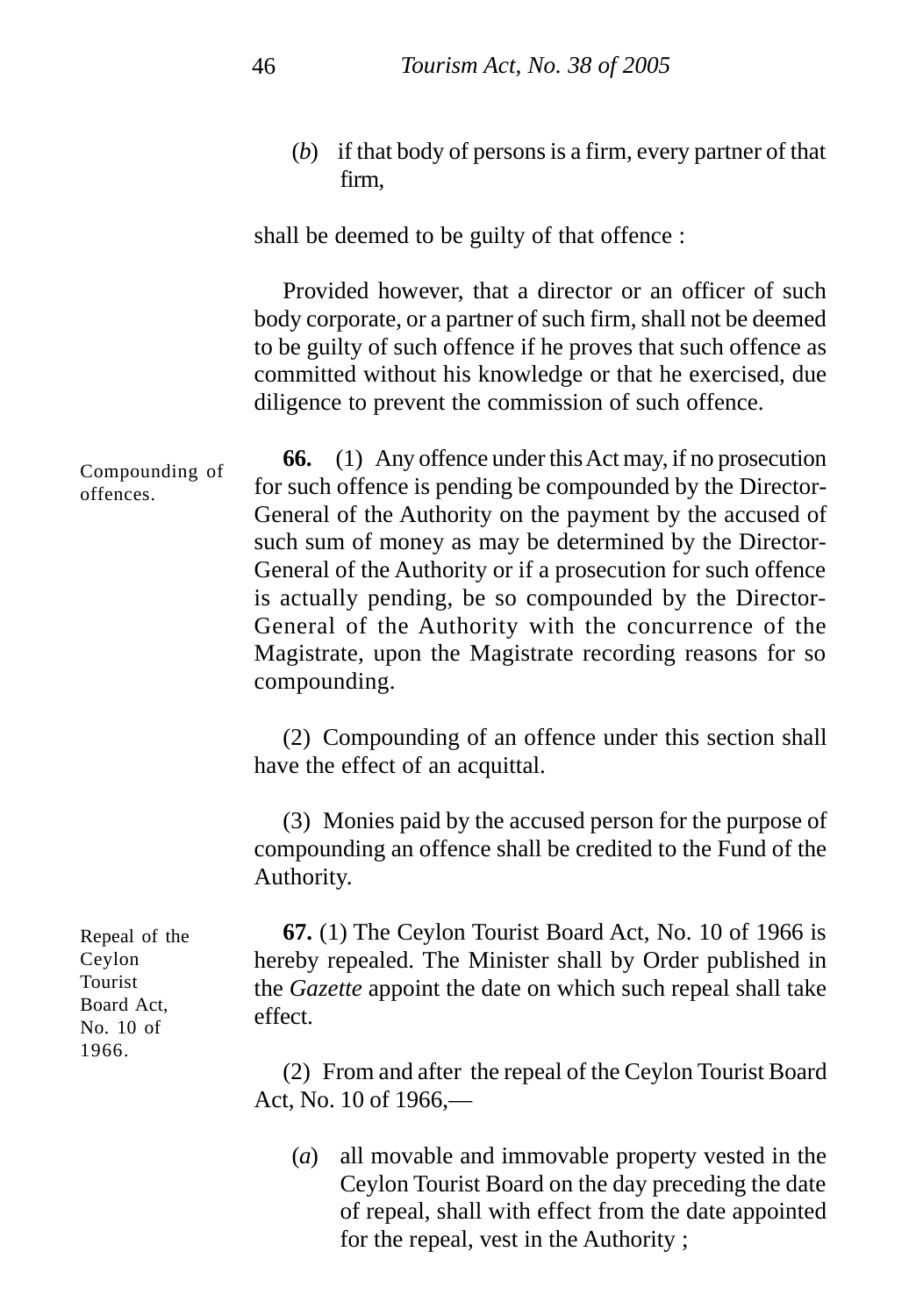- (*b*) all contracts, and agreements entered into by or with the Ceylon Tourist Board and subsisting on the day preceding the date of repeal, shall, with effect from the date appointed for the repeal, be deemed to be contracts and agreements entered into by or with the Authority ;
- (*c*) all actions and proceedings instituted by or against the Ceylon Tourist Board and pending on the day preceding the date of repeal, shall, with effect from the date appointed for the repeal, be deemed to be actions and proceedings instituted by or against the Authority as the case may be, and may be continued and completed accordingly ;
- (*d*) all persons who were members, officers and servants of the Ceylon Tourist Board on the day preceding the date of repeal, shall, with effect from the date appointed for the repeal, be deemed to be members, officers and servants of the Authority ; and
- (*e*) all judgments and orders made in favour or against the Ceylon Tourist Board and remaining unsatisfied on the date preceding the date of repeal, shall, with effect from date appointed for the repeal, be deemed to be judgments and orders made in favour of, or against, the Authority, as the case may be, and may be enforced accordingly ;
- (*f*) all training schools and institutes being controlled and managed by the Ceylon Tourist Board on the date preceding the date of repeal, shall, with effect from date appointed for the repeal, be deemed to vest in the Sri Lanka Institute of Tourism and Hotel Management established by section 33.

(3) All permits and license issued in terms of the provisions to the Ceylon Tourist Board Act, No. 10 of 1966 prior to the repeal of the aforesaid Act, shall continue to be valid and effectual as if issued under the provisions of this Act unless and until permits and license are issued in terms of this Act.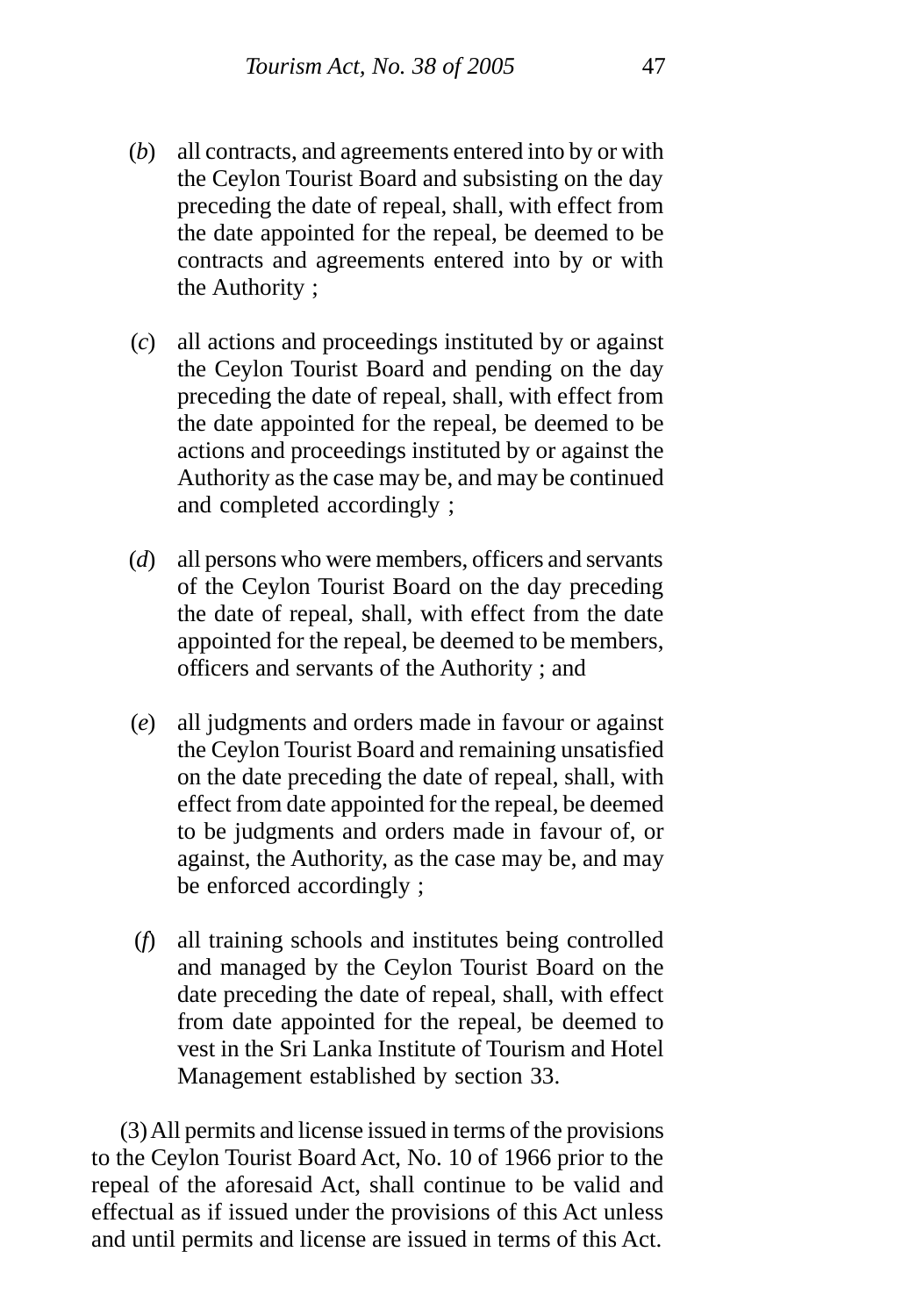Amendment of Tourist Development Act, No. 14 of 1968.

**68.** The Tourist Development Act, No. 14 of 1968 is hereby amended as follows :-

(1) by the insertion immediately after section 1 of that Act of the following new section which shall have effect as section 1A of that Act :-

1A. Wherever the expressions "principal Act" and "Board" appear in this Act, such expressions shall be read and construed as being a reference to the "Tourism Act, No. 38 of 2005" and the "Sri Lanka Tourism Development Authority" established by section 2 of the "Tourism Act, No. 38 of 2005", respectively."; "Tourism Act, No. 38 of 2005" and "Sri Lanka Tourism Development Authority " to be substituted for the expressions "principal Act" and "Board", respectively.

- (2) by the repeal of sections 77, 78, 79, 80, 81 and 82 of Chapter I of Part IV of that Act;
- (3) in section 103 of that Act—
	- (*a*) by the repeal of the definition of the expression "Board" ;
	- (*b*) by the repeal of the definition of the expression "Competent Authority"; and
	- (*c*) by the repeal of the definition of the expression "principal Act"; and
- (4) by the repeal of the Fourth, Fifth, Sixth and Seventh Schedules to that Act.
- **69.** (1) The Minister may make regulations in respect of matters for which regulations are authorized or required to be made or to be prescribed by this Act. Regulations.

(2) Every regulation made by the Minister shall be published in the *Gazette* and shall come into operation on the date of such publication or on such later date as may be specified, in the regulation.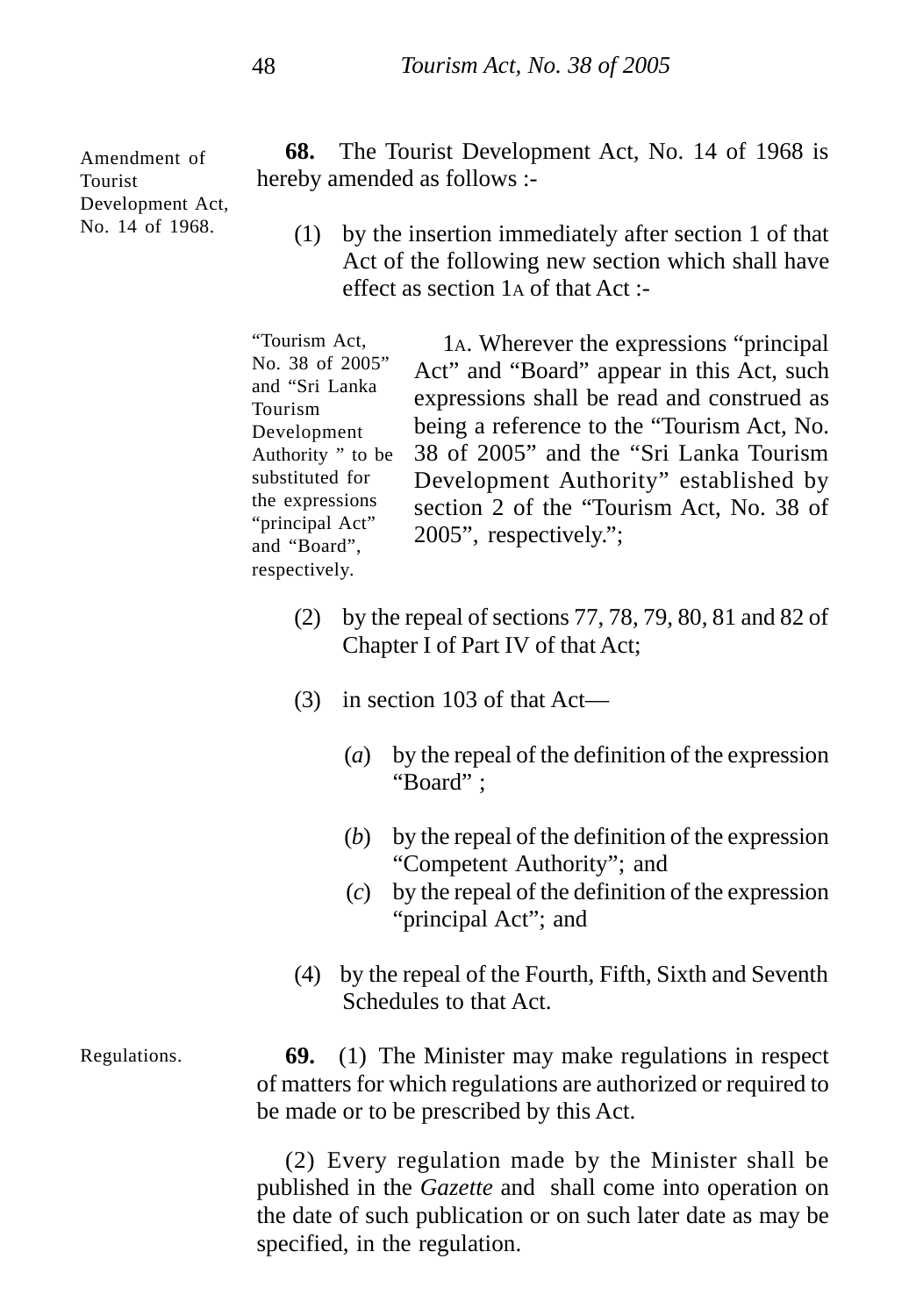(3) Every regulation made by the Minister shall as soon as convenient, after the date of its publication, be brought before Parliament for approval. Any regulation which is not so approved shall be deemed to be rescinded from the date of such disapproval but without prejudice to anything previously done thereunder.

(4) Notification of the date on which any regulation is deemed to be so rescinded shall be published in the *Gazette.*

**70.** Where any land or any interest in any land is required Compulsory by the Authority for any of its purposes, that land or interest acquisition of therein may be acquired under the Land Acquisition Act (Chapter 460) by the Government for the Authority and the provisions of that Act shall apply for the purposes of the acquisition of that land, or interest therein. Such land or such interest therein shall, for the purposes of the Land Acquisition Act (Chapter 460), be deemed to be required for a public purpose.

**71**. In the event of any inconsistency between the Sinhala Sinhala text to and Tamil texts of this Act, the Sinhala text shall prevail. prevail in case of inconsistency.

land.